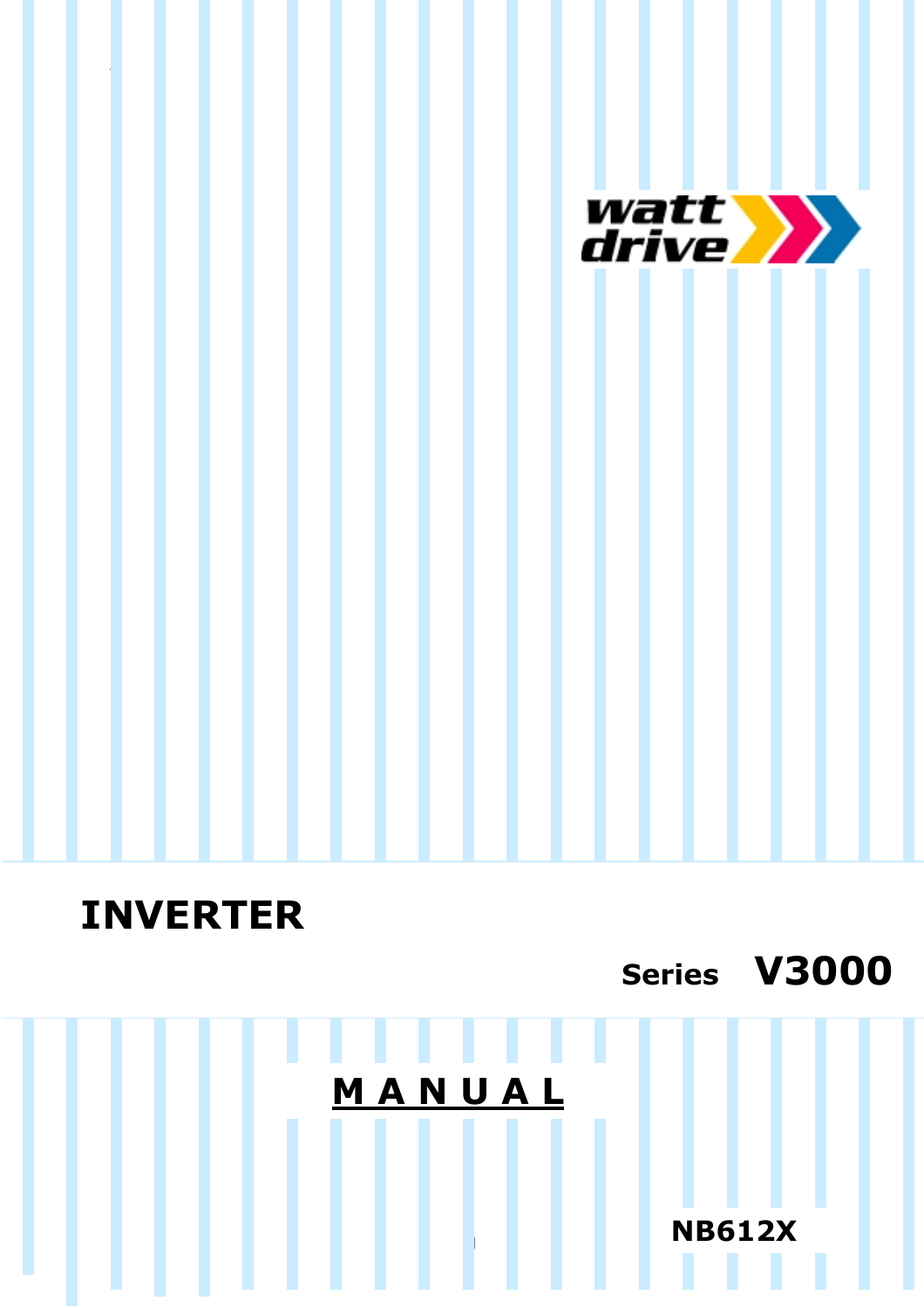

# **MANUAL**

These two manuals provide you with a general information how to use V3000 frequency inverter and how to apply, if needed, special applications.

V3000 Installation manual provides you with the information necessary to install, startup and operate the V3000 frequency converters. It is recommended that this manual is read thoroughly before powering up the frequency converter for the first time.

If any problem occurs, please contact your local distributors. WATT DRIVE Antriebstechnik GmbH is not responsible for the use of the frequency converters against the instructions.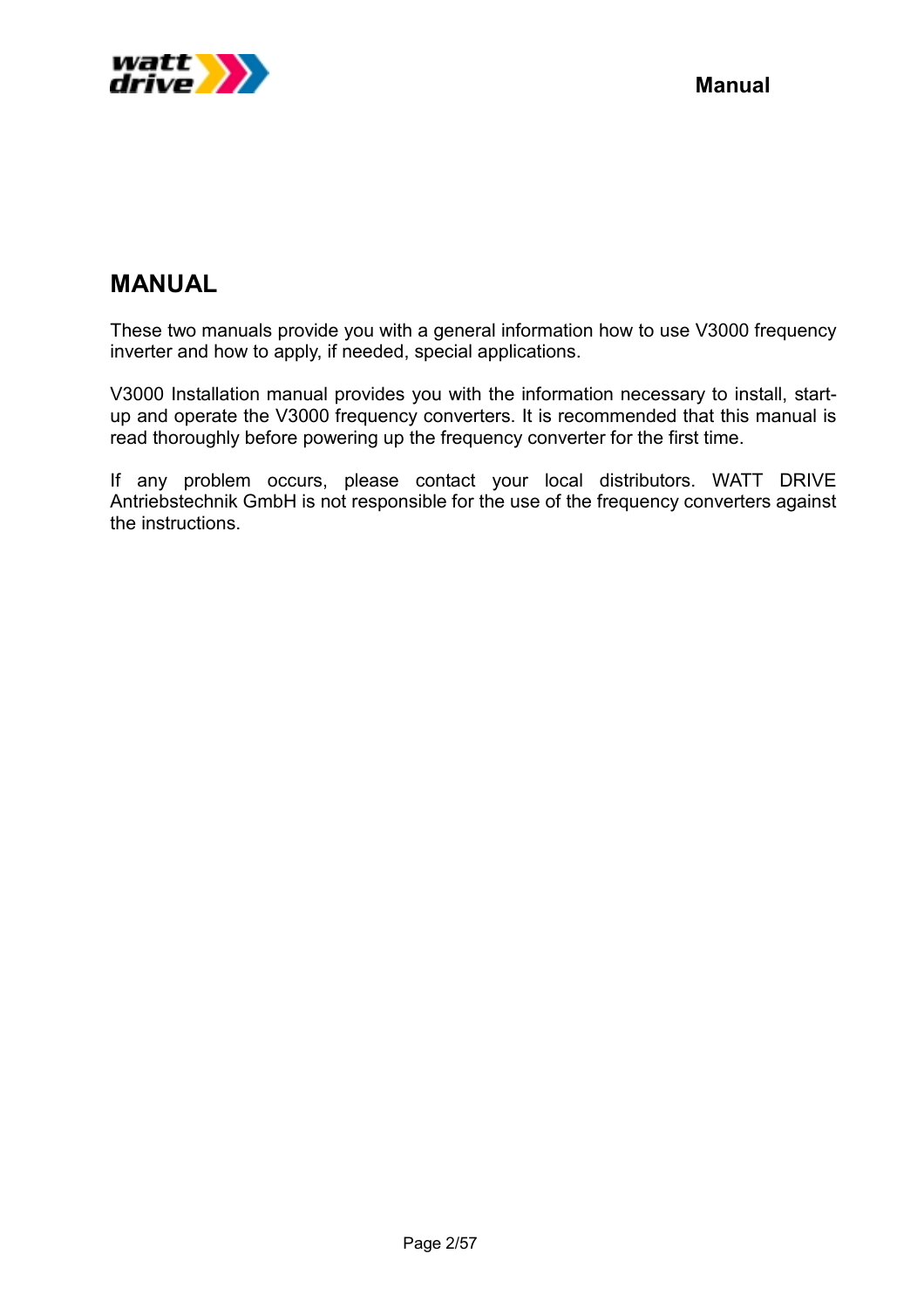

**Technical Datas**

# **WATT DRIVE WORLDWIDE**

WATT DRIVE Antriebstechnik GmbH A-2753 Markt Piesting Tel.: +43/2633/404-0 Fax: +43/2633/404-220 Wöllersdorferstraße 68 Internet: http:\\www.wattdrive.com e-mail: watt@wattdrive.com

WATT DRIVE Nord GmbH D-59759 Arnsberg Tel.: +49/2932/9681-0 Fax: +49/2932/9681-81 e-mail: watt-arnsberg@t-online.de

WATT DRIVE Süd GmbH D-72379 Hechingen Tel.: +49/7471/9685-0 Fax: +49/7471/9865-29 e-mail: watt-sued@t-online.de

WATT DRIVE Nord GmbH D-51429 Bergisch Gladbach Vertriebs- und Servicecenter Köln Tel.: +49/2204/84-2800 Fax: +49/2204/84-2819 e-mail: watt-koeln@t-online.de

WATT DRIVE **D-97044 Würzburg** Vertriebs- und Servicecenter Max LAMB KG Tel.: +49/931/2794-0 Fax: +49/931/27455 e-mail: ant@lamb.de

WATT EURO DRIVE (Far East) PTE LT<br>Tel.: +65/86 23 220 Fax: +65/86 23 33 e-mail: watteuro@pacific

WATT EURO DRIVE (Malaysia) SDN BH 40400 Selangor, Malaysia Tel: +603/736 89 81 Fax: +603/736 89 76 e-mail: cmfoo98@tm.net.my

 $Fax: +65/86$  23 33 e-mail: watteuro@pacific.net.sg

Version: BA-FBE\_UR.014.R003.10\_00 File: N: Bedienungsanleitung / BA-FBE\_UR.014.R003.10\_00.doc Date:  $25<sup>h</sup>$  of October 2000 / CL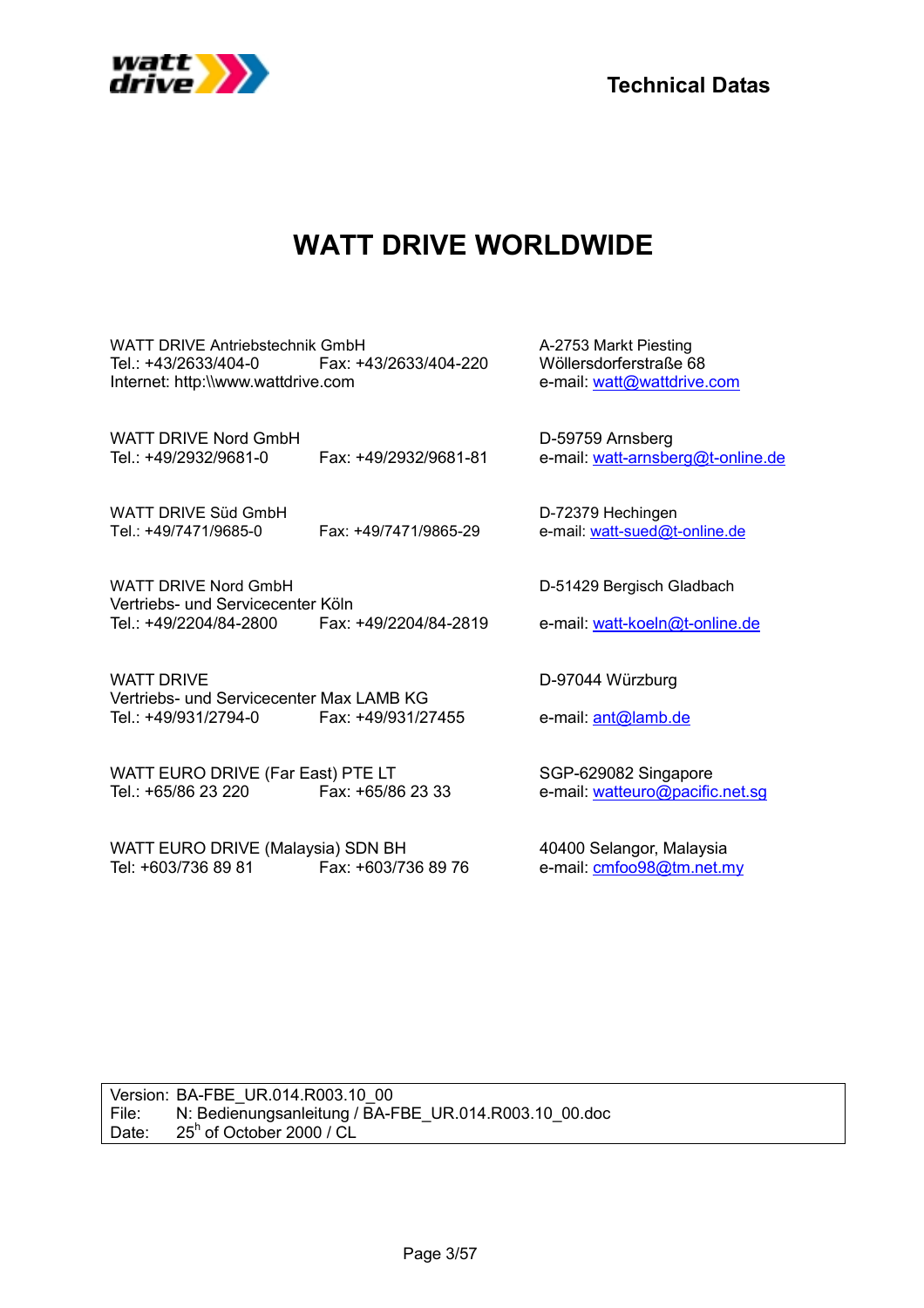

# **SAFETY**

 For the Best Results with **V3000** Series inverter, read this manual and all of the warning sign attached to the inverter carefully before installing and operating it, and follow the instructions exactly. Keep this manual handy for your quick reference.

#### **Definitions and Symbols**

A safety instruction (message) is given with a hazard alert symbol and a signal word;

**WARNING** or **CAUTION**. Each signal word has the following meaning throughout this manual.



 This symbol means hazardous high voltage. It used to call your attention to items or operations that could be dangerous to your and other persons operating this equipment.

This is the "Safety Alert Symbol.." This symbol is used to call your attention to

Read these message and follow these instructions carefully.





Indicates a potentially hazardous situation which, if not avoided, can result in serious injury or death.



Indicates a potentially hazardous situation which, if not avoided, can result in minor to moderate injury, or serious damage of product. The matters described under may, if not avoided, lead to serious results depending on the situation. Important matters are described in **CAUTION** ( as well as **WARNING** ), so be sure to observe them.

# **NOTE NOTE**

Notes indicate an area or subject of special merit, emphasizing either the product's capabilities or common errors in operation or maintenance.



#### **HAZARDOUS HIGH VOLTAGE**

Motor control equipment and electronic controllers are connected to hazardous line voltages. When servicing drives and electronic controllers, there might be exposed components with cases or protrusions at or above line potential. Extreme care should be taken to product against shock.

 Stand on an insulating pad and make it a habit to use only one hand when checking components. Always work with another person in case an emergency occurs. Disconnect power before checking controllers or performing maintenance. Be sure equipment is properly grounded. Wear safety glasses whenever working on an electronic controllers or rotating electrical equipment.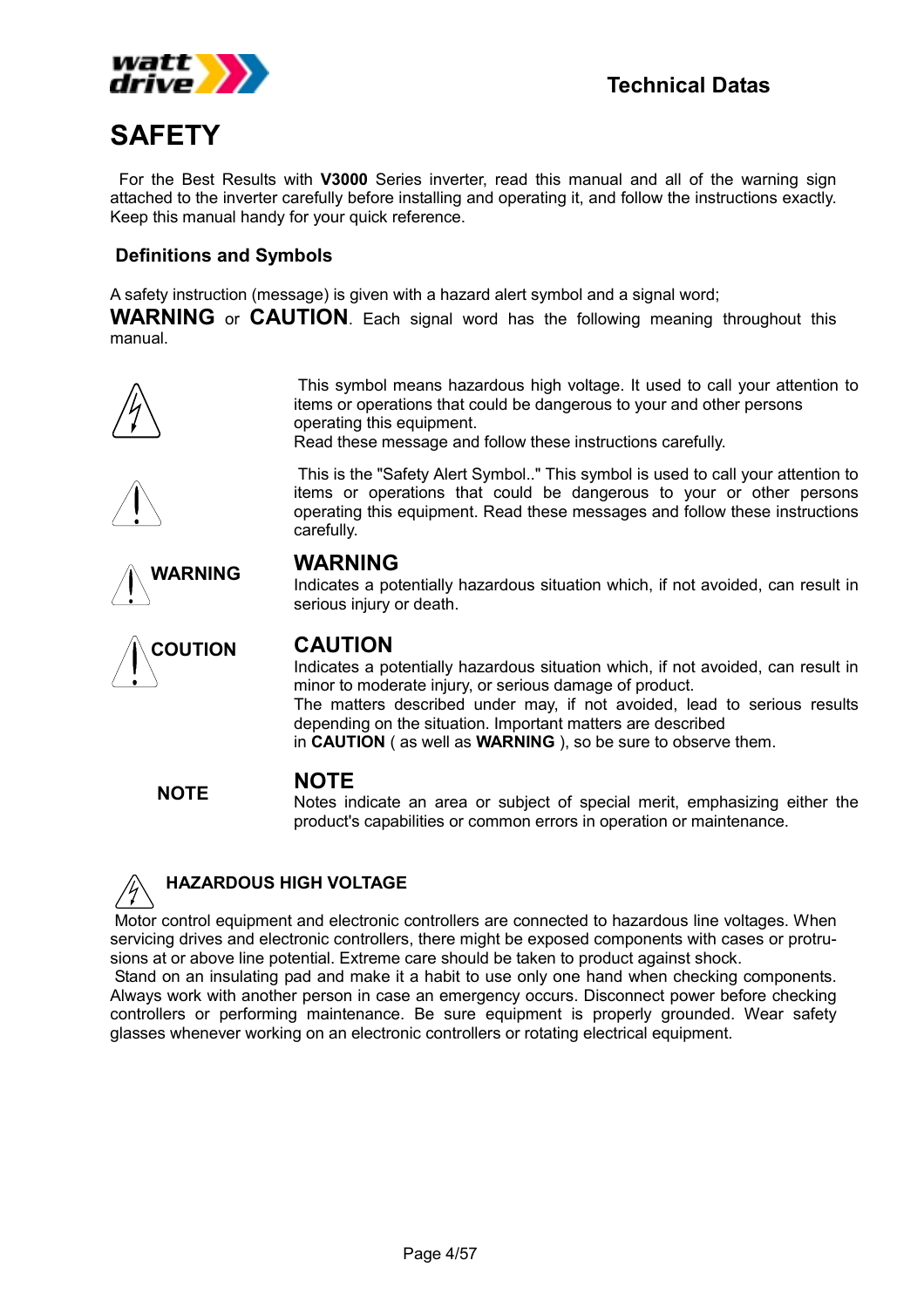

# **PRECAUTION**

 : This is equipment should be installed, adjusted and serviced by qualified electrical maintenance personal familiar with the construction and operation of the equipment and the hazards involved. Failure to observe this precaution could results in bodily injury. **WARNING**

 **:** The user is responsible for ensuring that all driven machinery, drive train mechanism not supplied by WATT, Ltd., and process line material are capable of safe operation at an applied frequency of 150% of the maximum selected frequency range to the AC motor. Failure to do so can result in destruction of equipment and injury to personnel should a single point failure occur. **WARNING**

 **:** For protection, install a leak breaker type with a high frequency circuit capable of large currents to avoid an unnecessary operation. The ground faults protection circuit is not designed to protect personal injury. **WARNING**

 **:** HAZARD OF ELECTRICAL SHOCK. DISCONNECT INCOMING POWER BEFORE WORKING ON THIS CONTROL. **WARNING**

 **:** SEPARATE MOTOR OVERCURRENT, OVERLOAD AND OVERHEATING PROTECTION IS REQUIRED TO BE PROVIDED IN ACCORDANCE WITH THE SAFETY CODES REQUIRED BY JURISDICTIONAL AUTHORITIES. **WARNING**

 **:** These instructions should be read and clearly understood before working on V3000 series equipment. **CAUTION**

 **:** Proper grounds,disconnecting devices and other safety devices and their location are the responsibility of the user and are not provided by WATT, Ltd. **CAUTION**

 **:** Be sure to connect a motor thermal switch or overload devices to the V3000 series controller to assure that inverter will shut down in the event of an overload or an overheated motor. **CAUTION**

 **:** DANGEROUS VOLTAGE EXISTS UNTIL CHARGE LIGHT IS OFF. **CAUTION**

 **:** Rotating shafts and above ground electrical potentials can be hazardous. **CAUTION**

Therefore, it is strongly recommended that all electrical work conform to the National Electrical Codes and local regulations. Installation, alignment and maintenance should be performed only by qualified personnel. Factory recommended test procedures, included in the instruction manual, should be followed. Always disconnect electrical power before working on the unit.

#### **NOTE : POLLUTION DEGREE 2**

The inverter must be used environment of the degree 2.

Typcal constructions that reduce the possibility of conductive pollution are;

- 1) The use of an un-ventilated enclosure
- 2) The use of a filtered ventilatied enclosure when the ventilation is fan forced that is, ventilation is accomplished by one or more blowers within the enclosure that provide a positive intake and exhaust.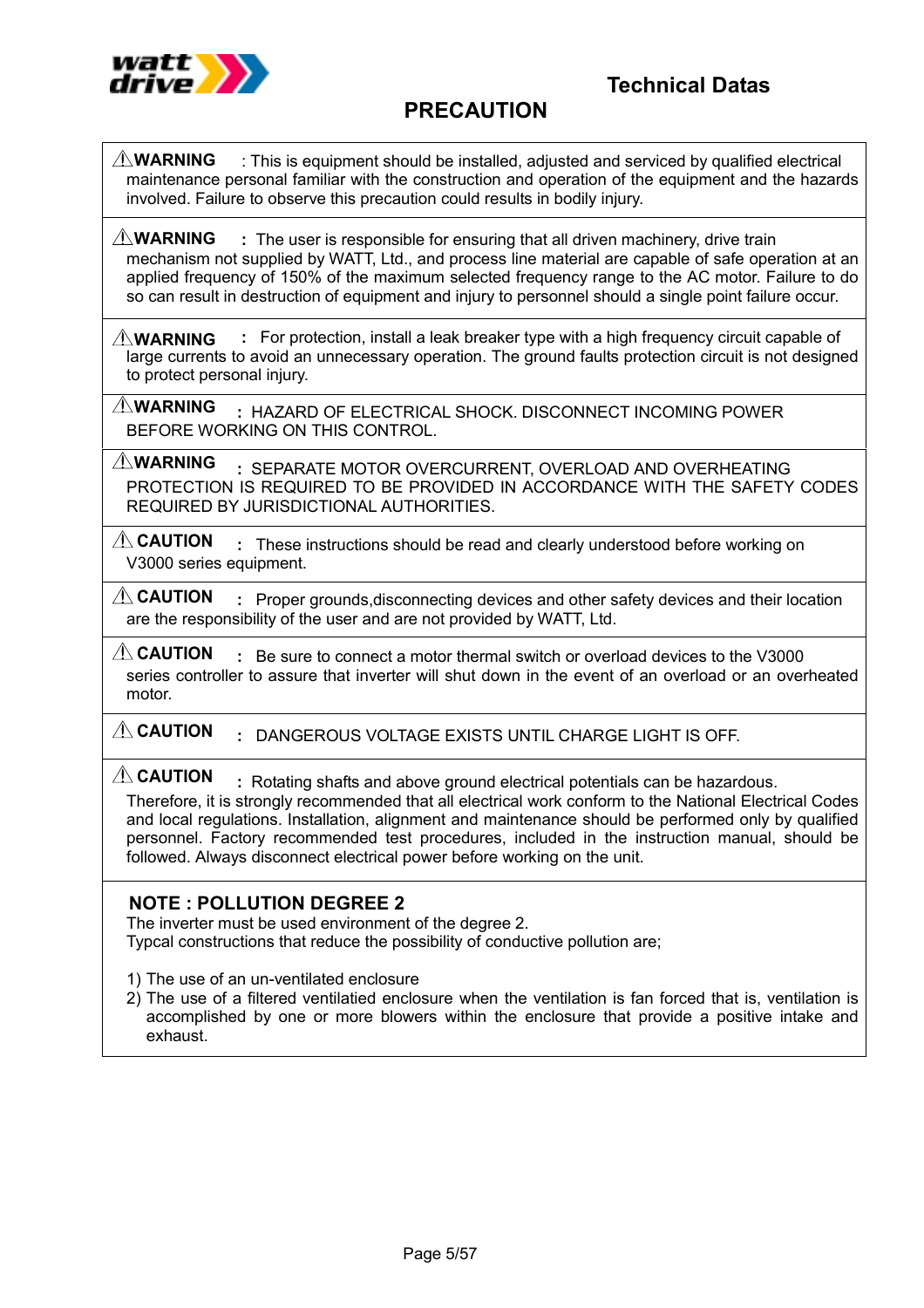

#### **Precautions for EMC (Electromagnetic Compatibility)**

You are required to safety the EMC directive (89/336/EEC) when using an V3000 inverter in a European country. To safety the EMC directive and to comply with standard, follows the checklist below.

 **:** This equipment should be installed, adjusted, and serviced by qualifyed **WARNING**personal familiar with construction and operation of the equipment and the hazards involved. Failure to observe this precausion could result in bodily injury.

- 1. The power supply to V3000 inverter must meet these specifications:
	- a. Voltage fluctuation +/-10% or less.
	- b. Voltage imbalance +/-3% or less.
	- c. Frequency variation +/-4% or less.
	- d. Voltage distortion THD = 10% or less.

2. Installation measure:

a. Use a filter designed for V3000 inverter.

3. Wiring

- a. Shielded wire (screened cable) is required for motor wiring, and the length must be less than 20 meters.
- b. The carrier frequency setting must be less than 5 kHz to satisfy EMC requirements.
- c. Separate the main circuit from the signal/process circuit wiring.
- 4. Environmental conditions when using a filter, follow these guidelines:
	- a. Ambient temperature: -10 +50 degrees.
	- b. Humidity: 20 to 90% RH (non-condensing)
	- c. Vibration:  $5.9 \text{ m/sec}^2$  (0.6 G)  $10 55$ Hz.
	- d. Location: 1000meters or less altitude, indoors (no corrosive gas or dust)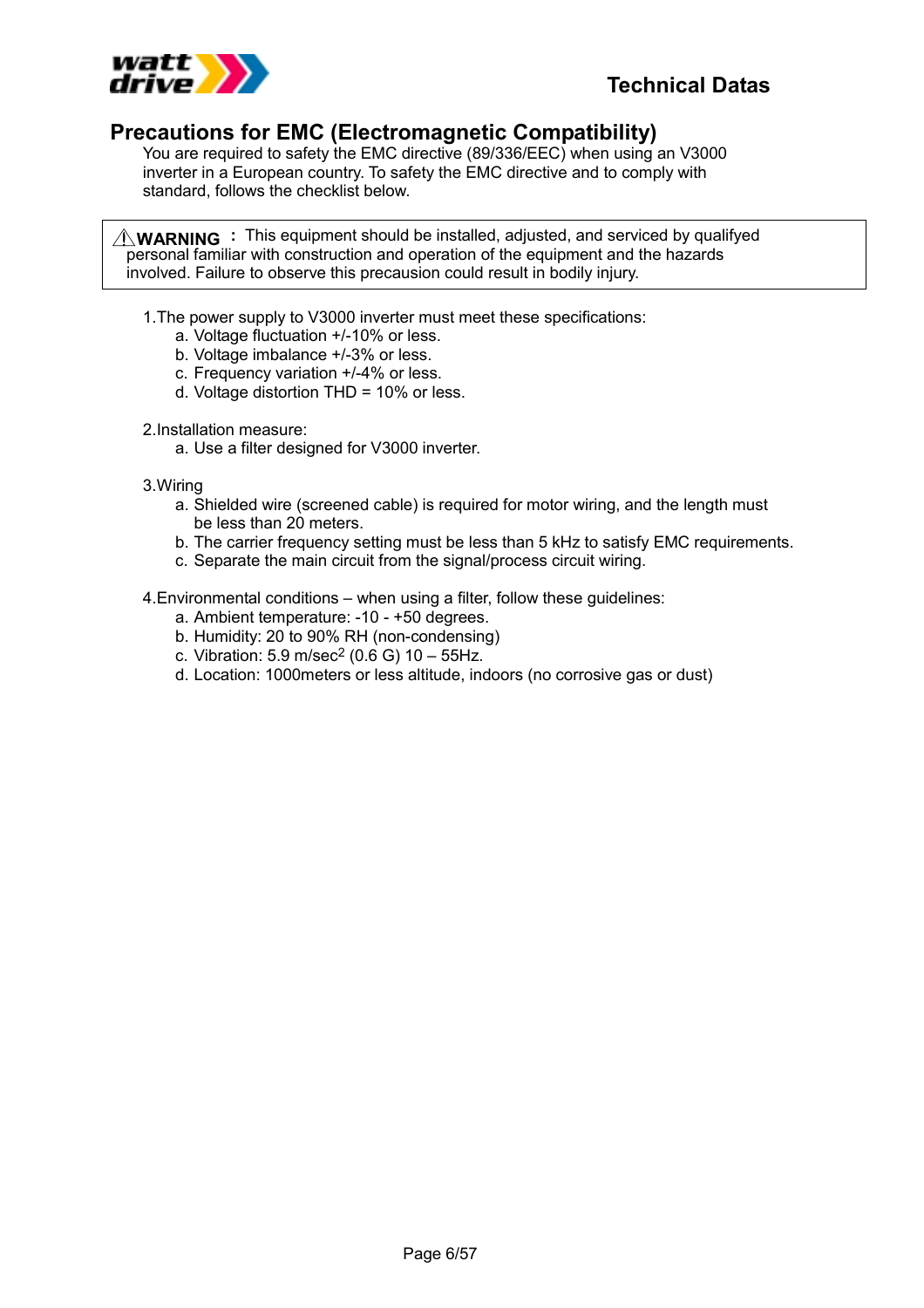

# **WARNING**

| Do not remove the rubber bush. Due to the possibility that a wire may be<br>damaged, shorted or may have a ground fault with the edge of the wiring<br>cover. |   |
|---------------------------------------------------------------------------------------------------------------------------------------------------------------|---|
| Be sure to ground the unit. Otherwise, there is a danger of electric shock<br>and/or fire.<br>Otherwise, there is a danger of electric shock and/or injury.   | . |
| Only qualified personnel shall carry out wiring work.<br>Otherwise, there is a danger of electric shock and/or fire.                                          |   |
| Implement wiring after checking that the power supply is off.<br>Otherwise, there is a danger of electric shock and/or injury.                                | . |
| Be sure to implement wiring after installing the body.<br>Otherwise, there is a danger of electric shock and/or injury.                                       |   |
| "Use 60/75 deg. Cu wire only" or equivalent.                                                                                                                  | . |
| "A Class 2 circuit wired with Class 1 wire" or equivalent.                                                                                                    | . |
| "Suitable for use on a circuit capable of delivering not more than 5,000 rms<br>symmetrical amperes, 240V maximum". For models with suffix N or L.            | . |
| "Suitable for use on a circuit capable of delivering not more than 5,000 rms<br>symmetrical amperes, 480V maximum". For models with suffix H.                 |   |
| Use suitable circuit breaker listed in this manual for UL's listing purpose.<br>Otherwise, there is a danger of fire.                                         | . |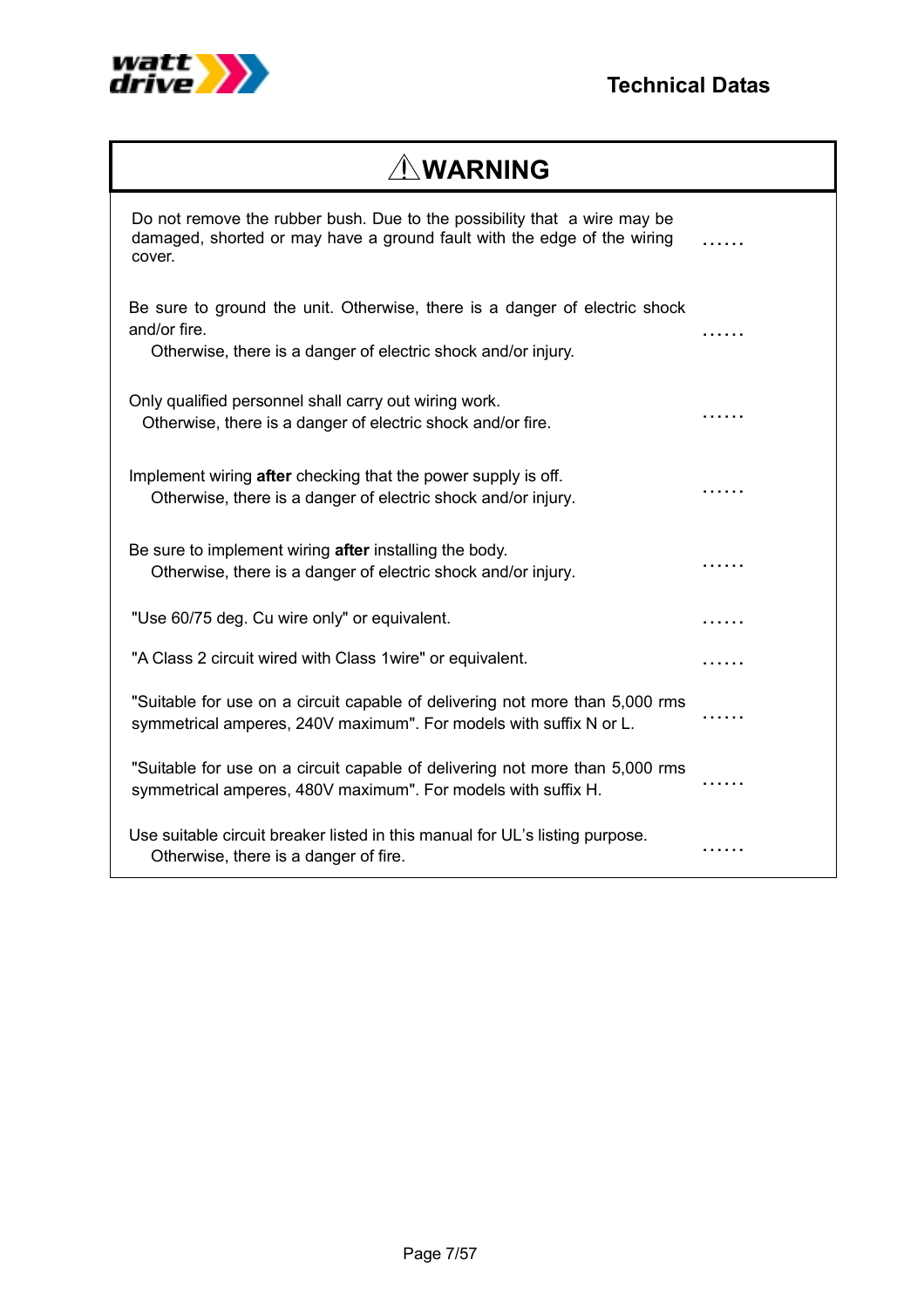

# $\triangle$  CAUTION

| Install using non-combustible materials (metal etc.)<br>It is a fire risk.                                                                                                                                                                                    | .          |
|---------------------------------------------------------------------------------------------------------------------------------------------------------------------------------------------------------------------------------------------------------------|------------|
| Do not install combustible materials nearby.<br>It is a fire risk.                                                                                                                                                                                            | .          |
| Do not carry unit by top cover, always carry by supporting base of unit.<br>There is a risk of falling and injury.                                                                                                                                            | . <b>.</b> |
| Do not allow substance of cutting waste, sputtering of welding, waste of iron,<br>wire and dust etc. to come into contact with the unit.<br>It is a fire risk.                                                                                                | .          |
| Make sure the surface the unit is installed onto can support the weight the<br>unit comfortably.<br>There is a risk of falling and injury.                                                                                                                    | .          |
| Do not install or operate the unit if the unit appears damaged.<br>There is a risk of injury.                                                                                                                                                                 |            |
| Avoid locations of high temperatures, high humidity, dew condensation, dust,<br>corrosive gases, explosive gases, combustible gases, coolant mist and sea<br>damage etc. Install indoors, to avoid direct sunlight and the unit should be<br>well ventilated. |            |
| Be sure that the rated voltage matches the AC power supply voltage of<br>the unit.<br>Otherwise, there is the danger of injury and/or fire                                                                                                                    | .          |
| Be sure not to connect an AC power supply to the output terminals.<br>Otherwise, there is the danger of injury and/or fire.                                                                                                                                   | .          |
| Be sure not to connect an AC power supply to the output terminals.<br>Otherwise, there is the danger of injury and/or fire.                                                                                                                                   |            |
| Be sure not to connect the resistor to the direct current terminals (PD, P, and<br>$N$ ).<br>Otherwise, there is the danger of fire.                                                                                                                          |            |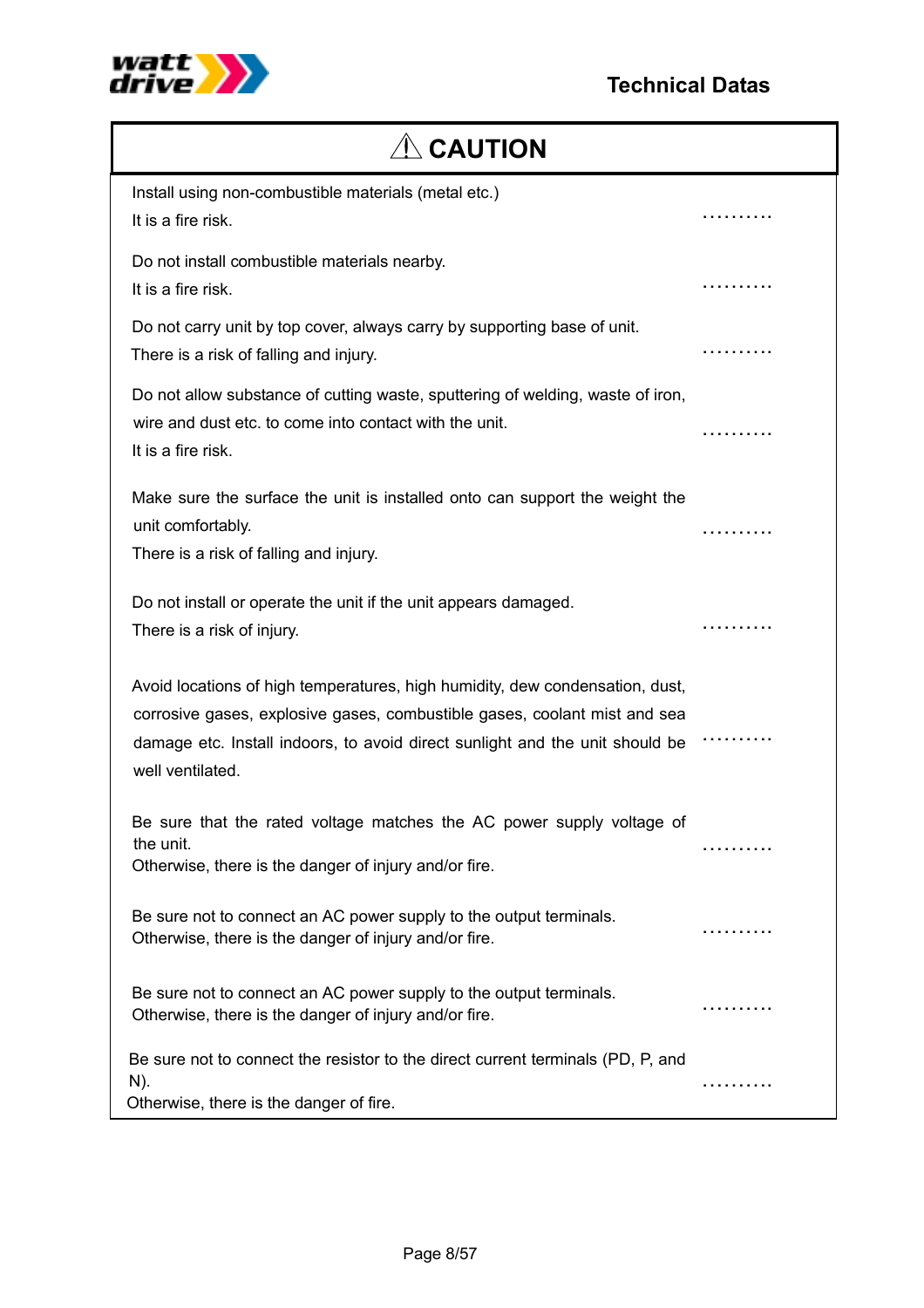

……….

……….

# **ACAUTION**

Be sure to install the earth leakage circuit breaker on the inputting side. Otherwise, there is in the danger of fire.

Be sure to use power cables, earth leakage breakers and electromagnetic contactors that are rated correctly. Otherwise, there is the danger of fire.

Do not use the electromagnetic contactors to stop the Motor running always use the Inverters internal controls. Otherwise, there is the danger of injury and/or fire.

#### 1. Operation

| $\triangle$ CAUTION                                                                                   |  |
|-------------------------------------------------------------------------------------------------------|--|
| Make sure that the direction of the motor is correct. It is in danger of injury or<br>machine damage. |  |
| Make sure there is no abnormal noise and vibration. It is in danger of injury or<br>machine damage    |  |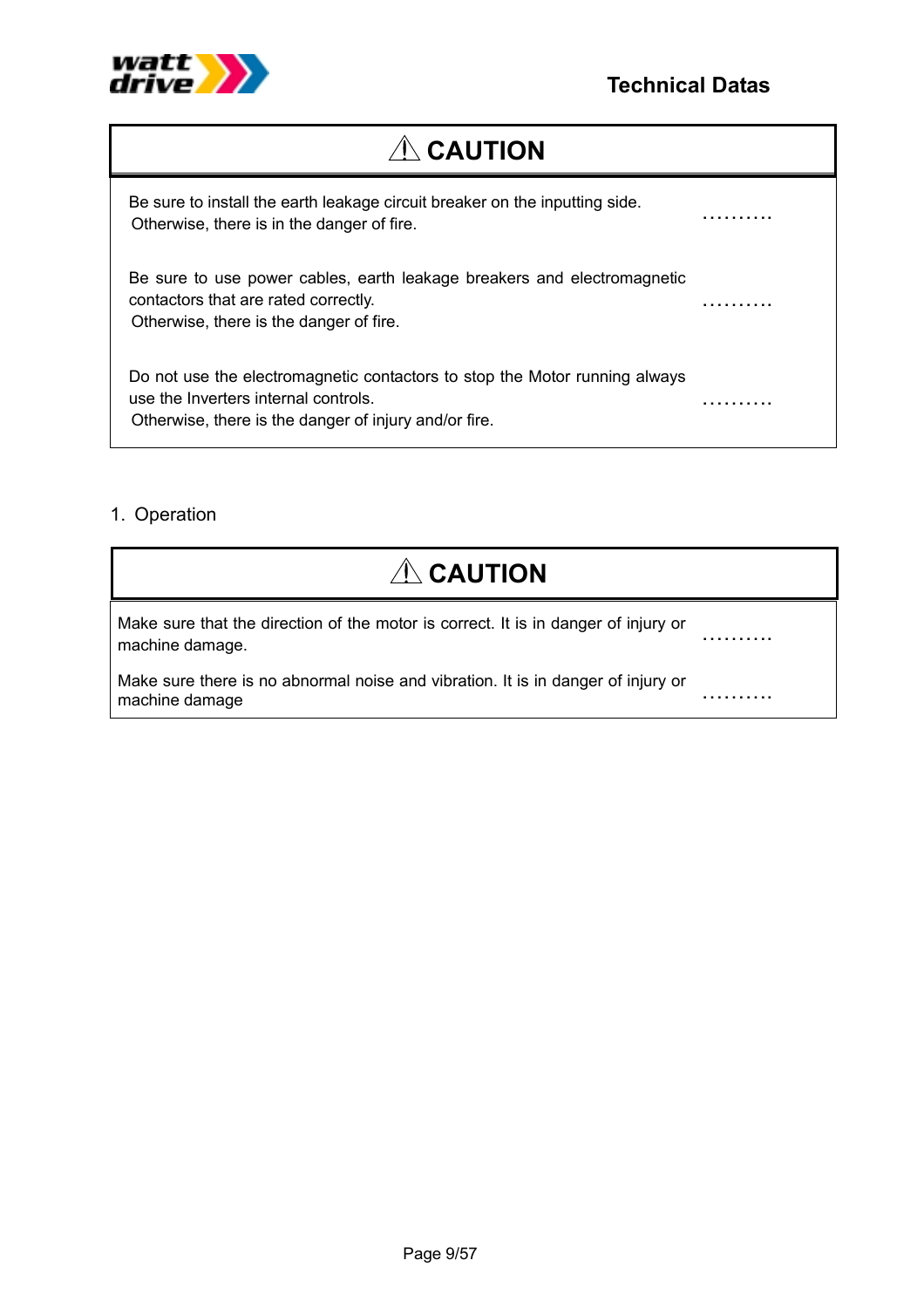

| CONTENTS                                                                   |  |
|----------------------------------------------------------------------------|--|
|                                                                            |  |
|                                                                            |  |
|                                                                            |  |
| Precautions for EMC (Electromagnetic Compatibility) 6                      |  |
|                                                                            |  |
|                                                                            |  |
|                                                                            |  |
|                                                                            |  |
|                                                                            |  |
|                                                                            |  |
|                                                                            |  |
|                                                                            |  |
|                                                                            |  |
|                                                                            |  |
|                                                                            |  |
|                                                                            |  |
|                                                                            |  |
|                                                                            |  |
|                                                                            |  |
|                                                                            |  |
|                                                                            |  |
|                                                                            |  |
|                                                                            |  |
|                                                                            |  |
|                                                                            |  |
|                                                                            |  |
|                                                                            |  |
|                                                                            |  |
|                                                                            |  |
| Check the input voltage to the inverter by using a meter during running 56 |  |
|                                                                            |  |
|                                                                            |  |
|                                                                            |  |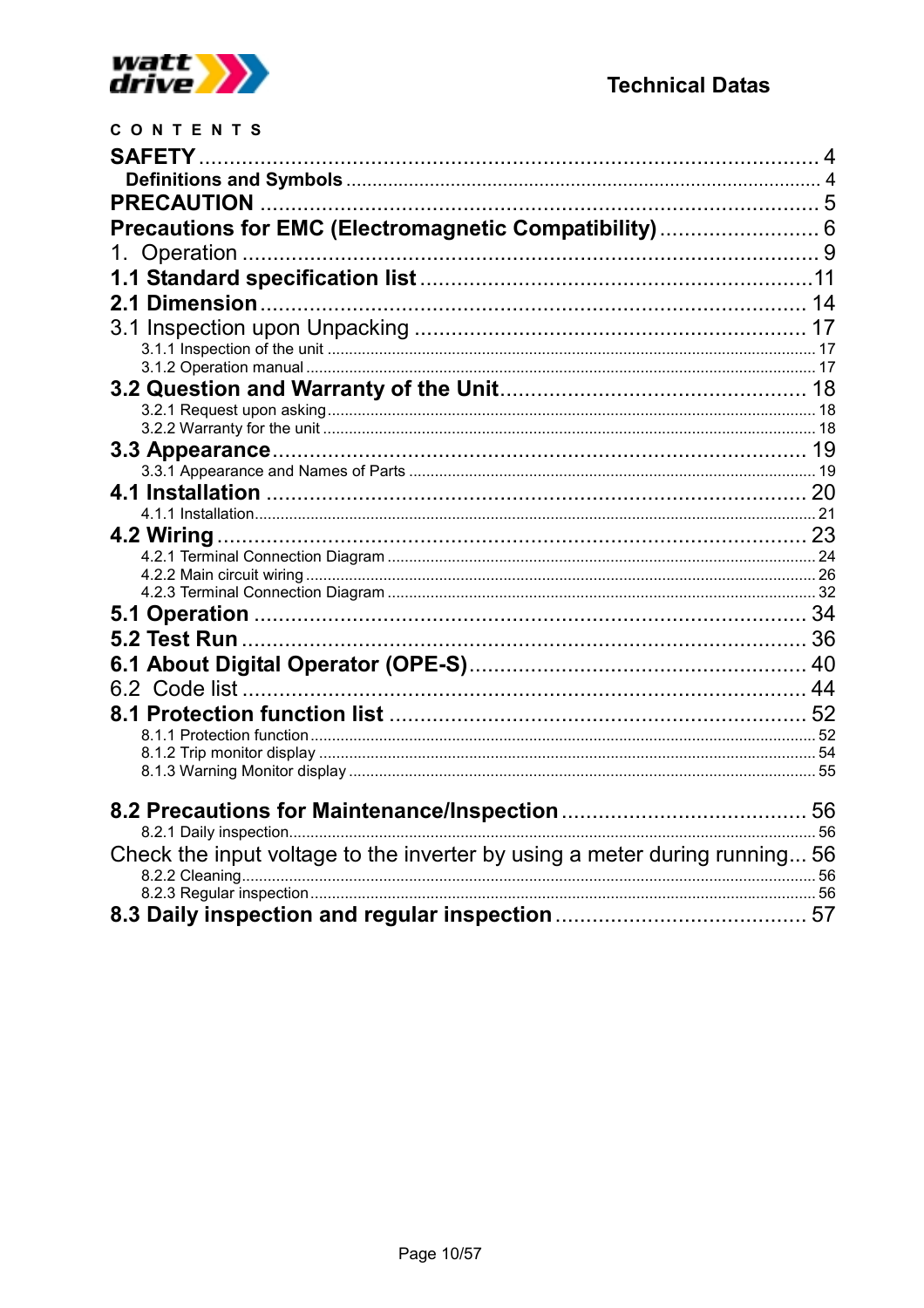

### **1.1 Standard specification list**

(1) 200V class

|                  | (2) 400V class              |            |                                        |                             |            |                                                              |            |            |            |                |                               |            |            |             |
|------------------|-----------------------------|------------|----------------------------------------|-----------------------------|------------|--------------------------------------------------------------|------------|------------|------------|----------------|-------------------------------|------------|------------|-------------|
|                  |                             | V30        | V30                                    | V30                         | V30        | V30                                                          | V30        | V30        | V30        | V30            | V30                           | V30        | V30        | V30         |
|                  | <b>Inverter Model</b>       | $00 -$     | $00 -$                                 | $00 -$                      | $00 -$     | $00 -$                                                       | $00 -$     | $00 -$     | $00 -$     | $00 -$         | $00 -$                        | $00 -$     | $00 -$     | $00 -$      |
|                  |                             | 015        | 022                                    | 037                         | 055        | 075                                                          | 110        | 150        | 185        | 220            | 300                           | 370        | 450        | 550         |
|                  |                             | <b>HFE</b> | <b>HFE</b>                             | <b>HFE</b>                  | <b>HFE</b> | <b>HFE</b>                                                   | <b>HFE</b> | <b>HFE</b> | <b>HFE</b> | <b>HFE</b>     | <b>HFE</b>                    | <b>HFE</b> | <b>HFE</b> | <b>HFE</b>  |
| Max.             | Applicadie<br>Motor 4P (kW) | 1.5        | 2.2                                    | 3.7                         | 5.5        | 7.5                                                          | 11         | 15         | 18.5       | 22             | 30                            | 37         | 45         | 55          |
| Rated            | 400V                        | 2.         | 3.                                     | 5.                          | 8.         | 11                                                           | 15         | 22         | 26         | 33             | 40                            | 51         | 62         | 76          |
| input            |                             | 6          | 6                                      | 9                           | 3          | 0.                                                           | .9         | .1         | .3         | $\overline{2}$ | $\cdot$ 1                     | .9         | $\cdot$ 3  | $\cdot$     |
| Altern           |                             | 3.         | 4.                                     | 7.                          | 9.         | 13                                                           | 19         | 26         | 31         | 39             | 48                            | 62         | 74         | 91          |
| ating            | 480V                        | 1          |                                        | 1                           | 9          | .3                                                           | $\cdot$ 1  | .6         | .5         | .9             | $\overline{2}$                | .3         | .8         |             |
| (kVA)            |                             |            | 4                                      |                             |            |                                                              |            |            |            |                |                               |            |            | $\cdot$     |
| Rated            | input                       |            |                                        |                             |            |                                                              |            |            |            |                |                               |            |            |             |
|                  | alternating                 |            | Three-phase 380-480V (+-10%) 50Hz/60Hz |                             |            |                                                              |            |            |            |                |                               |            |            |             |
| voltage          |                             |            |                                        |                             |            |                                                              |            |            |            |                |                               |            |            |             |
| Rated<br>voltage | output                      |            |                                        |                             |            | Three-phase 380-480V (This corresponds to receving voltage.) |            |            |            |                |                               |            |            |             |
| Rated            | output                      | 3.         | 5.                                     | 8.                          |            |                                                              |            |            |            |                |                               |            |            | 11          |
|                  | current (A)                 | 8          | 3                                      | 6                           | 12         | 16                                                           | 23         | 32         | 38         | 48             | 58                            | 75         | 90         | $\mathbf 0$ |
|                  | Regenerativ                 |            |                                        |                             |            |                                                              |            |            |            |                |                               |            |            |             |
|                  | e Control                   |            |                                        | <b>BRD</b> circuit built-in |            |                                                              |            |            |            |                | Regenerative unit is required |            |            |             |
|                  | Option                      |            |                                        |                             |            |                                                              |            |            |            |                |                               |            |            |             |
|                  | inclusion                   |            |                                        |                             |            |                                                              |            |            |            |                |                               |            |            |             |
| Start-ing        | resistance                  | 3          | 1.9                                    | 1.1                         | 0.85       | 0.6                                                          | 0.4        |            |            |                |                               |            |            |             |
|                  | %ED (%)                     |            |                                        |                             |            |                                                              |            |            |            |                |                               |            |            |             |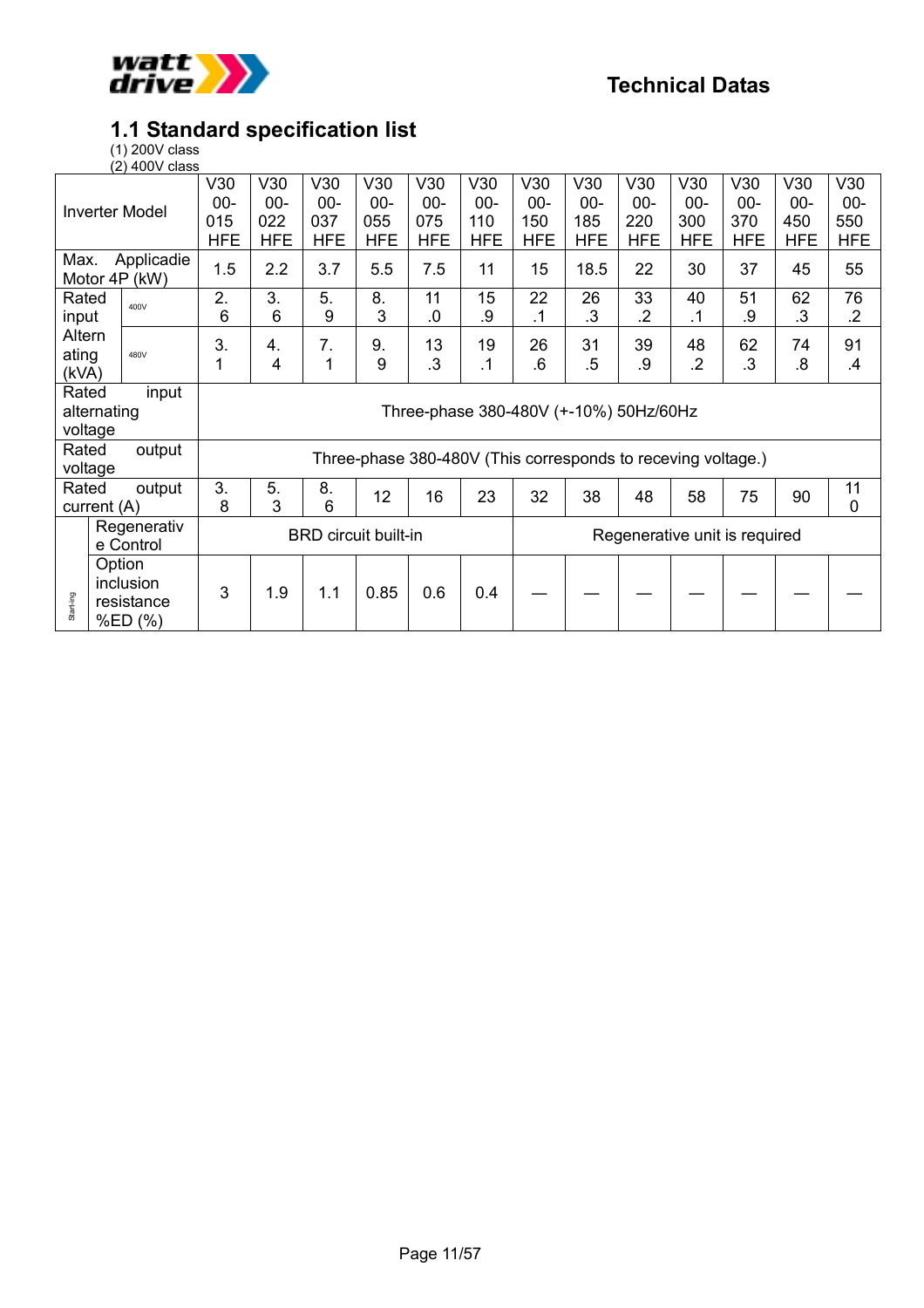

|       |              | (3) Common specification for 200V/400V class |                                                                                                                              |                                                                                                              |            |            |            |            |            |            |            |                                                                                                                   |            |            |            |  |
|-------|--------------|----------------------------------------------|------------------------------------------------------------------------------------------------------------------------------|--------------------------------------------------------------------------------------------------------------|------------|------------|------------|------------|------------|------------|------------|-------------------------------------------------------------------------------------------------------------------|------------|------------|------------|--|
|       |              |                                              | V30                                                                                                                          | V30                                                                                                          | V30        | V30        | V30        | V30        | V30        | V30        | V30        | V30                                                                                                               | V30        | V30        | V30        |  |
|       |              |                                              | $00 -$                                                                                                                       | $00-$                                                                                                        | $00-$      | $00 -$     | $00 -$     | $00-$      | $00 -$     | $00 -$     | $00-$      | $00 -$                                                                                                            | $00 -$     | $00 -$     | $00 -$     |  |
|       |              | <b>Inverter Model</b>                        | 015                                                                                                                          | 022                                                                                                          | 037        | 055        | 075        | 110        | 150        | 185        | 220        | 300                                                                                                               | 370        | 450        | 550        |  |
|       |              |                                              | <b>HFE</b>                                                                                                                   | <b>HFE</b>                                                                                                   | <b>HFE</b> | <b>HFE</b> | <b>HFE</b> | <b>HFE</b> | <b>HFE</b> | <b>HFE</b> | <b>HFE</b> | <b>HFE</b>                                                                                                        | <b>HFE</b> | <b>HFE</b> | <b>HFE</b> |  |
|       |              | Control system                               |                                                                                                                              |                                                                                                              |            |            |            |            |            |            |            |                                                                                                                   |            |            |            |  |
|       | Output       |                                              |                                                                                                                              | Sine-wave modulation PWM system                                                                              |            |            |            |            |            |            |            |                                                                                                                   |            |            |            |  |
|       | frequency    |                                              | $0.1 - 400$ Hz                                                                                                               |                                                                                                              |            |            |            |            |            |            |            |                                                                                                                   |            |            |            |  |
|       | range        |                                              |                                                                                                                              |                                                                                                              |            |            |            |            |            |            |            |                                                                                                                   |            |            |            |  |
|       | Frequency    |                                              |                                                                                                                              |                                                                                                              |            |            |            |            |            |            |            |                                                                                                                   |            |            |            |  |
|       | accuracy     |                                              |                                                                                                                              |                                                                                                              |            |            |            |            |            |            |            | Digital command +/-0.01% for Max. frequency, analog frequency +/-0.2%(25+-10C)                                    |            |            |            |  |
|       | Frequency    |                                              |                                                                                                                              |                                                                                                              |            |            |            |            |            |            |            |                                                                                                                   |            |            |            |  |
|       | resolving    |                                              | Digital setting: 0.01Hz Analog setting: Max. frequency/4000                                                                  |                                                                                                              |            |            |            |            |            |            |            |                                                                                                                   |            |            |            |  |
|       | power        |                                              |                                                                                                                              |                                                                                                              |            |            |            |            |            |            |            |                                                                                                                   |            |            |            |  |
|       | Voltage/     |                                              |                                                                                                                              |                                                                                                              |            |            |            |            |            |            |            |                                                                                                                   |            |            |            |  |
|       | Frequency    |                                              |                                                                                                                              |                                                                                                              |            |            |            |            |            |            |            |                                                                                                                   |            |            |            |  |
|       |              | characteristic                               | V/f option variable, V/f control, (constant torque, reduced torque), sensor-less vector<br>control (base frequency 30-400Hz) |                                                                                                              |            |            |            |            |            |            |            |                                                                                                                   |            |            |            |  |
|       | Speed        |                                              |                                                                                                                              |                                                                                                              |            |            |            |            |            |            |            |                                                                                                                   |            |            |            |  |
|       | fluctuation  |                                              |                                                                                                                              | +-0.5% (sensor-less vector control)                                                                          |            |            |            |            |            |            |            |                                                                                                                   |            |            |            |  |
|       | Overload     |                                              |                                                                                                                              |                                                                                                              |            |            |            |            |            |            |            |                                                                                                                   |            |            |            |  |
|       | current rate |                                              |                                                                                                                              | 150% for 60 seconds 200% for 0.5 second                                                                      |            |            |            |            |            |            |            |                                                                                                                   |            |            |            |  |
|       |              | Acceleration/                                |                                                                                                                              |                                                                                                              |            |            |            |            |            |            |            |                                                                                                                   |            |            |            |  |
|       |              | deceleration                                 |                                                                                                                              |                                                                                                              |            |            |            |            |            |            |            |                                                                                                                   |            |            |            |  |
| time  |              |                                              |                                                                                                                              | 0.01-3600.0 seconds (straight or S-Curve on acceleration, deceleration is optional<br>setting individually), |            |            |            |            |            |            |            |                                                                                                                   |            |            |            |  |
|       |              |                                              |                                                                                                                              | 200/0.5Hz (sensor-less vector control                                                                        |            |            |            |            |            |            |            |                                                                                                                   |            |            |            |  |
|       |              | Stating torque                               |                                                                                                                              |                                                                                                              |            |            |            |            |            |            |            |                                                                                                                   |            |            |            |  |
|       |              |                                              |                                                                                                                              | 150/Ohz area torque (OHz sensor-less vector control At the time of 1 frame under<br>motor connection         |            |            |            |            |            |            |            |                                                                                                                   |            |            |            |  |
|       |              |                                              |                                                                                                                              |                                                                                                              |            |            |            |            |            |            |            | On starting and decelerating by stop command, inverter operates under operation setting                           |            |            |            |  |
|       | DC Braking   |                                              |                                                                                                                              |                                                                                                              |            |            |            |            |            |            |            |                                                                                                                   |            |            |            |  |
|       |              |                                              | frequency. Or inverter operates with external input<br>(Breaking power, time, frequency can be set.)                         |                                                                                                              |            |            |            |            |            |            |            |                                                                                                                   |            |            |            |  |
|       | Fr           | Operator                                     |                                                                                                                              | Setting by key.                                                                                              |            |            |            |            |            |            |            |                                                                                                                   |            |            |            |  |
|       | eq           |                                              |                                                                                                                              |                                                                                                              |            |            |            |            |            |            |            | DC 0 to 5V, -5 to +5V, 0 to 10V, -10 to +10V (input impedance 10k ohm), 4-20mA (input                             |            |            |            |  |
|       | $U -$        | Volume                                       |                                                                                                                              | impedance 100 ohm)                                                                                           |            |            |            |            |            |            |            |                                                                                                                   |            |            |            |  |
|       | en           | Extend                                       |                                                                                                                              |                                                                                                              |            |            |            |            |            |            |            |                                                                                                                   |            |            |            |  |
|       | cy           | Signal                                       |                                                                                                                              | Setting with RS485 communication                                                                             |            |            |            |            |            |            |            |                                                                                                                   |            |            |            |  |
|       | $\mathsf{R}$ | Operator                                     | Run/Stop                                                                                                                     |                                                                                                              |            |            |            |            |            |            |            |                                                                                                                   |            |            |            |  |
|       | un           | Volume                                       |                                                                                                                              |                                                                                                              |            |            |            |            |            |            |            | Forward Run/Stop (1a connect), reverse command is impossible on assigning of terminal                             |            |            |            |  |
|       | $\prime$     |                                              |                                                                                                                              | (selection of 1a, 1b is possible), input of 3 wires is possible.                                             |            |            |            |            |            |            |            |                                                                                                                   |            |            |            |  |
|       | <b>St</b>    | Extend                                       |                                                                                                                              | Setting with RS485 communication                                                                             |            |            |            |            |            |            |            |                                                                                                                   |            |            |            |  |
|       | op           | Signal                                       |                                                                                                                              |                                                                                                              |            |            |            |            |            |            |            |                                                                                                                   |            |            |            |  |
|       |              |                                              |                                                                                                                              | Use by selecting terminals from;                                                                             |            |            |            |            |            |            |            |                                                                                                                   |            |            |            |  |
|       |              |                                              |                                                                                                                              |                                                                                                              |            |            |            |            |            |            |            | Reverse command (RV), multi-speed1-4 (CF1-CF4), jogging (JG), external dc braking                                 |            |            |            |  |
| Input |              |                                              |                                                                                                                              |                                                                                                              |            |            |            |            |            |            |            | (DB), 2 <sup>nd</sup> control (SET),2 <sup>nd</sup> acceleration (2CH), free-run stop (FRS), external trip (EXT), |            |            |            |  |
|       |              |                                              |                                                                                                                              |                                                                                                              |            |            |            |            |            |            |            | USP function (USP), commercial change (CS), software lock (SFT), analog input voltage /                           |            |            |            |  |
|       |              |                                              |                                                                                                                              |                                                                                                              |            |            |            |            |            |            |            | current / select (AT), 3 <sup>rd</sup> control (SET3), reset inverter (RS), 3 wire run (STA), 3 wire keep         |            |            |            |  |
|       |              |                                              |                                                                                                                              |                                                                                                              |            |            |            |            |            |            |            | (STP),3 wire direction selection (F/R), PID selection valid/invalid (PID), PID integrating                        |            |            |            |  |
|       |              | Intelligent                                  |                                                                                                                              |                                                                                                              |            |            |            |            |            |            |            | reset (PIDC), control gain change (CAS), remote control, up function (UP), remote control                         |            |            |            |  |
|       |              | input terminal                               |                                                                                                                              |                                                                                                              |            |            |            |            |            |            |            | down function (DWN), remote control data clear (UDC), Compulsion operation(OPE)                                   |            |            |            |  |
|       |              |                                              |                                                                                                                              |                                                                                                              |            |            |            |            |            |            |            | multi-speed bit 1-7(SF1-SF7), overload ristriction change (OLR), torque limit exist or                            |            |            |            |  |
|       |              |                                              |                                                                                                                              | no(TL), Torque limit change                                                                                  |            |            |            |            |            |            |            | 1(TRQ1), Torque limit change 2(TRQ2), P/PI                                                                        |            |            |            |  |
|       |              |                                              |                                                                                                                              |                                                                                                              |            |            |            |            |            |            |            | change(P/PI), Brake confirmation (BOK) orientation (ORT) LAD cancel (LAC) Position                                |            |            |            |  |
|       |              |                                              |                                                                                                                              |                                                                                                              |            |            |            |            |            |            |            | deviation clear (PCLR),90 degrees the phase difference permission (STAT), permissive                              |            |            |            |  |
|       |              |                                              |                                                                                                                              | input signal for FW/RV(ROK), no assign (NO)                                                                  |            |            |            |            |            |            |            |                                                                                                                   |            |            |            |  |
|       |              | Thermistor                                   |                                                                                                                              |                                                                                                              |            |            |            |            |            |            |            |                                                                                                                   |            |            |            |  |
|       |              | input terminal                               | 1 terminal                                                                                                                   |                                                                                                              |            |            |            |            |            |            |            |                                                                                                                   |            |            |            |  |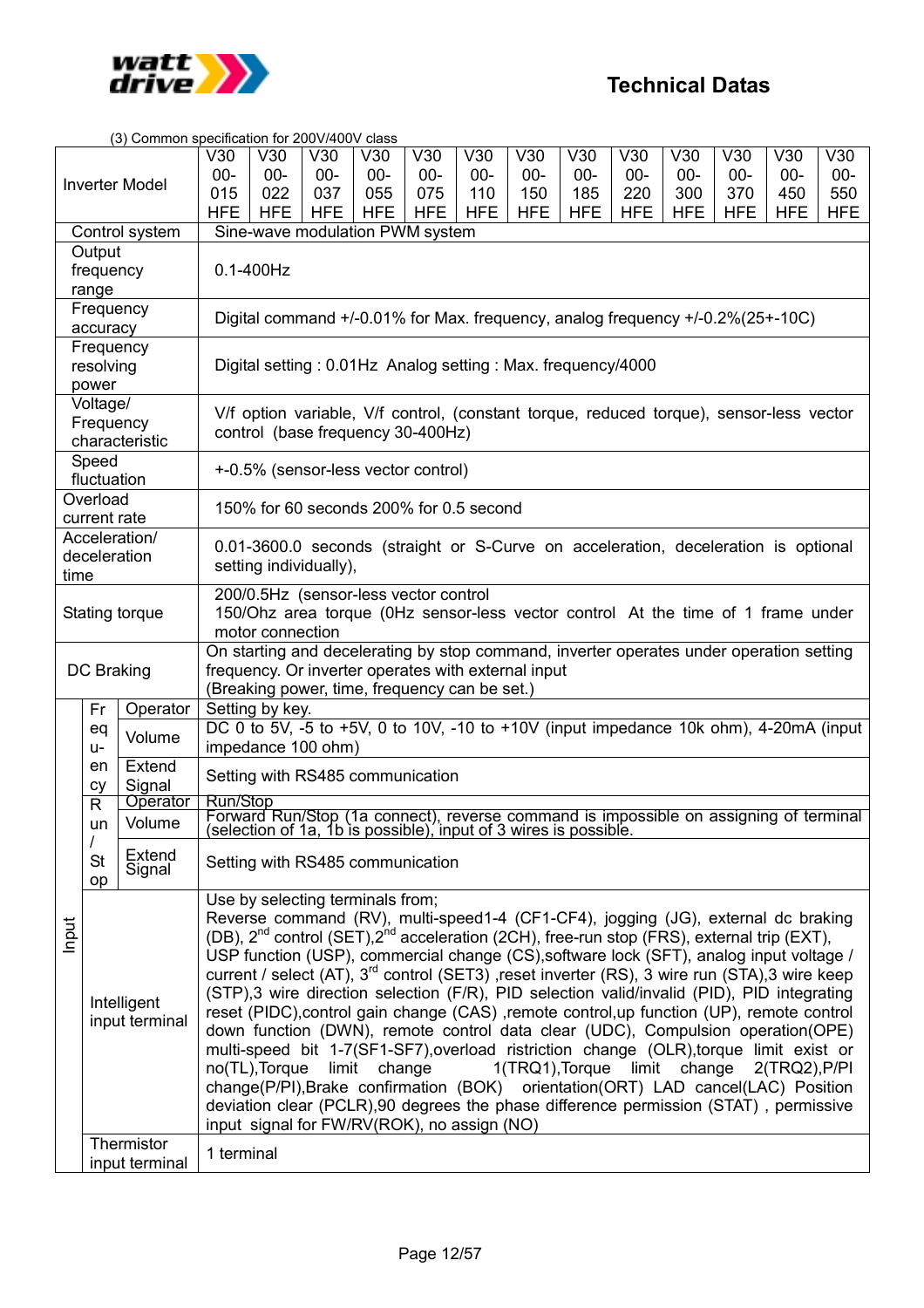

# **Technical Datas**

| Output           | Intelligent<br>output<br>terminal                            | Signal during run(RUN), Frequency arrival type 1 signal(FA1) Frequency arrival type 2<br>signal (FA2) Overload advance notice signal(OL) Output deviation for PID control(OD)<br>only<br>Arrival<br>signal<br>for<br>setting<br>frequency(FA3), Over<br>Alarm<br>signal(AL)<br>signal(IP), Under<br>torque(OTQ), Instantaneous<br>voltage<br>signal(UV), Torque<br>stop<br>limit(TRQ),RUN time over(RNT),ON time over(ONT),Thermal caution(THM),Brake<br>opning(BRK), Brake<br>error(BER), Zero<br>detect<br>signal(ZS), Speed<br>speed<br>deviation<br>Positioning<br>completion(POK), Arrival<br>excessive(DSE)<br>signal<br>for<br>setting<br>over<br>frequency2(FA4), Arrival signal for only setting frequency2(FA5), Overload advance notice<br>signal2(OL2), Alarm cord0-3(AC0-AC3) |  |  |  |  |  |  |  |  |  |  |  |
|------------------|--------------------------------------------------------------|--------------------------------------------------------------------------------------------------------------------------------------------------------------------------------------------------------------------------------------------------------------------------------------------------------------------------------------------------------------------------------------------------------------------------------------------------------------------------------------------------------------------------------------------------------------------------------------------------------------------------------------------------------------------------------------------------------------------------------------------------------------------------------------------|--|--|--|--|--|--|--|--|--|--|--|
|                  | Intelligent<br>monitor<br>output<br>terminal                 | Analog voltage output, analog current output, pulse line output                                                                                                                                                                                                                                                                                                                                                                                                                                                                                                                                                                                                                                                                                                                            |  |  |  |  |  |  |  |  |  |  |  |
|                  | Display monitor                                              | Output frequency, output current, frequency conversion value, trip history, input output<br>terminal state, input electric power, output voltage, motor torque                                                                                                                                                                                                                                                                                                                                                                                                                                                                                                                                                                                                                             |  |  |  |  |  |  |  |  |  |  |  |
|                  | Other function                                               | V/f free setting (7points), Upper / lower frequency limitter, Frequency jump, Curve<br>adjustable speed, Manual torque boost level / Braking point, Analog meter adjustment,<br>Starting frequency, Carrier frequency adjustment, Electronic thermal free setting, External<br>start/end (frequency/rate), Analog input selection, Trip retry, Reduced voltage start,<br>Overload restriction, energy-saving operation, Restarting after an instantaneous power<br>failure, Various kinds signal output, Initialization value setting, Automatic deceleration at<br>the time of the power supply block, AVR function, Fuzzy, Autotuning (Online/Offline), High<br>torque multi running(Sensor-less vector control with 1 inverters of 2 motors)                                            |  |  |  |  |  |  |  |  |  |  |  |
| range            | Carrier frequency                                            | $0.5 - 15k$ Hz                                                                                                                                                                                                                                                                                                                                                                                                                                                                                                                                                                                                                                                                                                                                                                             |  |  |  |  |  |  |  |  |  |  |  |
|                  | Protection<br>function                                       | Over-current, over-voltage, under-voltage, electronic thermal level, abnormal trouble,<br>ground fault current on starting, instantaneous stop, USP error, open-phase error, control<br>resistor overload, CT error, external trip, communication error                                                                                                                                                                                                                                                                                                                                                                                                                                                                                                                                    |  |  |  |  |  |  |  |  |  |  |  |
|                  | Frequency<br>temperature/Preservation<br>temperature/humidty | -10 to 50 degrees / -20 to 65 degrees / 20 to 90 % RH (installed with no dew conensation)                                                                                                                                                                                                                                                                                                                                                                                                                                                                                                                                                                                                                                                                                                  |  |  |  |  |  |  |  |  |  |  |  |
|                  | Vibration                                                    | $5.9$ m/s <sup>2</sup> (0.6G) 10-55Hz<br>$2.0 \text{ m/s}^2$ (0.2G) 10-55Hz                                                                                                                                                                                                                                                                                                                                                                                                                                                                                                                                                                                                                                                                                                                |  |  |  |  |  |  |  |  |  |  |  |
| Usage surroundin | Using place                                                  | Under 1,000m above sea level, indoors (installed away from corrosive gasses dust))                                                                                                                                                                                                                                                                                                                                                                                                                                                                                                                                                                                                                                                                                                         |  |  |  |  |  |  |  |  |  |  |  |
|                  | Options                                                      | Vector control with sensor                                                                                                                                                                                                                                                                                                                                                                                                                                                                                                                                                                                                                                                                                                                                                                 |  |  |  |  |  |  |  |  |  |  |  |
|                  | <b>Digital</b><br>input<br>option                            | 4 column BCD 16bit binary                                                                                                                                                                                                                                                                                                                                                                                                                                                                                                                                                                                                                                                                                                                                                                  |  |  |  |  |  |  |  |  |  |  |  |
| (kg)             | Other options<br>Schematic mass                              | Remote operator, copy unit, cable for each operator, braking resistor, regenerative control<br>unit, alternating reactor, D.C. reactor, EMC Mains filter, higher harmonic<br>control unit, LCR filter, applied control installation<br>$\overline{3.5}$<br>3.5<br>3.5<br>3.5<br>12<br>12<br>30<br>30<br>5<br>5<br>12<br>20<br>50                                                                                                                                                                                                                                                                                                                                                                                                                                                           |  |  |  |  |  |  |  |  |  |  |  |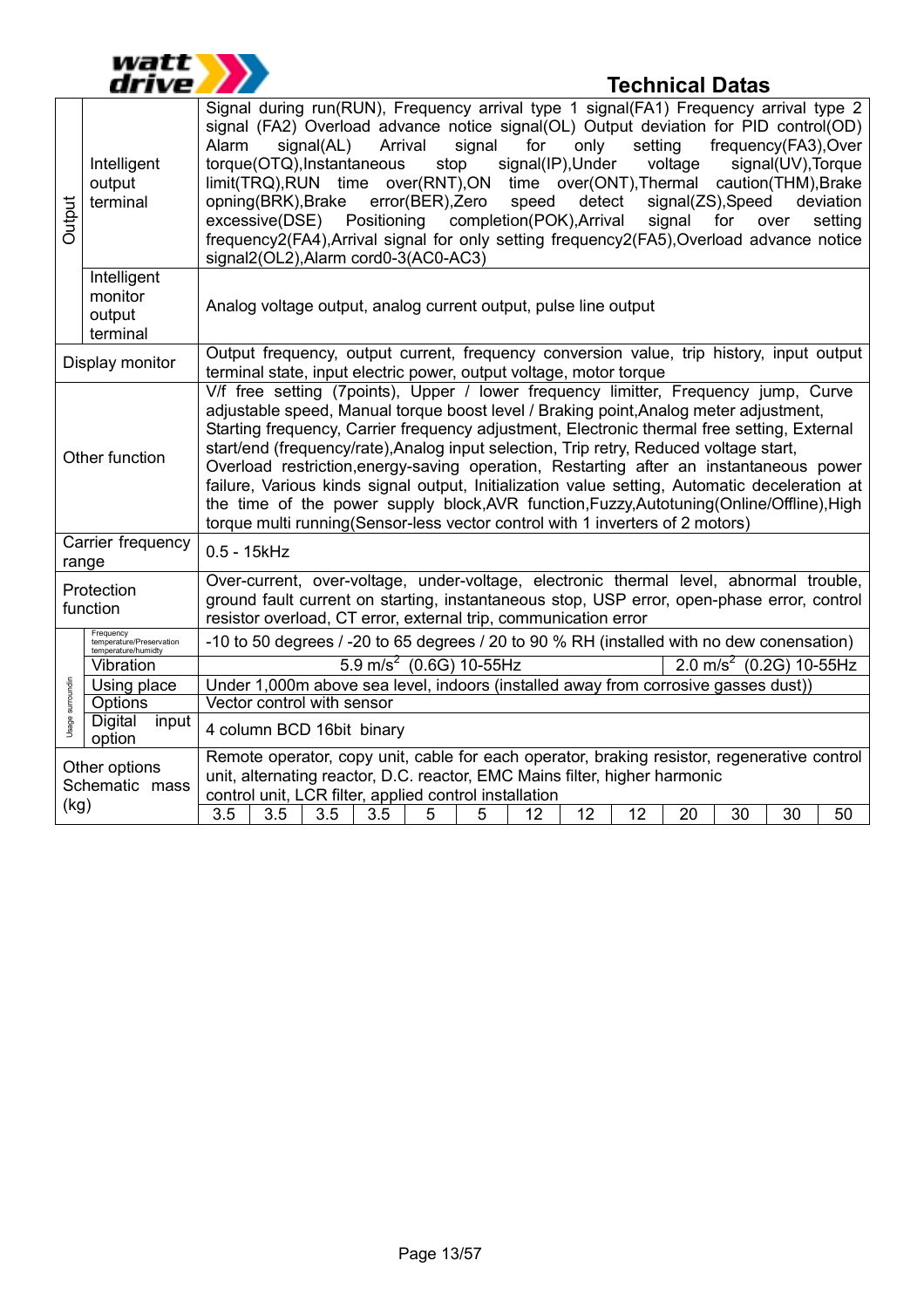

# **2.1 Dimension**

V3000-015 - 055HFE

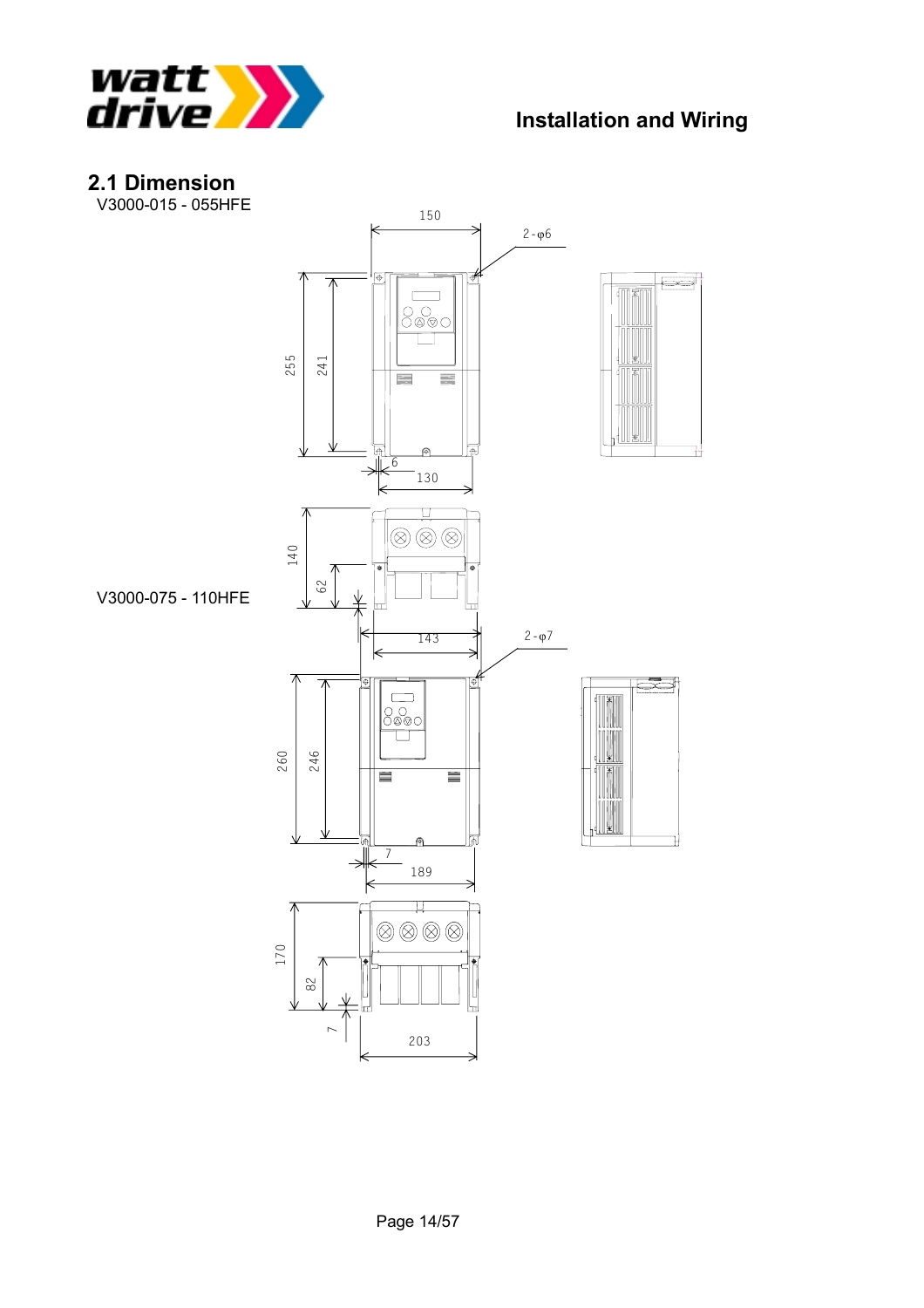

V3000-150 - 220HFE



#### V3000-300HFE



lol

 $\bullet$ 昌 lol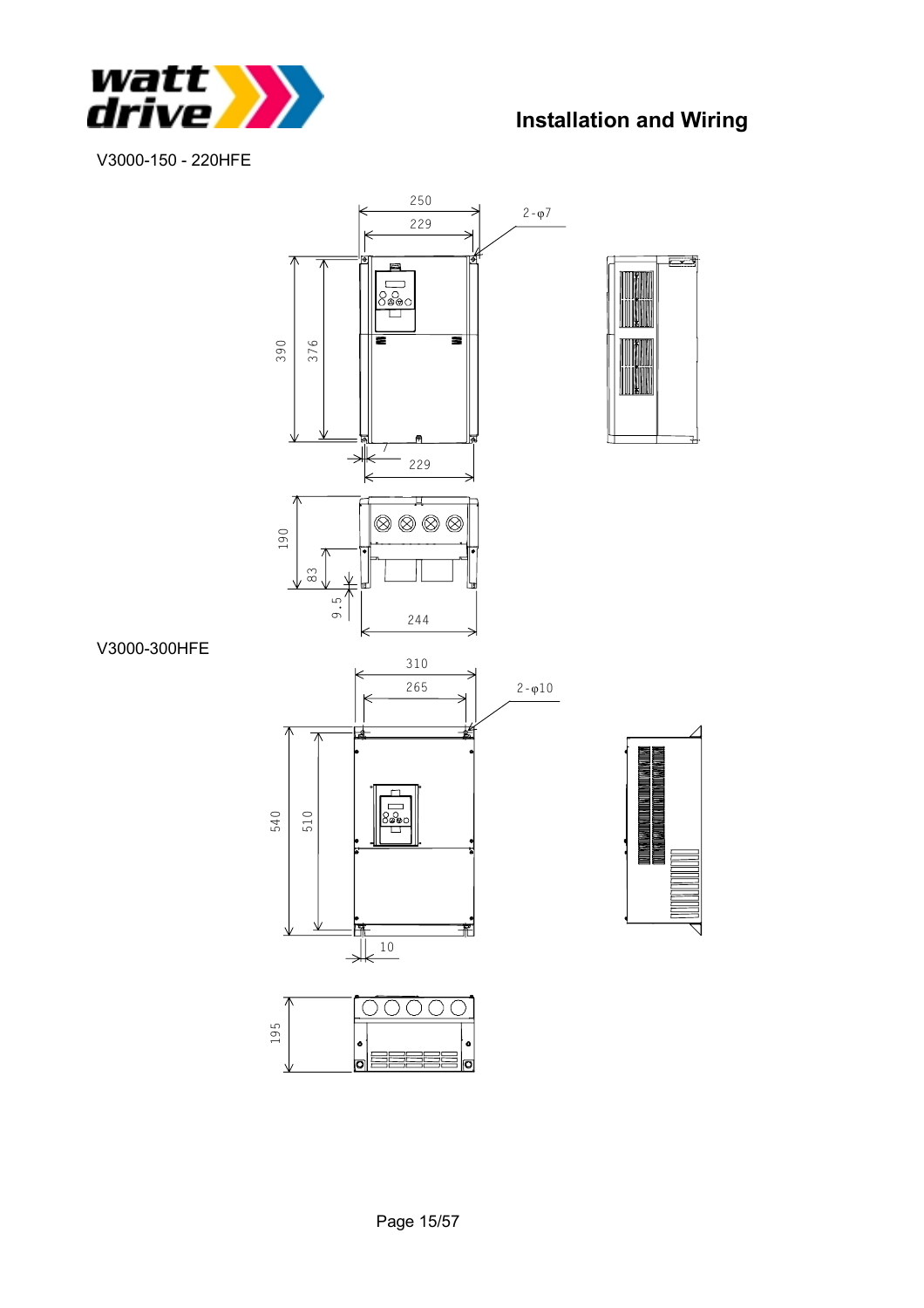

#### V3000-370 - 450HFE



V3000-550HFE

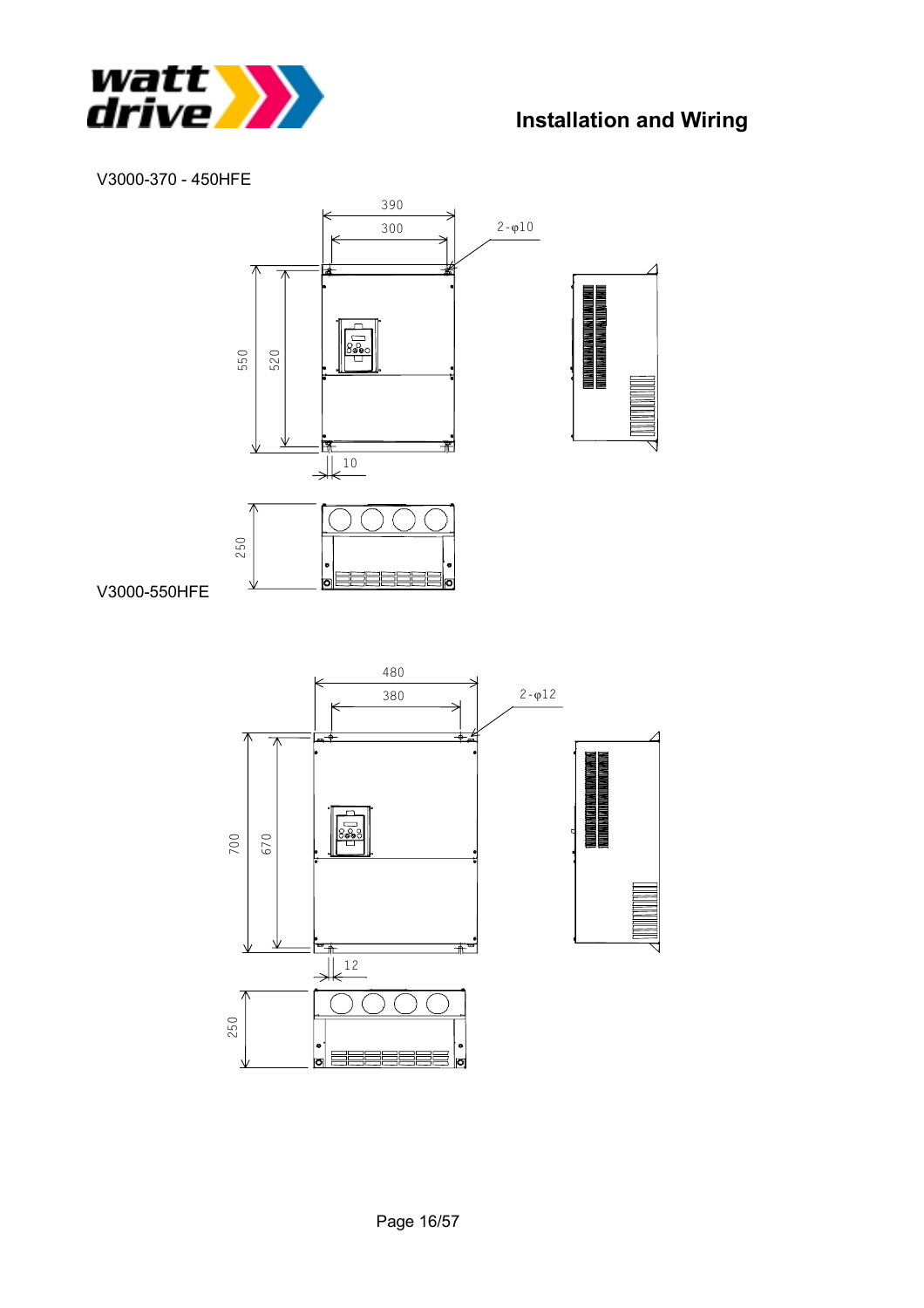

### 3.1 Inspection upon Unpacking

#### 3.1.1 Inspection of the unit

Open the package and pick out the inverter, please check the following item.

 If you discover any unknown parts or the unit is in bad condition, please contact your supplier or the local WATT Distributor.

- (1) Make sure that there was no damage (injury, falling or dents in the body) during transportation of the unit.
- (2) After unpacking the unit, make sure that the package contains one operation manual for the Inverter.
- (3) Make sure that the product is the one you ordered by checking the specification label.



Picture 1-1 Position of specification



#### 3.1.2 Operation manual

This operation manual is the manual for the WATT Inverter V3000 Series.

 Before operation of the Inverter, read the manual carefully. After Reading this manual, keep it to hand for future

reference.

 When using optional units for this inverter; please refer to the operation manuals packed with the optional units.

This operation manual was correct at the time of going to press.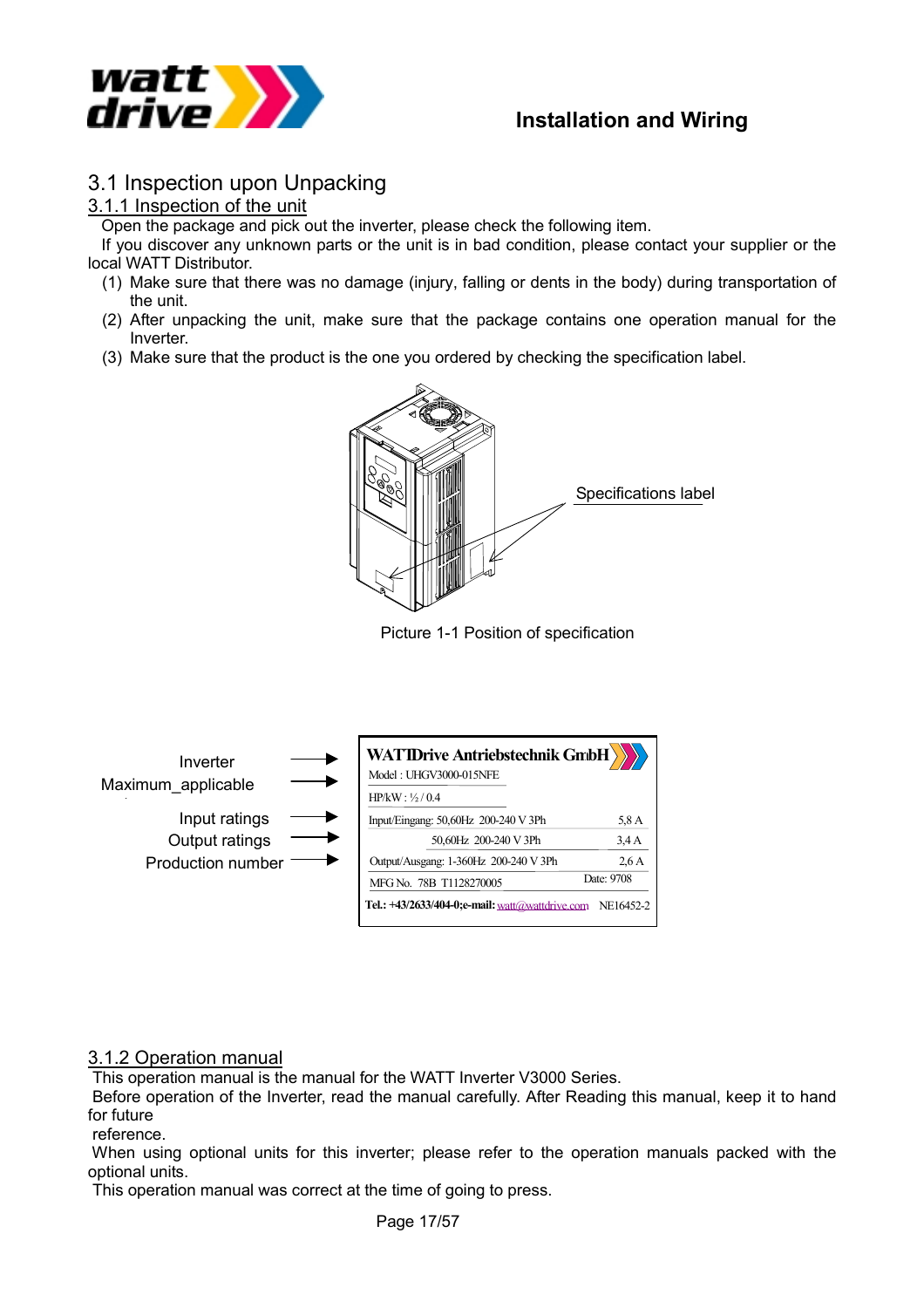

### **3.2 Question and Warranty of the Unit**

#### 3.2.1 Request upon asking

If you have any questions regarding damage to the unit, unknown parts or for general enquiries please contact your supplier or the local WATT Distributor with the following information.

- (1) Inverter Model
- (2) Production Number (MFG, NO)
- (3) Date of Purchase
- (4) Reason for Calling

Damaged part and its condition etc. Unknown parts and their contents etc.

#### 3.2.2 Warranty for the unit

 The warranty period of the unit is one year after the purchase date. However within the warranty period, the warranty will be void if the fault is due to;

(1) Incorrect use as directed in this manual, or attempted repair by unauthorised personnel

(2) Any damage sustained, other than from transportation (Which should be reported immediately)

(3) Using the unit beyond the limits of the specification.

(4) Act of God (Natural Disasters: Earthquakes, Lightning, etc)

The warranty is for the inverter only, any damage caused to third party equipment by malfunction of the inverter is not covered by the warranty.

Any examination or repair after the warranty period (one year) is not covered. And within the warranty period any repair and examination which results in information showing the fault was caused by any of the items mentioned above,. the repair and examination cost are not covered.

If you have any questions regarding the warranty please contact either your supplier or the local WATT.

Distributor.

Please refer to the back cover for a list of the local WATT Distributors.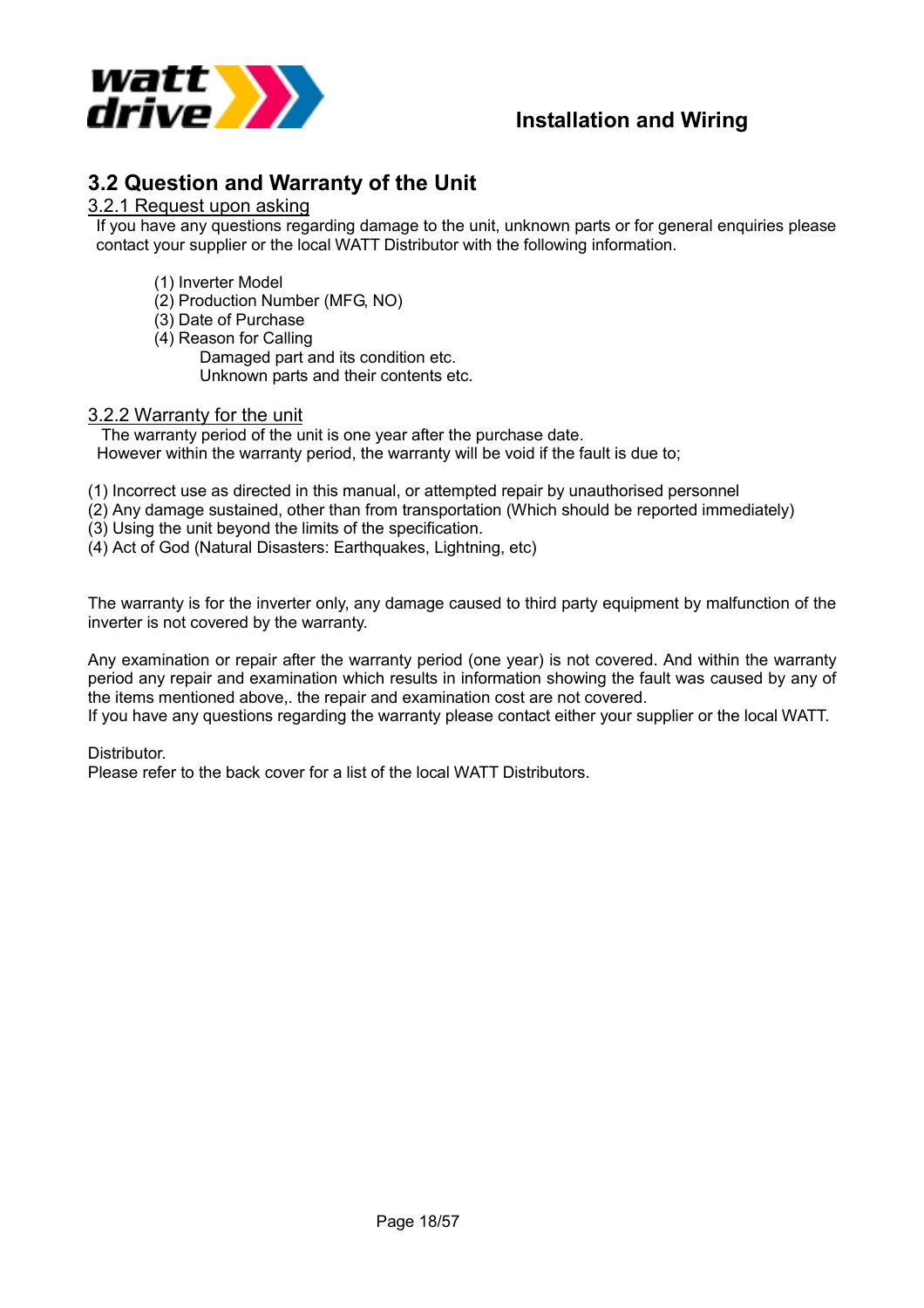

# **3.3 Appearance**

3.3.1 Appearance and Names of Parts

Appearance from the front



Front cover removed

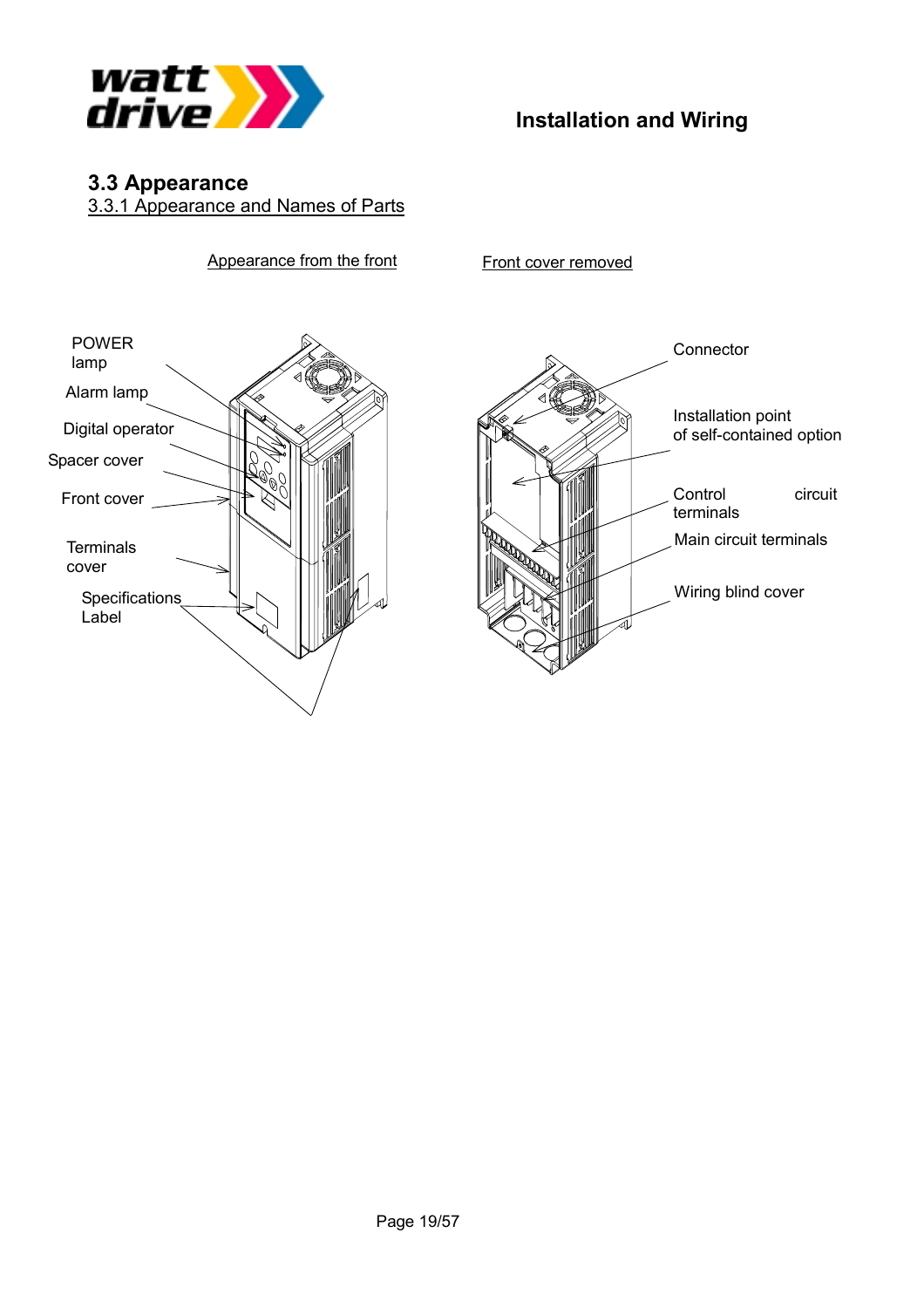

# **4.1 Installation**

# **WARNING**

Do not remove the rubber bush. Due to the possibility that a wire may be damaged, shorted or may have a ground fault with the edge of the wiring cover.

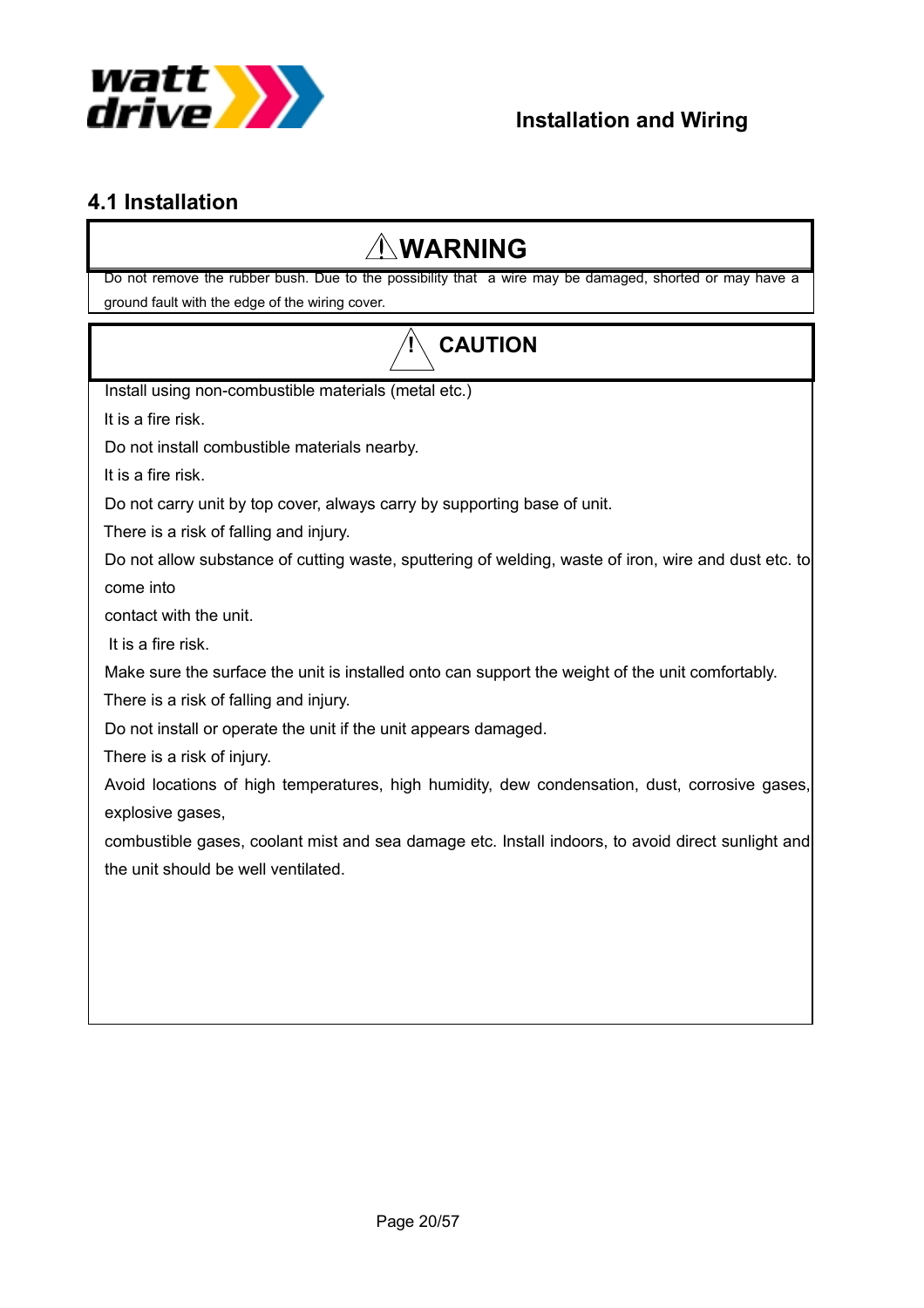



#### 4.1.1 Installation

1. Transportation

This inverter has plastic parts. So handle with care.

Do not over tighten the wall mounting fixings as the mountings may crack, causing is a risk of falling.

Do not install or operate the inverter if there appears to be damage or parts missing.

2. Surface for Mounting of Inverter

The temperature of the Inverter heatsink can become very high (the highest being about 150ºC). The

surface, which you are mounting the Inverter onto, must be made of a non-flammable material (i.e steel) due to the possible risk of fire. Attention should also be made to the air gap surrounding the Inverter. Especially when there is a heat source such as a breaking resistor or a reactor.



3. Operating Environment - Ambient Temperature

 The ambient temperature surrounding the Inverter should not exceed the allowable temperature range (usually -10 to 50ºC).

 The temperature should be measured in the air gap surrounding the Inverter, shown in the diagram above. If the temperature exceeds the allowable temperature, the component life will become shortened especially in the case of the Capacitors.

#### 4.Operating Environment - Humidity

 The humidity surrounding the Inverter should be within the limit of the allowable percentage range (usually 5% to 90%). Under no circumstances should the Inverter be in an environment where there is the possibility of moisture entering the Inverter.

Also avoid having the Inverter mounted in a place that is exposed to the direct sunlight.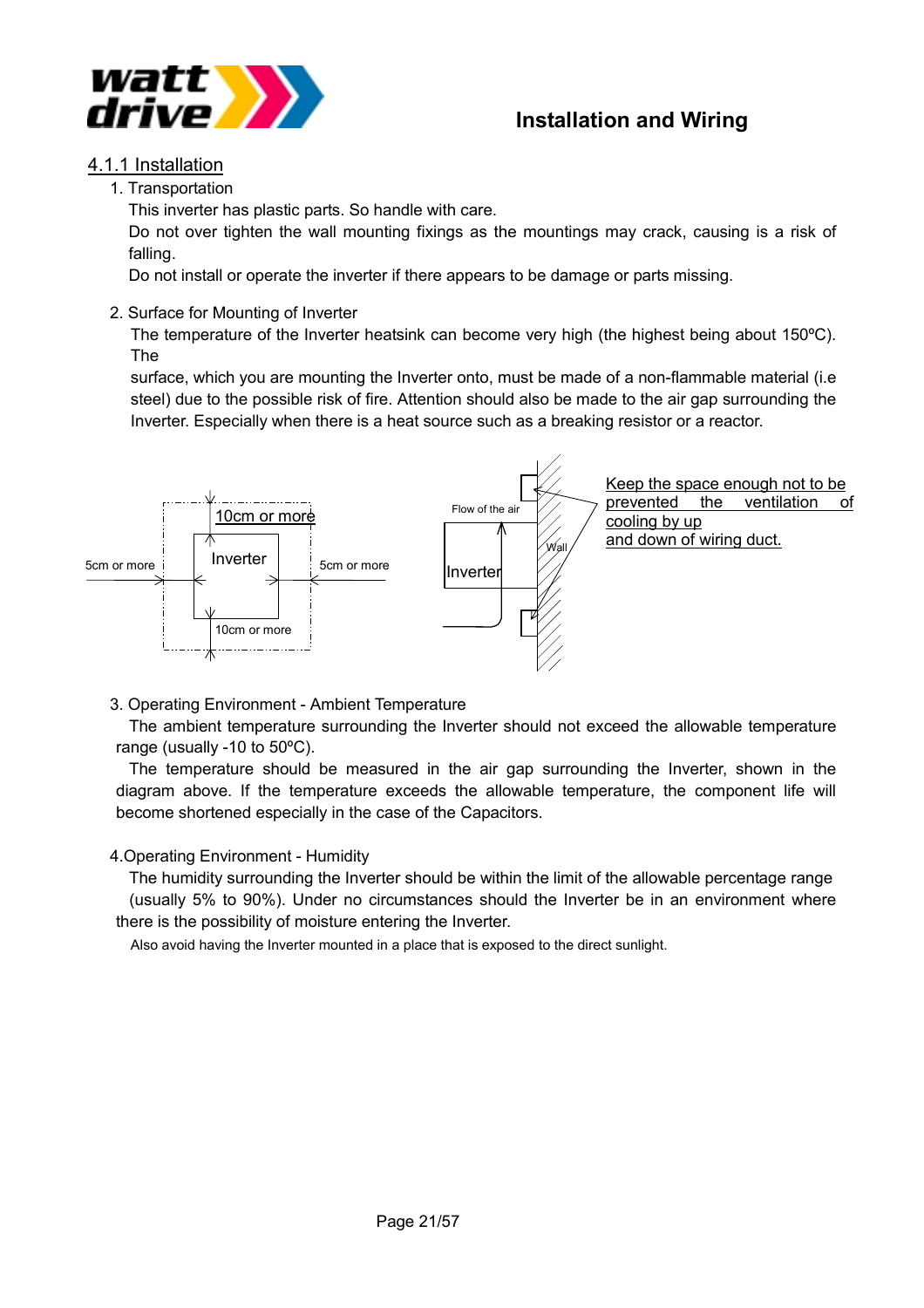

#### **5. Operating Environment - Air**

Install the Inverter avoiding any place that has dust, corrosive gas, explosive gas, combustible gas, mist of coolant and sea damage.

#### **6. Mounting Position**

Mount the Inverter in a vertical position using screws or bolts. The surface you mount onto should also be free from vibration and can easily hold the weight of the Inverter.



#### **7. Ventilation within an Enclosure**

If you are installing one or more Inverters in an enclosure a ventilation fan should be installed. Below is a guide to the positioning of the fan to take the airflow into consideration. The positioning of Inverter, cooling fans and air intake is very important. If these positions are wrong, airflow around the Inverter decreases and the temperature surrounding the Inverter will rise. So please make sure that the temperature around is within the limit of the allowable range.



#### **8.External cooling of Inverter**

It is possible to install the inverter so that the heatsink is out of the back of the enclosure. This method has two advantages, cooling of the inverter is greatly increased and the size of the enclosure will be smaller.

To install it with the heatsink out of the enclosure, a metal fitting option is required to ensure heat transfer.

Do not install in a place where water, oil mist, flour and dust etc can come in contact with the inverter as there are cooling fans fitted to the heatsink.

| <u>YI A WWI YANIINASY IVYY IVI YMYII YMMWYIAT</u> |      |      |      |      |      |      |      |      |      |      |      |      |      |
|---------------------------------------------------|------|------|------|------|------|------|------|------|------|------|------|------|------|
| Inverter capacity (kW)                            | 1.5  | 2.2  | 3.7  | 5.5  | 7.5  | 11   | 15   | 18.5 | 22   | 30   | 37   | 45   | 55   |
| 70% of rated output (W)                           | 102  | 127  | 179  | 242  | 312  | 435  | 575  | 698  | 820  | 1100 | 1345 | 1625 | 1975 |
| 100% of rated output (W)                          | 125  | 160  | 235  | 325  | 425  | 600  | 800  | 975  | 1150 | 1550 | 1900 | 2300 | 2800 |
| 100% of rated efficiency(%)                       | 92.3 | 93.2 | 94.0 | 94.4 | 94.5 | 94.5 | 94.6 | 94.  | 94.8 | 94.8 | 94.9 | 94.9 | 94.9 |

#### **9. Approximate loss for each capacity**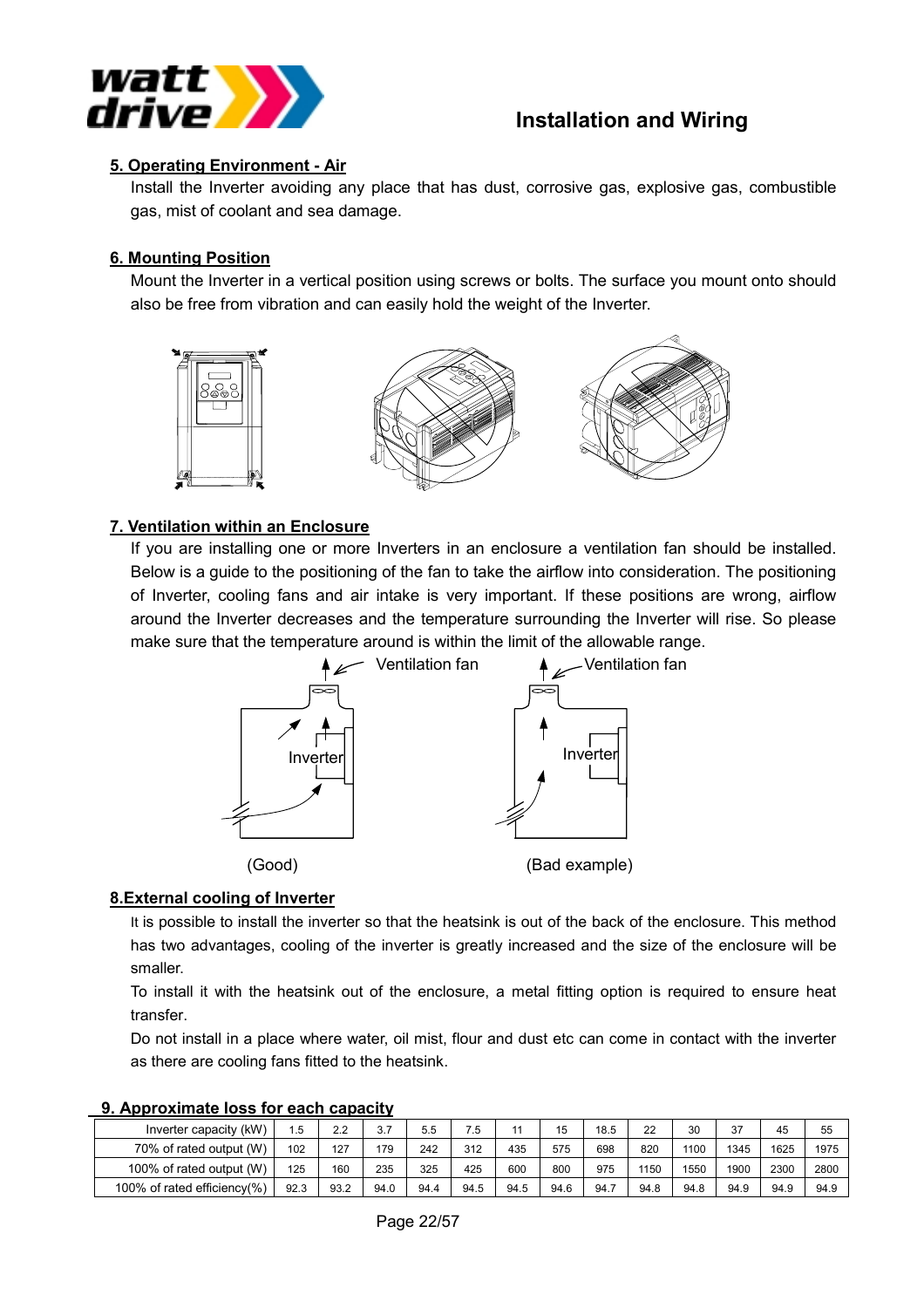

**4.1.2 Blind cover of wiring parts**

(1) Cable entry through Rubber Bushes

The wiring should be done after making a cut in the rubber bushes with nippers or cutters.



#### (2) Cable entry through Conduit

After taking out the rubber bushes, connect the conduit.



Note; Except for when connecting conduit, Do not take out the rubber bushes. It is possible that the wiring insulation is broken and a possible earth fault is caused.

#### **4.2 Wiring**

# **WARNING**

maximum". For models with suffix H. Page 23/57 Be sure to ground the unit. Otherwise, there is a danger of electric shock and/or fire. Otherwise, there is a danger of electric shock and/or injury. Only qualified personnel shall carry out wiring work. Otherwise, there is a danger of electric shock and/or fire. Implement wiring **after** checking that the power supply is off. Otherwise, there is a danger of electric shock and/or injury. Be sure to implement wiring **after** installing the body. Otherwise, there is a danger of electric shock and/or injury. "Use 60/75 deg. Cu wire only" or equivalent. "A Class 2 circuit wired with Class 1wire" or equivalent. "Suitable for use on a circuit capable of delivering not more than 5,000 rms symmetrical amperes, 240V maximum". For models with suffix N or L. "Suitable for use on a circuit capable of delivering not more than 5,000 rms symmetrical amperes, 480V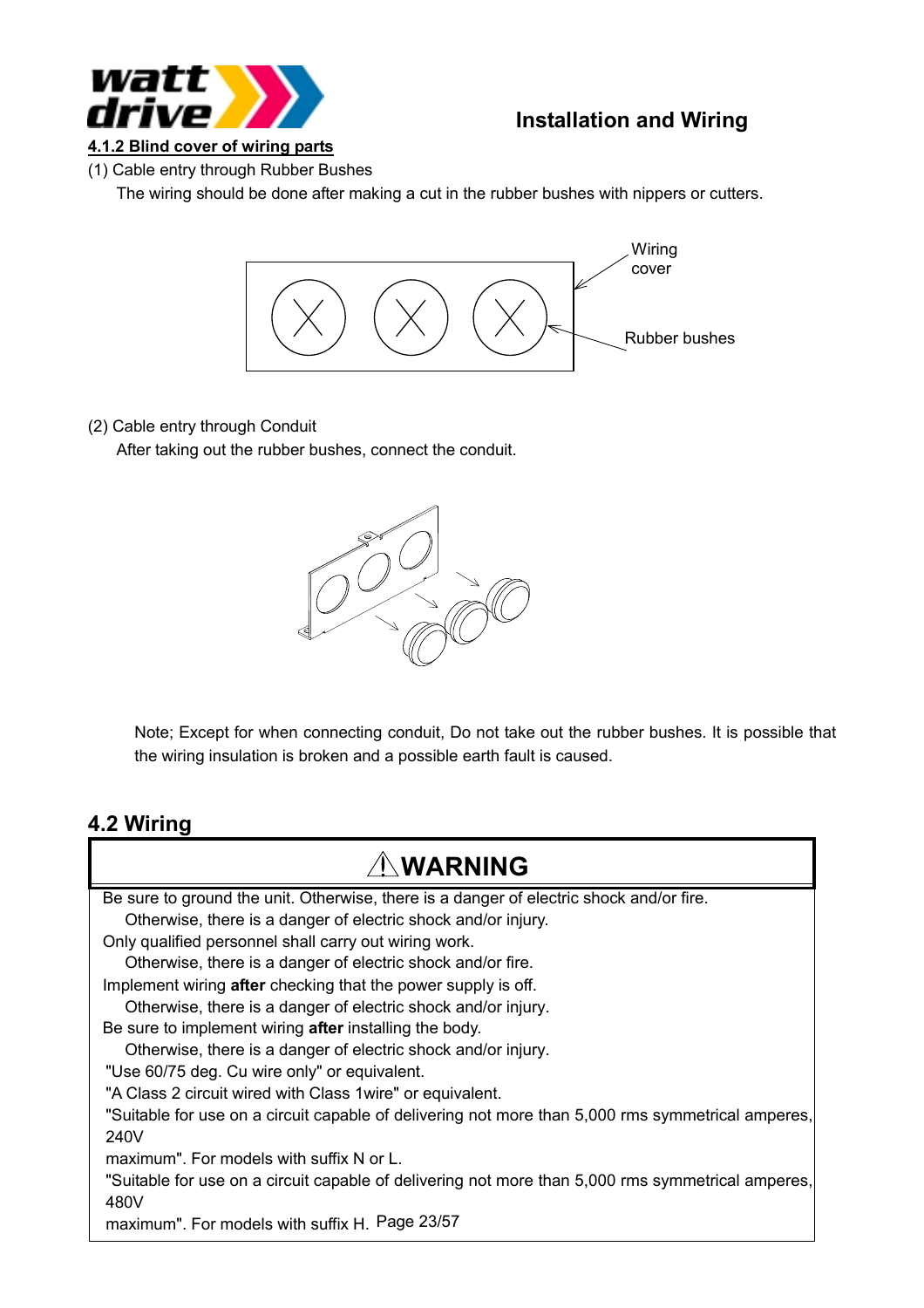

#### 4.2.1 Terminal Connection Diagram

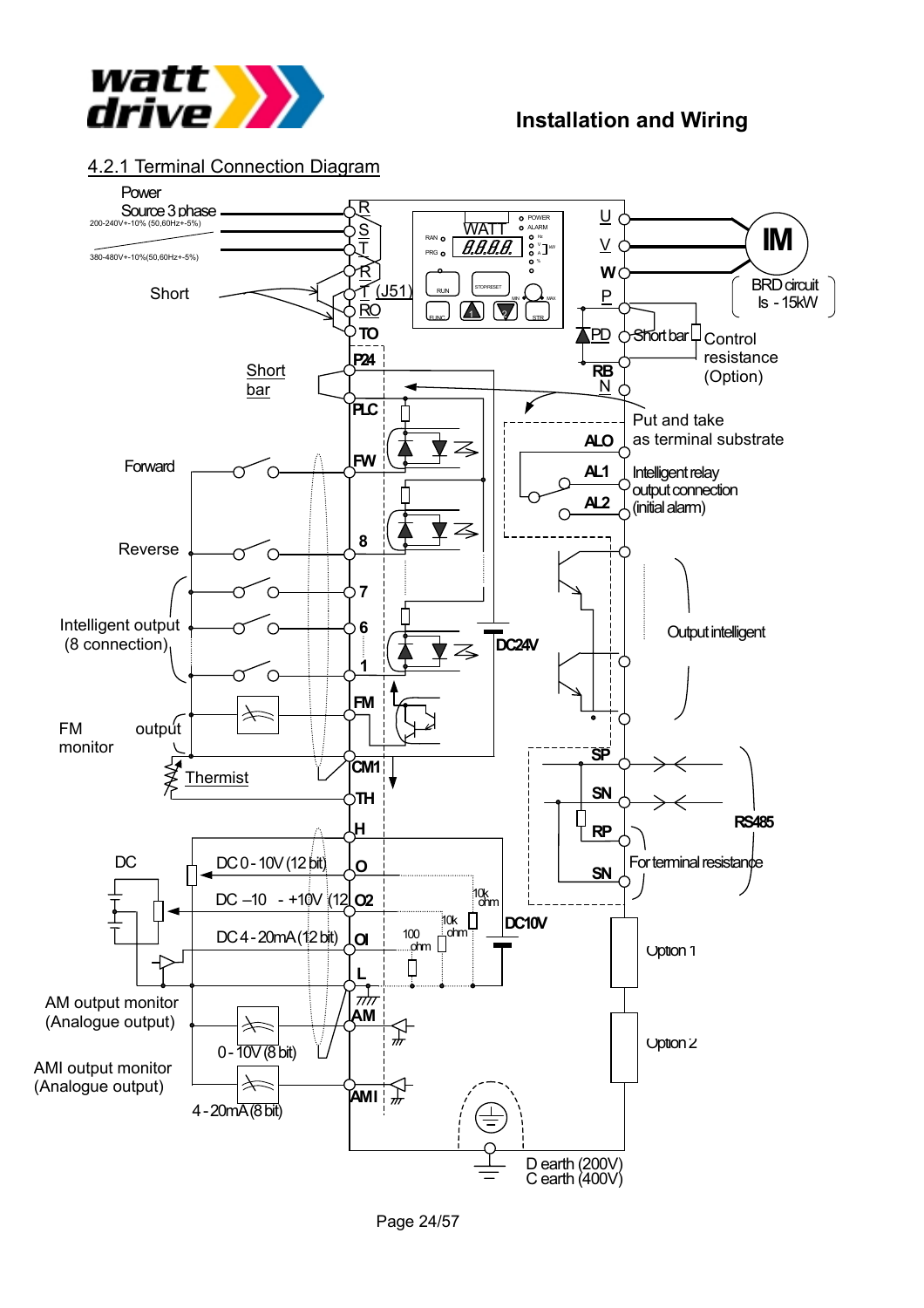

#### (1) Explanation of main circuit terminals

| Symbol                       | <b>Terminal Name</b>     | <b>Explanation of contents</b>                                                           |
|------------------------------|--------------------------|------------------------------------------------------------------------------------------|
| <b>R.S.T</b>                 | Main power               | Connect alternating power supply. When using regenerative converter and RG series, don't |
| (L1,L2,L3)                   |                          | connect.                                                                                 |
| <b>U.V.W</b><br>(T1, T2, T3) | Inverter output          | Connect three-phase motor.                                                               |
| PD. P                        | D.C.reactor              | Remove the short bar between PD and P, connect optional Power factor reactor (DCL-XX).   |
| $(+1,+)$                     |                          |                                                                                          |
| P, RB                        | braking<br>External      |                                                                                          |
| $(+,RB)$                     | resistor                 | Connect optional External braking resistor.                                              |
| P, N                         | External braking unit    | Connect optional Braking unit (BRD-XX).                                                  |
| $(+,-)$                      |                          | (Installed on 11kW and 15kW)                                                             |
| G                            | Inverter earth terminals |                                                                                          |
| ⊜                            |                          | It is earth terminals of inverter case.                                                  |

#### (2) Explanation of control circuit terminal

|                      |                   |                                                 | Symbol                                                                                                                 | <b>Terminal Name</b>                          | <b>Explanation of contents</b>                                                                                                                                 |                                                                   |  |  |
|----------------------|-------------------|-------------------------------------------------|------------------------------------------------------------------------------------------------------------------------|-----------------------------------------------|----------------------------------------------------------------------------------------------------------------------------------------------------------------|-------------------------------------------------------------------|--|--|
|                      |                   |                                                 | L                                                                                                                      | Analogue power common                         | It is common terminal of frequency command signal (0, 02, 01) and analogue output, AM, AMI. Don't<br>earth.                                                    |                                                                   |  |  |
|                      | Power<br>Source   |                                                 | H                                                                                                                      | Frequency power                               | It is the DC+10V power for terminals.                                                                                                                          | Allowable load current 20mA                                       |  |  |
|                      |                   |                                                 | O                                                                                                                      | Frequency command power<br>terminal (voltage) | When inputting DC O - 10V, it is maximum frequency on 10V.<br>When maximum frequency is expected to be on being less than<br>10V, set with A014.               | Input Impedance 10k ohm<br>Allowable maximum voltage<br>12V       |  |  |
| Analogue             | Frequency setting |                                                 | O <sub>2</sub>                                                                                                         | Frequency command<br>support (voltage)        | When inputting $DCO - +10V$ , this signal is added to frequency<br>command of 0 or 01 terminal.                                                                | Input Impedance 10k ohm<br>Allowable maximum load<br>current 20mA |  |  |
|                      |                   |                                                 | O <sub>1</sub>                                                                                                         | Frequency command<br>Terminal (current)       | When inputting DC4 - 20mA, 20mA is maximum frequency.<br>When only At terminal is ON, this input signal is effective.                                          | Input Impedance 100 ohm<br>Allowable maximum current<br>24mA      |  |  |
|                      |                   |                                                 | AM                                                                                                                     | Digital monitor<br>(voltage)                  | Output one selected from monitor item, output frequency, output<br>current, torque, output voltage, input electric power, electric                             | Allowable maximum current<br>2mA                                  |  |  |
|                      |                   |                                                 | AMI                                                                                                                    | Analogue monitor<br>(current)                 | thermal rate.                                                                                                                                                  | Allowable output less than<br>Impedance 250 ohm                   |  |  |
|                      | Monitor           |                                                 | <b>FM</b>                                                                                                              | Digital monitor<br>(voltage)                  | Output the output frequency with digital besides above monitor.                                                                                                | Allowable maximum current<br>1.2mA<br>Maximum frequency 3.6khz    |  |  |
|                      |                   |                                                 | P24                                                                                                                    | Interface power                               | It is DC24V power for connection input signal. When selecting<br>source logic, it's for connection input common.                                               | Allowable maximum output<br>current 100mA                         |  |  |
|                      | Power<br>Source   |                                                 | CM <sub>1</sub>                                                                                                        | Interface power common                        | The common terminal is FW terminal, 1 - 8 terminal, TH terminal, FM terminal,<br>Don't earth.                                                                  |                                                                   |  |  |
|                      |                   |                                                 | <b>PLC</b>                                                                                                             | Intelligent input common                      | Change sink type and source type by short bar on control terminals.<br>P24-PLC : Sink type CM1-PLC : Source type                                               |                                                                   |  |  |
|                      |                   |                                                 | <b>FW</b>                                                                                                              | Forward command                               | About FW signal, ON is Forward and OFF is stop command.                                                                                                        |                                                                   |  |  |
| Digital (connection) | leuɓis<br>Input   | Setting<br>Operation/function<br>Selection etc. | $\mathbf{1}$<br>$\mathbf 2$<br>3<br>$\frac{4}{5}$<br>Input intelligent<br>and 8 terminals.<br>6<br>$\overline{7}$<br>8 |                                               | Select 8 functions from 33 functions, and divide between 1 terminal                                                                                            | Allowable maximum<br>voltage 27V<br>Input impedance<br>4.7k ohm   |  |  |
|                      |                   |                                                 | 11<br>12<br>13<br>14<br>15                                                                                             | output intelligent                            | Select 8 functions from 13 functions, and divide between 1 terminal<br>and 5 terminals                                                                         | Allowable maximum<br>voltage 27V<br>current 5mA                   |  |  |
|                      | Output signal     | Condition/Alarm                                 | AL <sub>1</sub><br>AL <sub>2</sub>                                                                                     | Alarm output terminal                         | Assign output function. Output is c contact.                                                                                                                   | Allowable maximum<br>AC250V,0.2A                                  |  |  |
|                      |                   |                                                 | AL <sub>0</sub><br>Common terminal                                                                                     |                                               | It is common terminal of alarm output terminal                                                                                                                 | Allowable minimum<br>AC100V,10mA                                  |  |  |
| Analogue             |                   | Sensor<br>TH<br>Thermistor input terminal       |                                                                                                                        |                                               | When a Thermistor is connected to terminals TH and CM1, the<br>Inverter checks for over-temperature and will cause trip event and<br>turn off output to motor. | Allowable minimum<br><b>Thermistor Power</b><br>100mW             |  |  |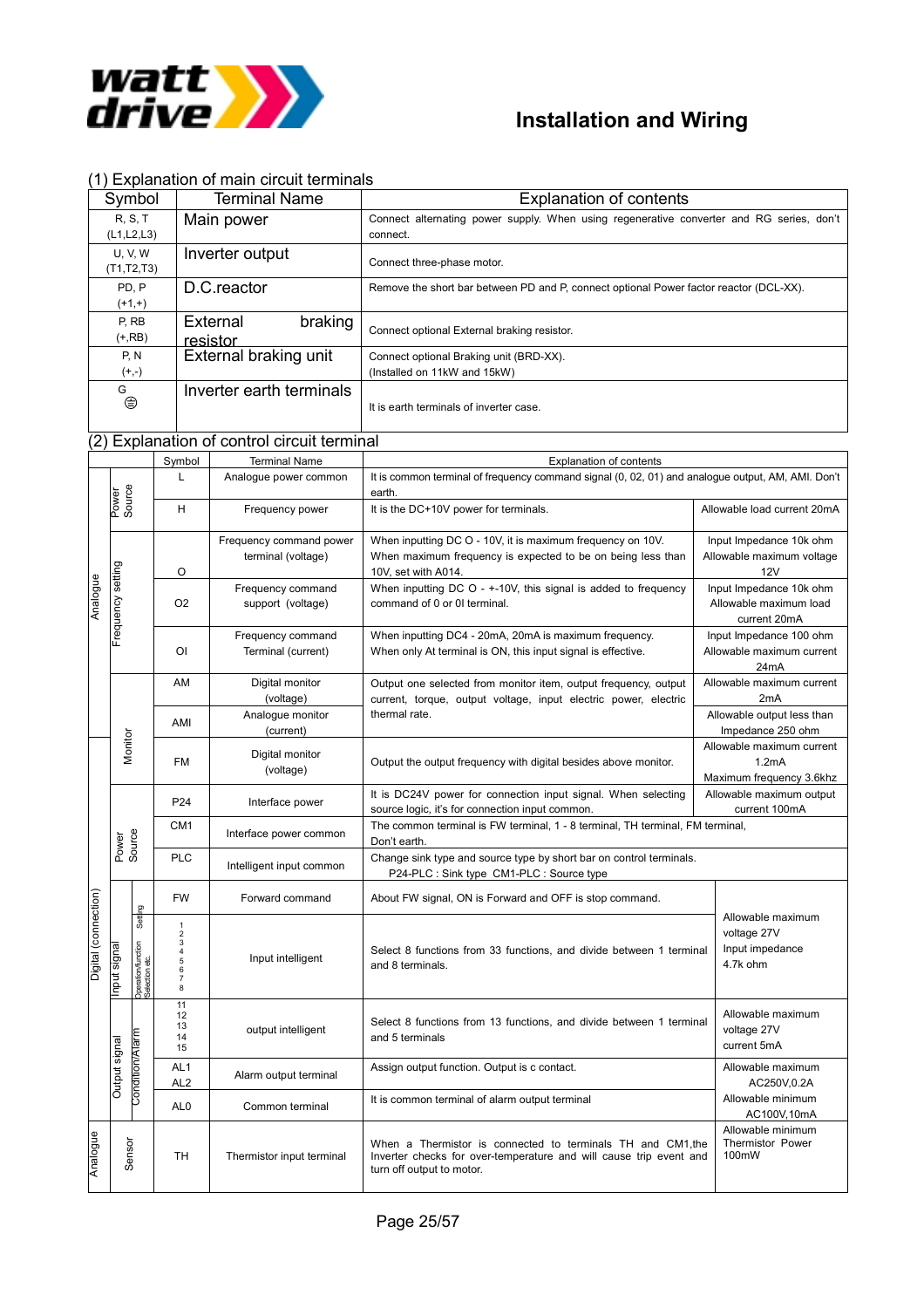

#### 4.2.2 Main circuit wiring

(1) Warning on wiring

When carrying out work on the Inverter wiring make sure to wait for at least ten minutes before you remove the cover. Making sure to check that the charge lamp is not illuminated.

A final check should always be made with a voltage meter.

After removing the power supply, there is a time delay before the capacitors will dissipate their charge.

#### 1. Main power terminals(R, S, T)

Connect the main power terminals (R, S, and T) to the power supply through a electromagnetic contactor or an earth-leakage breaker.

We recommend connecting the electromagnetic contactor to the main power terminals. Because when the protective function of inverter operates, it isolates the power supply and prevent the spread of damages and accidents.

This unit is for the three-phase power supply. It isn't for the single-phase power supply. If you require a single phase power supply unit, please contact us.

#### 2. Inverter output terminals (U, V, and W)

Wire with thicker wire than the applicable wire to control the voltage drop.

Particularly when outputting low frequencies, the torque of the motor will reduce by the voltage drop of the wire.

Do not install power factor correction capacitors or a surge absorber to the output.

The inverter will trip or sustain damage to the capacitors or the surge absorber.

In the case of the cable length being more than 20 metres, it is possible that a surge voltage will be generated and damage to the motor is caused by the floating capacity or the inductance in the wire (400V especially).

An EMC Mains Filter is available, please contact us.

In the case of two or more motors, install a thermal relay to each motor.

3. Direct current reactor (DCL) connection terminals (PD, P)

These are the terminals to connect the current reactor DCL (Option) to help improve the power factor.

The short bar is connected to the terminals when shipped from the factory, if you are to connect a DCL you will

need to disconnect the short bar first.

When you don't use a DCL, don't disconnect the short bar.

4. External braking resistor connection terminals (P, RB)

The regenerative braking circuit (BRD) is built-in as standard up to the 15kw Inverter.

When braking is required, install an external-braking resistor to these terminals.

The cable length should be less than 5 metres, and twist the two connecting wires to reduce inductance.

Don't connect any other device other than the external braking resistor to these terminals.

When installing an external braking resistor make sure that the resistance is correctly rated to limit the current drawn through the BRD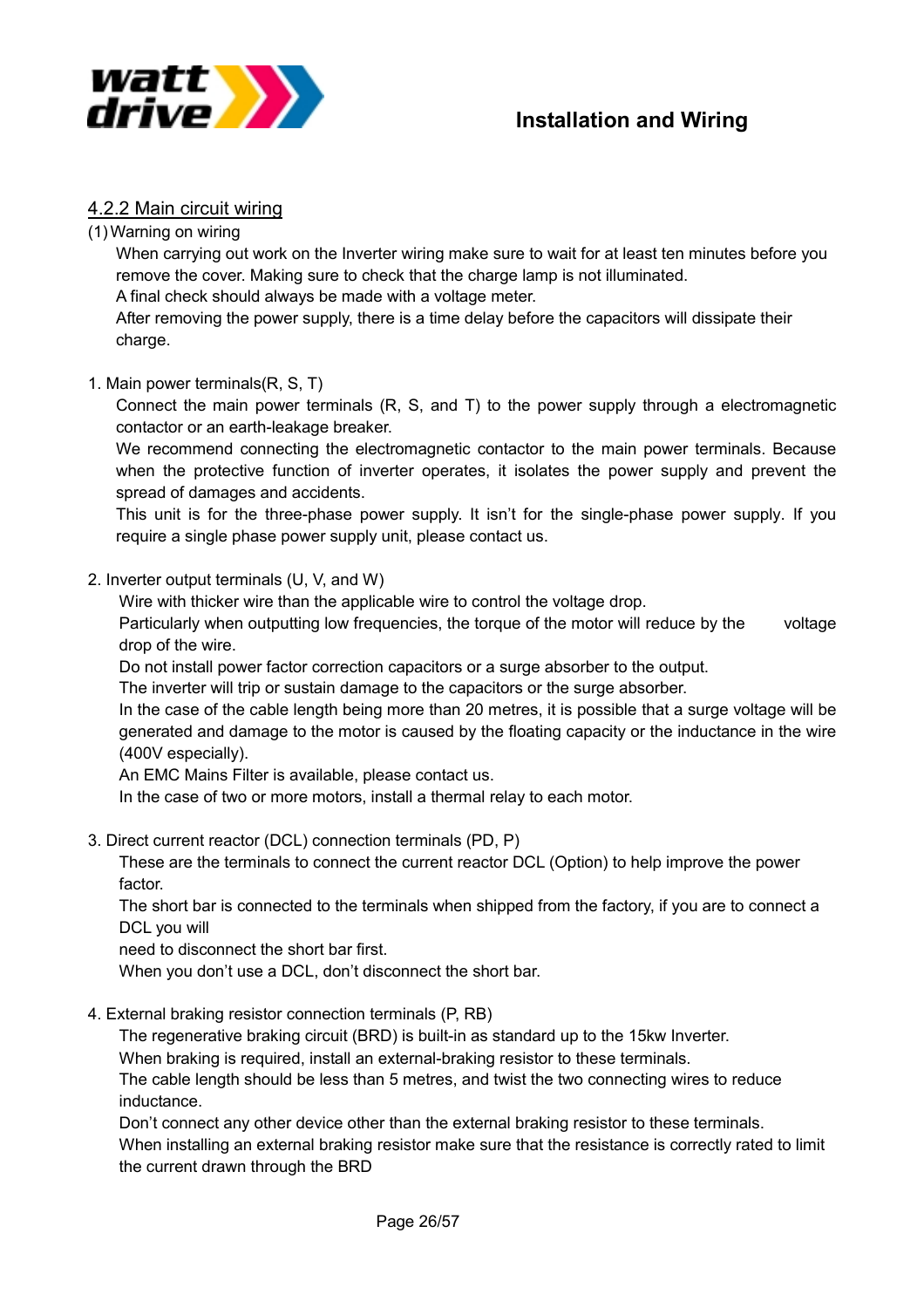

5. Regenerative breaking unit connection terminals

The Inverters rated more than 18.5kw don't contain a BRD circuit. If regenerative braking is required an external BRD circuit (Option) is required along with the resistor (Option).

Connect external regenerative braking unit terminals (P, N) to terminals (P,N) on the inverter. The braking resistor is then wired into the External Braking unit and not directly to the Inverter.

The cable length should be less than 5 metres, and twist the two connecting wires to reduce inductance.

#### 6. Earth  $(G \oplus )$

Make sure that you securely ground the Inverter and motor for prevention of electric shock. The inverter and motor must be connected to an appropriate safety earth and follow the local standard. Failure

to do so constitutes an electrical shock hazard.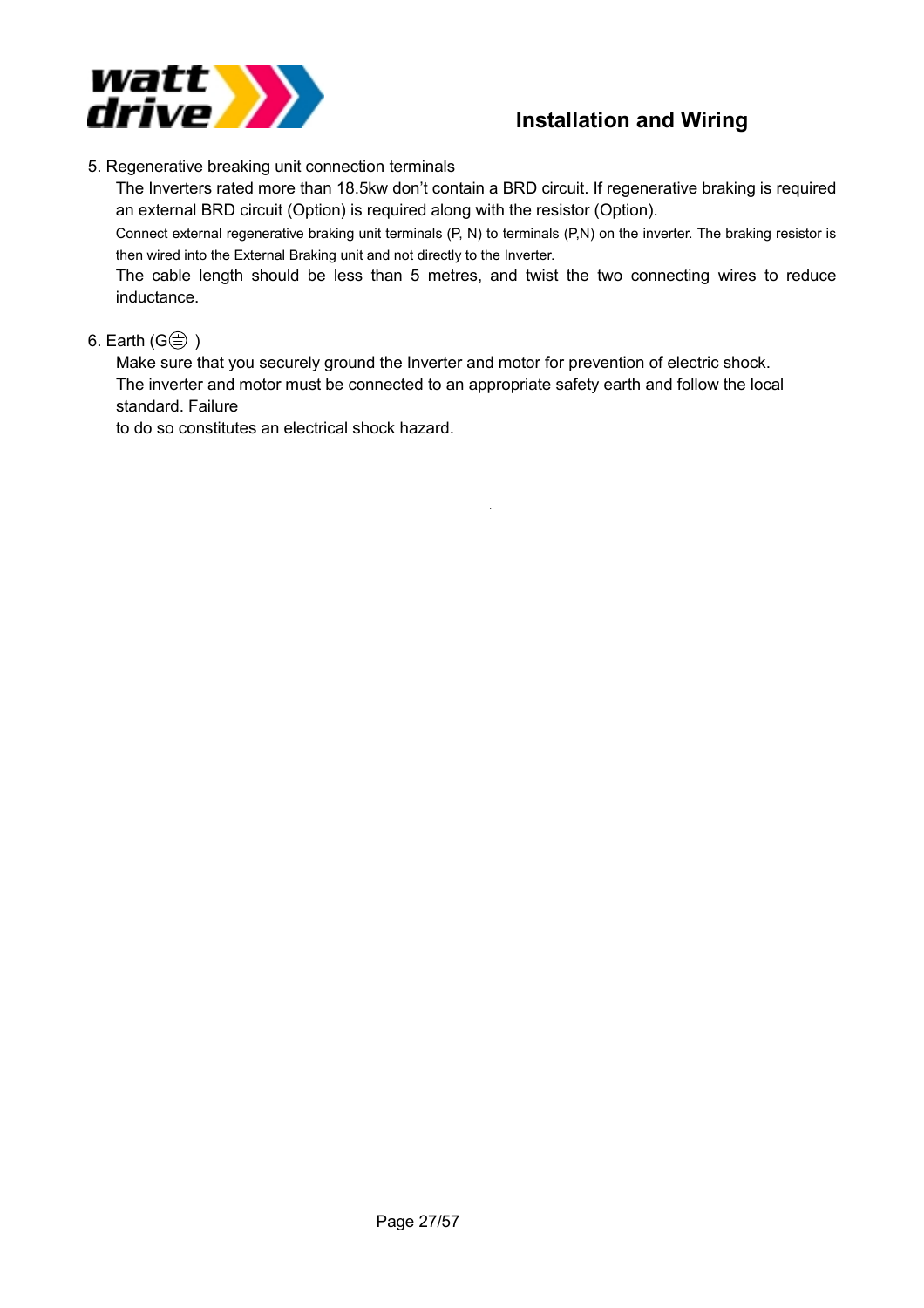

The wiring of main circuit terminals for inverter is the following picture.

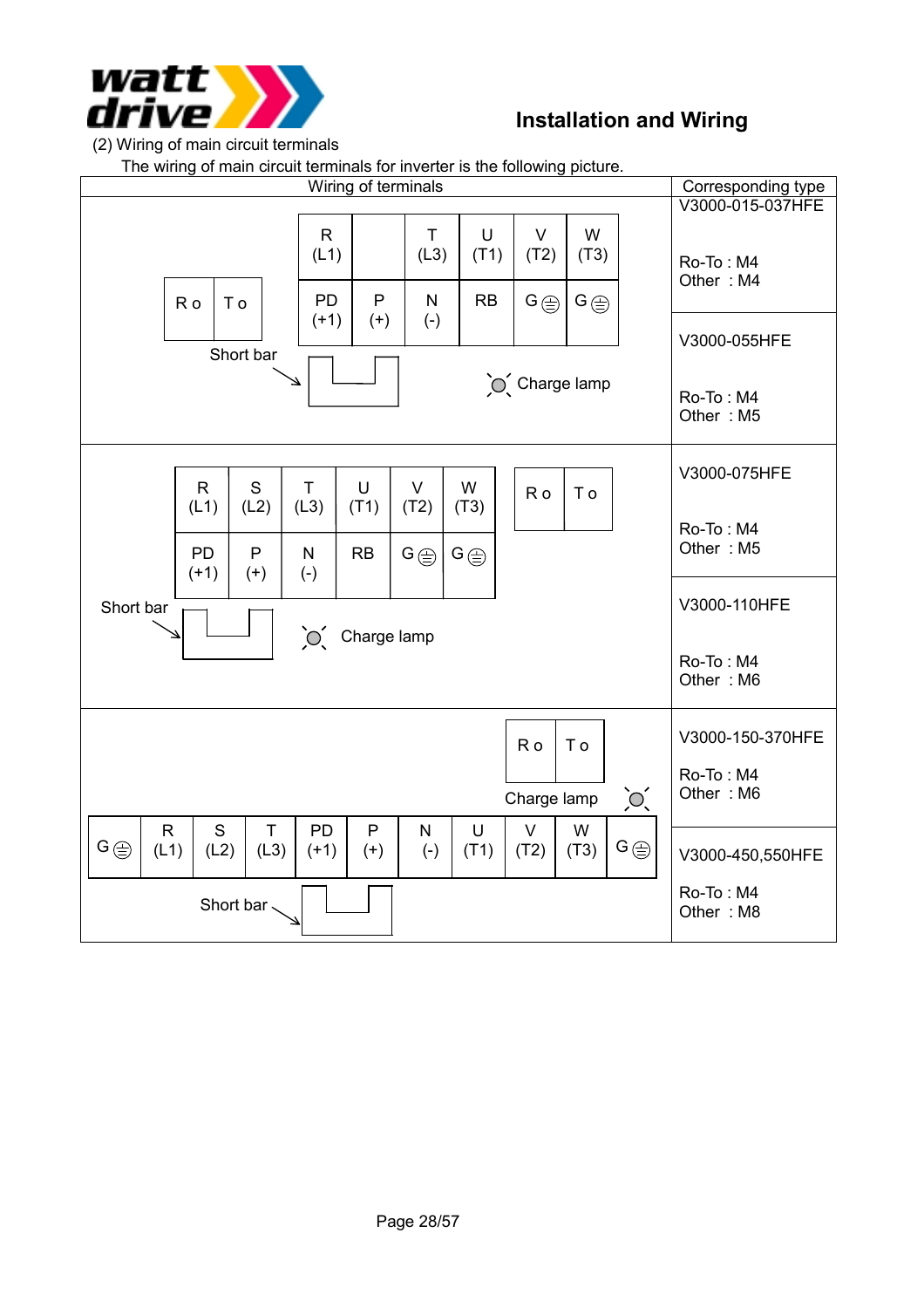

(3)The Applicable Tools

|                                                                                     | See [(4) Common Applicable Tools] in this chapter                                                                                                                                                |                                                                                                                                                                                                                                                                                          |  |  |  |  |  |  |  |  |
|-------------------------------------------------------------------------------------|--------------------------------------------------------------------------------------------------------------------------------------------------------------------------------------------------|------------------------------------------------------------------------------------------------------------------------------------------------------------------------------------------------------------------------------------------------------------------------------------------|--|--|--|--|--|--|--|--|
|                                                                                     | Note1: The applicable tools indicate for WATT standard four-pole squirrel-cage Motor.<br>Note2: Select applicable tools for breakers examining the capacity of breakers.<br>(Use Inverter type.) |                                                                                                                                                                                                                                                                                          |  |  |  |  |  |  |  |  |
| О<br>О                                                                              |                                                                                                                                                                                                  | Note3: It needs bigger wires for power lines, if the distance exceeds 20m.                                                                                                                                                                                                               |  |  |  |  |  |  |  |  |
| ∩                                                                                   | Note4: Use earth-leakage breakers (ELB) for safety.                                                                                                                                              |                                                                                                                                                                                                                                                                                          |  |  |  |  |  |  |  |  |
| ELB                                                                                 | *Use 0.75mm <sup>2</sup> for Alarm output contact.                                                                                                                                               |                                                                                                                                                                                                                                                                                          |  |  |  |  |  |  |  |  |
|                                                                                     |                                                                                                                                                                                                  |                                                                                                                                                                                                                                                                                          |  |  |  |  |  |  |  |  |
|                                                                                     |                                                                                                                                                                                                  | Separate by the sum(wiring distance from Inverter to power supply, from inverter to                                                                                                                                                                                                      |  |  |  |  |  |  |  |  |
|                                                                                     | motor for the sensitive current of leak breaker (ELB).                                                                                                                                           |                                                                                                                                                                                                                                                                                          |  |  |  |  |  |  |  |  |
|                                                                                     | Wiring distance<br>Sensitive                                                                                                                                                                     |                                                                                                                                                                                                                                                                                          |  |  |  |  |  |  |  |  |
|                                                                                     | Current(mA)                                                                                                                                                                                      |                                                                                                                                                                                                                                                                                          |  |  |  |  |  |  |  |  |
|                                                                                     | 100m and less<br>50                                                                                                                                                                              |                                                                                                                                                                                                                                                                                          |  |  |  |  |  |  |  |  |
|                                                                                     | 300m and less<br>100                                                                                                                                                                             |                                                                                                                                                                                                                                                                                          |  |  |  |  |  |  |  |  |
| $\circ$<br>Electric<br>contactor                                                    | use CV line.                                                                                                                                                                                     | Note5: When using CV line and wiring by rigid metal conduit, leak flows.<br>Note6: IV line is high dielectric constant. So the current increase 8 times.<br>Therefore, use the sensitive current 8 times as large<br>as that of the left list. And if the distance of wire is over 100m, |  |  |  |  |  |  |  |  |
|                                                                                     | Name                                                                                                                                                                                             | Function                                                                                                                                                                                                                                                                                 |  |  |  |  |  |  |  |  |
|                                                                                     | reactor(harmonic<br>control,<br>Input                                                                                                                                                            | This part is used when the unbalance voltage rate is 3% or more and power                                                                                                                                                                                                                |  |  |  |  |  |  |  |  |
|                                                                                     | electrical coordination, power-factor<br>improvement)                                                                                                                                            | supply is 500 kVA or more, and there is a rapid change in the power supply.<br>It also improves the power factor.                                                                                                                                                                        |  |  |  |  |  |  |  |  |
|                                                                                     | Radio noise filter                                                                                                                                                                               | Using the inverter may cause noise on the peripheral radio through the                                                                                                                                                                                                                   |  |  |  |  |  |  |  |  |
|                                                                                     | (zero-phase reactor)                                                                                                                                                                             | power lines.                                                                                                                                                                                                                                                                             |  |  |  |  |  |  |  |  |
|                                                                                     |                                                                                                                                                                                                  | This part reduces noise.                                                                                                                                                                                                                                                                 |  |  |  |  |  |  |  |  |
| PD<br>Power supply                                                                  | Noise filter for Inverter                                                                                                                                                                        | This part reduces common noise generated between the power supply and<br>the ground, as well as normal noise. Put it in the primary side of inverter.                                                                                                                                    |  |  |  |  |  |  |  |  |
|                                                                                     | Input radio noise filter                                                                                                                                                                         | This part reduces radiation noise emitted from wire at the input.                                                                                                                                                                                                                        |  |  |  |  |  |  |  |  |
|                                                                                     | (capacitor filter)                                                                                                                                                                               |                                                                                                                                                                                                                                                                                          |  |  |  |  |  |  |  |  |
| Inverter<br>ŔÒ                                                                      | Direct reactor                                                                                                                                                                                   | This part control harmonic from inverter.                                                                                                                                                                                                                                                |  |  |  |  |  |  |  |  |
| T0                                                                                  | <b>Breaking resistor</b><br>Regenerative breaking unit                                                                                                                                           | This part is used for applications that need to increase the brake torque of<br>the inverter or to frequently turn on and off and to run high inertia load.                                                                                                                              |  |  |  |  |  |  |  |  |
| (千<br><br><br><br><br><br><br><br><br><br><br><br><br><br><br><br><br><br><br><br>U | Output noise filter                                                                                                                                                                              | This part reduces radiation noise emitted from wire by setting between<br>inverter and motor. And it reduces wave fault to radio and TV, it is used for<br>preventing malfunction of sensor and measuring instruments.                                                                   |  |  |  |  |  |  |  |  |
|                                                                                     | Radio noise filter(zero-phase reactor                                                                                                                                                            | This part reduces noise generated at the output of the inverter. (It is possible<br>to use for both input and output.)                                                                                                                                                                   |  |  |  |  |  |  |  |  |
|                                                                                     | Output alternation reactor                                                                                                                                                                       | Running motors with the inverter generates vibration greater than that with                                                                                                                                                                                                              |  |  |  |  |  |  |  |  |
|                                                                                     | Reducing vibration, thermal                                                                                                                                                                      | commercial power supply. This part installed between the inverter and motor                                                                                                                                                                                                              |  |  |  |  |  |  |  |  |
|                                                                                     | Relay, preventing misapplication                                                                                                                                                                 | reduces torque ripple. When the cable length between the inverter and motor<br>is long (10m or more), a countermeasure for a malfunction of the thermal                                                                                                                                  |  |  |  |  |  |  |  |  |
| S                                                                                   |                                                                                                                                                                                                  | relay by harmonic due to switching on inverter is taken by inserting reactor.                                                                                                                                                                                                            |  |  |  |  |  |  |  |  |
|                                                                                     | There is the way to use current sensor in stead of thermal relay.                                                                                                                                |                                                                                                                                                                                                                                                                                          |  |  |  |  |  |  |  |  |
|                                                                                     | <b>LCR</b> filter                                                                                                                                                                                | Sine-wave filter at the output.                                                                                                                                                                                                                                                          |  |  |  |  |  |  |  |  |
| IM                                                                                  |                                                                                                                                                                                                  |                                                                                                                                                                                                                                                                                          |  |  |  |  |  |  |  |  |
| Motor                                                                               |                                                                                                                                                                                                  |                                                                                                                                                                                                                                                                                          |  |  |  |  |  |  |  |  |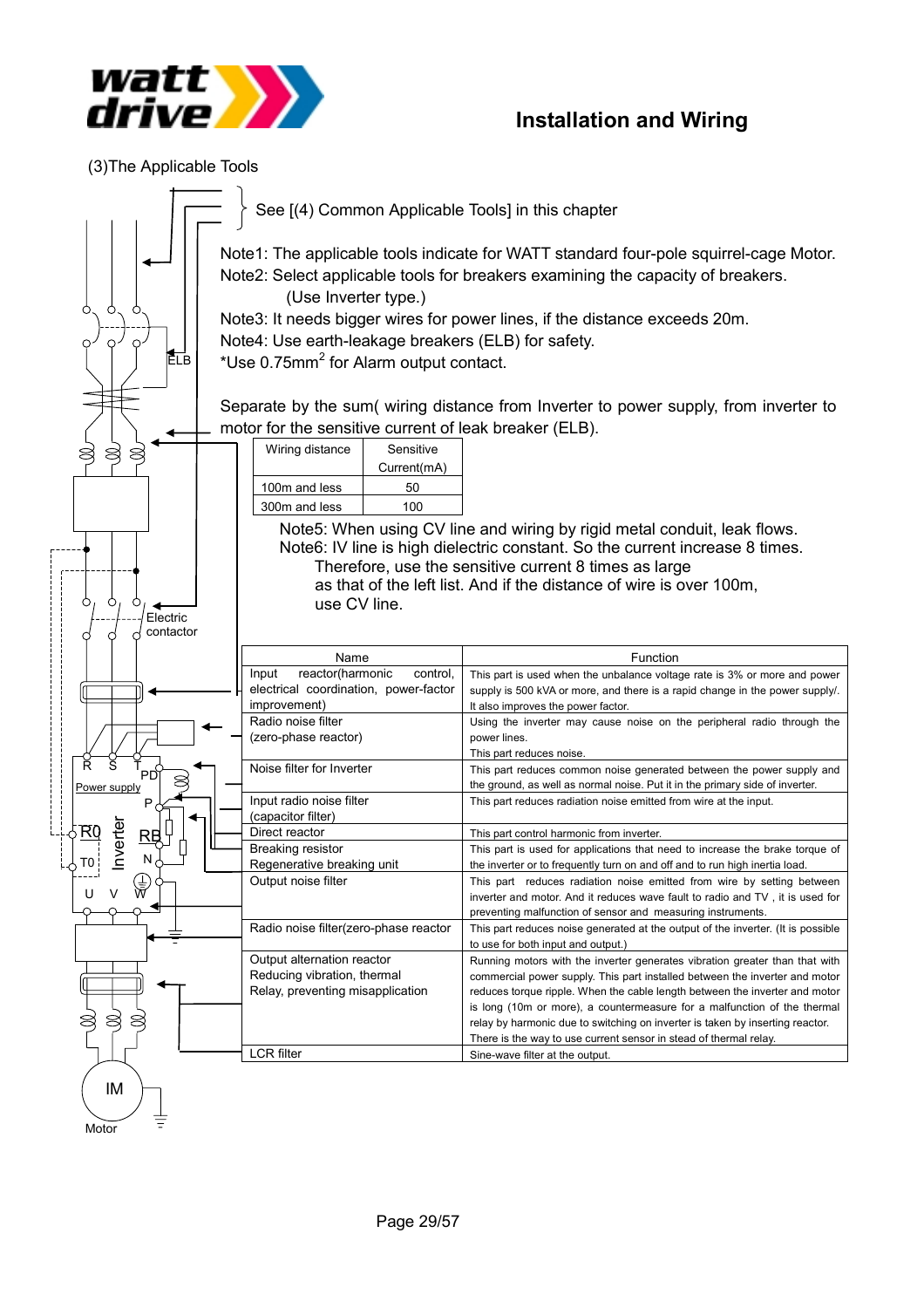

#### (4) Common applicable tools

|       |        |              |                       | Power lines | External resister             |            |                |           | <b>Torque</b><br>(Nm) | Applicable tools |         |                 |  |
|-------|--------|--------------|-----------------------|-------------|-------------------------------|------------|----------------|-----------|-----------------------|------------------|---------|-----------------|--|
|       | Motor  | Applicable   | R, S, T, U, V,        |             |                               | Between    | Screw          |           |                       |                  |         | Electro         |  |
|       | Output | Inverter     | W,P,PD,               |             | P and RB                      |            | size of        | Terminal  |                       | Leak breaker     | Circuit | -magnetic       |  |
|       | (kW)   | Model        | mm <sup>2</sup><br>or | <b>AWG</b>  | mm <sup>2</sup><br>or<br>more | <b>AWG</b> | terminal       |           |                       | (ELB)            | breaker | controller      |  |
|       |        |              | more                  |             |                               |            |                |           |                       |                  |         | (Mg)            |  |
|       | 1.5    | V3000-015HFE | 2                     | 18          | $\overline{2}$                | 18         | M4             | $2 - 4$   | 1.5                   | EX30(10A)        | 10A     | <b>H10C</b>     |  |
|       | 2.2    | V3000-022HFE | $\overline{2}$        | 16          | $\overline{2}$                | 16         | M4             | $2 - 4$   | 1.5                   | EX30(10A)        | 10A     | <b>H10C</b>     |  |
|       | 3.7    | V3000-037HFE | $\overline{2}$        | 14          | $\overline{2}$                | 14         | M4             | $2 - 4$   | 1.5                   | EX30(15A)        | 15A     | H <sub>20</sub> |  |
|       | 5.5    | V3000-055HFE | 2                     | 12<br>2     |                               | 12         | M <sub>5</sub> | $2 - 5$   | 1.5                   | EX50C(30A)       | 15A     | H <sub>20</sub> |  |
|       | 7.5    | V3000-075HFE | 3.5                   | 10          | 3.5                           | 10         | M <sub>5</sub> | $3.5 - 5$ | 1.5                   | EX50C(30A)       | 20A     | H <sub>20</sub> |  |
| class | 11     | V3000-110HFE | 5.5                   | 8           | 5.5                           | 8          | M <sub>6</sub> | $5.5 - 6$ | 1.5                   | EX50C(50A)       | 30A     | H <sub>25</sub> |  |
|       | 15     | V3000-150HFE | 8                     | 6           |                               |            | M <sub>6</sub> | $8-6$     | 4.9                   | EX60B(60A)       | 40A     | H <sub>35</sub> |  |
| 400V  | 18.5   | V3000-185HFE | 14                    | 6           |                               |            | M <sub>6</sub> | $14-6$    | 4.9                   | EX60B(60A)       | 50A     | H <sub>50</sub> |  |
|       | 22     | V3000-220HFE | 14                    | 4           |                               |            | M <sub>6</sub> | $14-6$    | 4.9                   | RX100(75A)       | 60A     | H <sub>50</sub> |  |
|       | 30     | V3000-300HFE | 22                    | 3           |                               |            | M <sub>6</sub> | $22 - 6$  | 4.9                   | RX100(100A)      | 70A     | H65             |  |
|       | 37     | V3000-370HFE | 38                    | 1           |                               |            | M <sub>6</sub> | $38-6$    | 4.9                   | RX100(100A)      | 90A     | H80             |  |
|       | 45     | V3000-450HFE | 38                    | 1           |                               |            | M <sub>8</sub> | $38 - 8$  | 8.8                   | RX225B(150A)     | 125A    | H100            |  |
|       | 55     | V3000-550HFE | 60                    | 1/0         |                               |            | M8             | $60 - 8$  | 8.8                   | RX225B(175A)     | 125A    | H125            |  |

**#1** 3/0 or 2 parallel of 1A

**#2** 250kcmil or 2 parallel of 1 AWG(75 deg.)

**#3** 350kcmil or 2 parallel of 1/0 AWG

**Note** : Field wiring must be made by a UL-listed and CSA-certified closed-loop terminal connector sized for the wire gauge involved. Connector must be fixed by using the crimping tool spcified by the connector manufacture

# **WARNING**

Use suitable circuit breaker listed in this manual for UL's listing purpose. Otherwise, there is a danger of fire.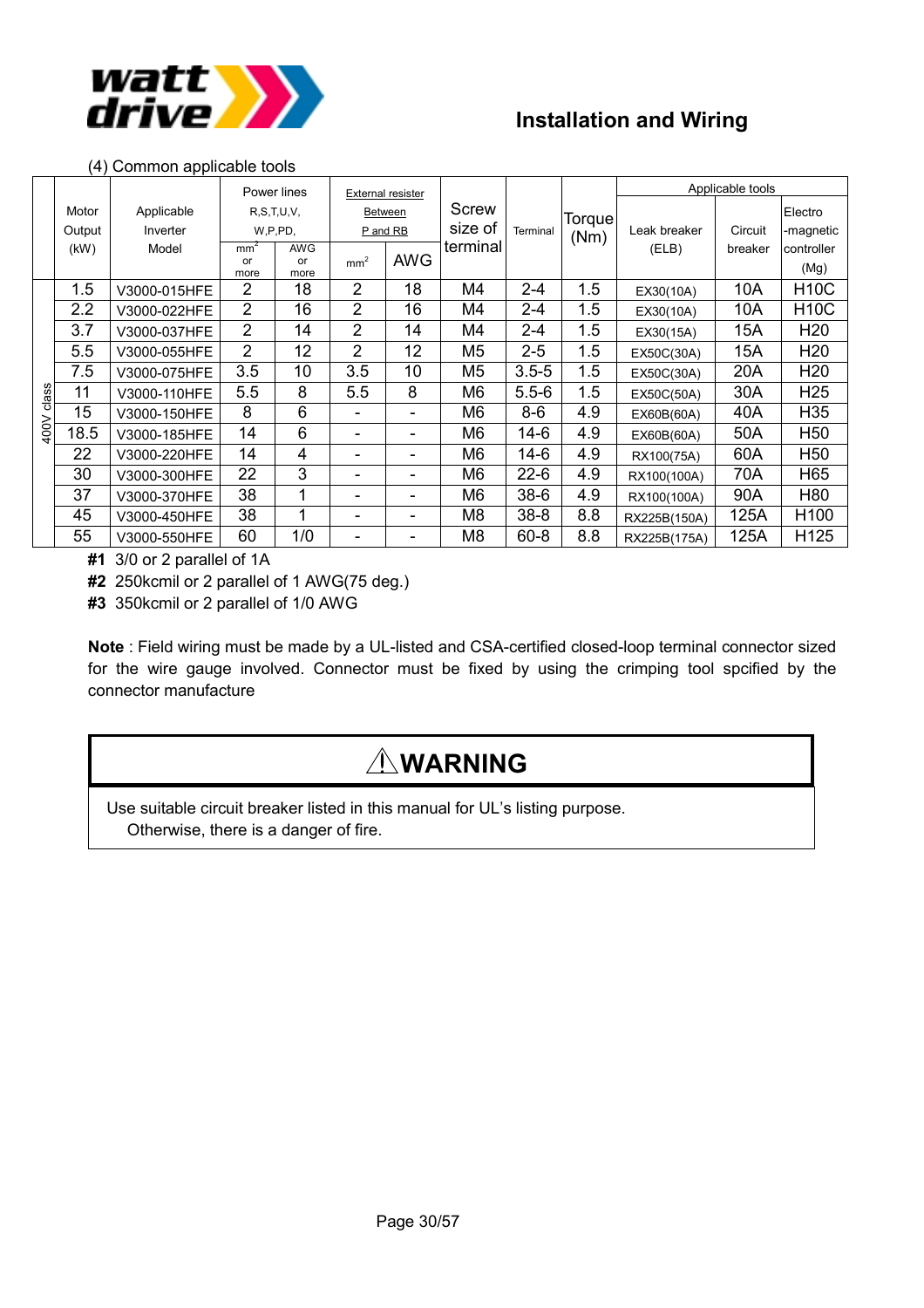

5) Connecting power to the control circuit, separating from main power

 When the protection circuit of inverter is activated and the electromagnetic contactor on the input supply to the inverter isolates the power supply, the control circuit power supply from the inverter will also switch off and the alarm output signal will not be held.

 The power terminals Ro and To are designed to allow a supply to go direct to the control circuit and therefore keep the alarm output signal on.

 In this case, please connect power terminals Ro and To, to the primary side of the electromagnetic contactor.

(inverter unit side of ACL, EMI filter, on using input ACL, EMI filter).

[1] Remove the wires connected.

(Connection) [3] Connect power supply for control circuit to power terminals. [2] Take off the wire of J51. J51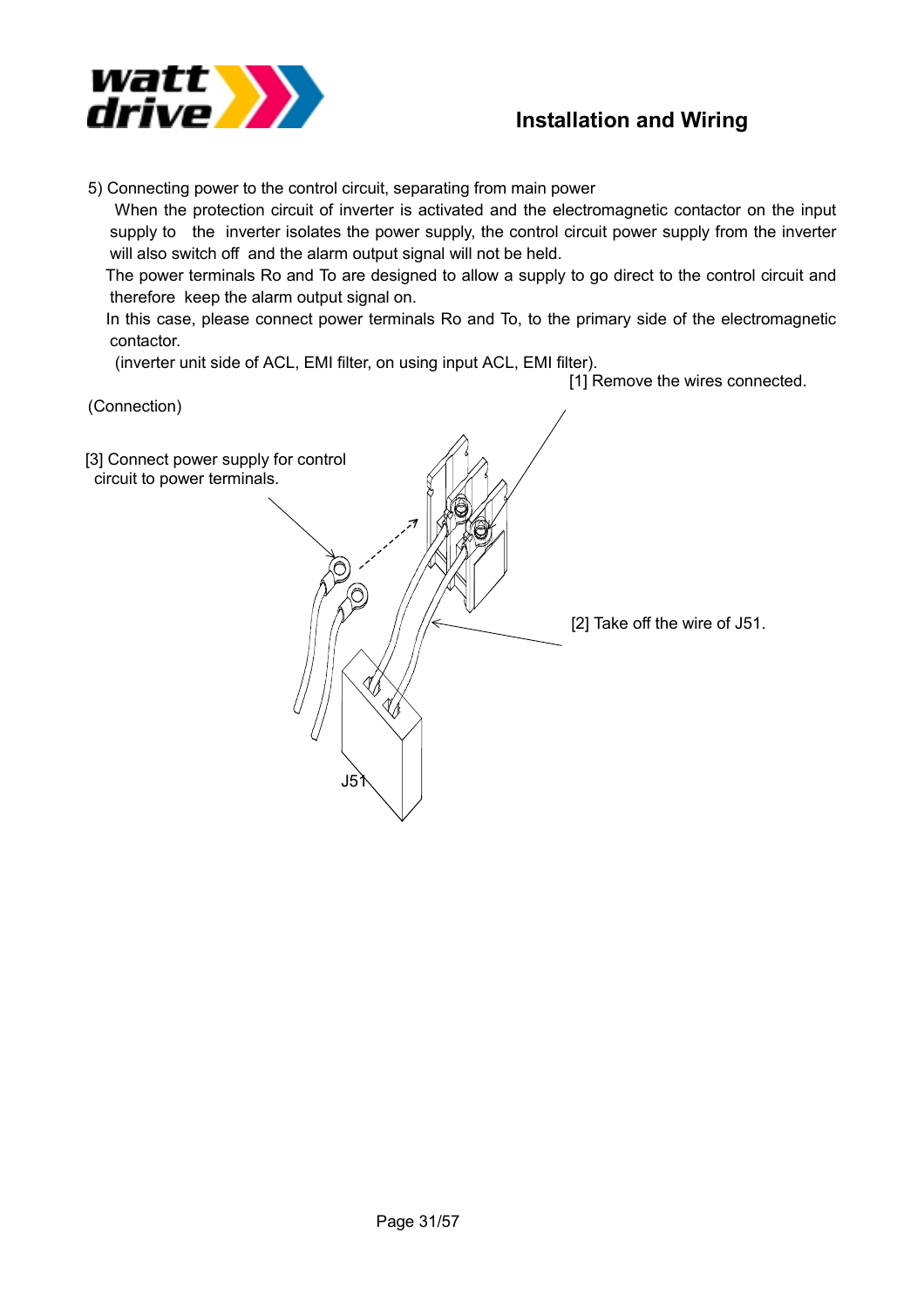

#### 4.2.3 Terminal Connection Diagram

(1) Wiring

1. Both the CM1 and L terminal is insulated to both the common terminal of the input and output signals.

Do not short or earth these common terminals.

- 2. Use twisted screened cable, for the input and output wires of the control circuit terminals. Connect the screen to the common terminal.
- 3. Limit connection wires to 20m. When it is necessary to wire over 20m, use a VX applied controller RCD-A (Remoter operation bar) or a CVD-E (Insulated signal transducer).
- 4. Separate the control circuit wiring from the main power and relay control wiring.
- 5. If control and power wires must cross make sure they cross at 90 degrees to each other.
- 6. When connecting a thermistor to the TH and CM1 terminal, twist the thermistor cables separate from the rest.



- 7. When using relays for the FW terminal or an intelligent input terminal use a control relay as they are designed to work with 24Vdc.
- 8. When the relay is used as an intelligent output, connect a diode for surge protection parallel to the coil.
- 9. Do not short the analogue voltage terminals H and L or the internal power terminals PV24 and CM1.

There is risk of Inverter damage.

(2) Layout of control circuit terminals

|   | н | œ      | AM |    | <b>FM</b> | TH |     | <b>FW</b> | o | CМ1 | 5 |  |   | 14 |                              | 13 |    | AL1 |    |  |
|---|---|--------|----|----|-----------|----|-----|-----------|---|-----|---|--|---|----|------------------------------|----|----|-----|----|--|
| − |   | ⌒<br>U |    | AM | P24       |    | РLC | CМ1       |   | 6   |   |  | - | 15 | <b>CM2</b>                   |    | 12 | АLC | A2 |  |
|   |   |        |    |    |           |    |     |           |   |     |   |  |   |    | The terminal carour $\alpha$ |    |    |     |    |  |

The terminal screw size; M3

#### (3)Change of input logic type

The logic type of intelligent input terminals is sink type (Factory Default).

To change the input logic type into source type, take off the short bar between P24 and PLC on the control terminal and connect it between PLC and CM1.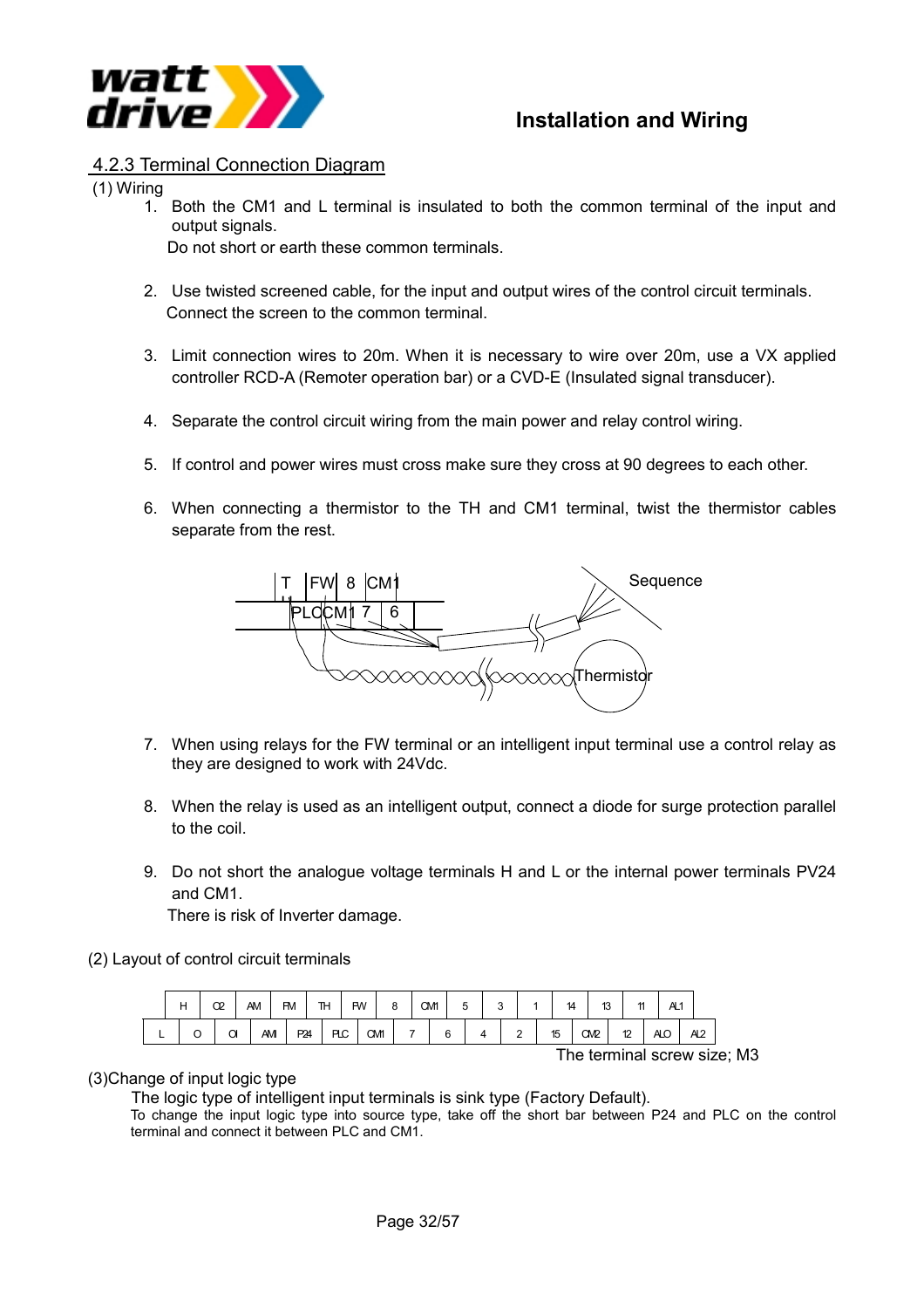



(4) The connection to the input programmable logic controller (sequencer)

(5) The connection to the output programmable logic controller (sequencer)

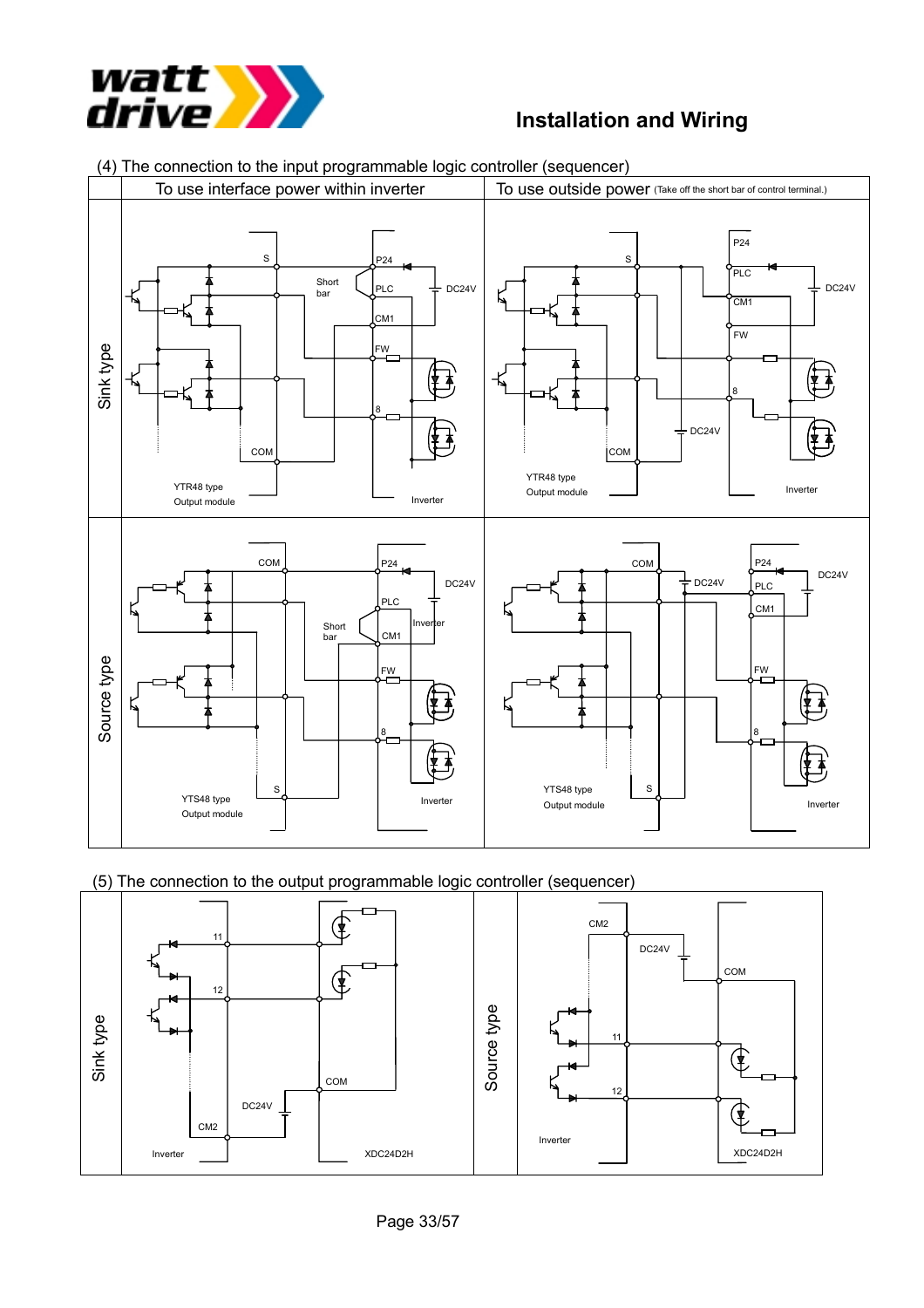

#### **5.1 Operation**

This inverter requires two different signals in order for the Inverter to operate correctly. The Inverter requires

both an operation setting and a frequency setting.

The following indicates the details of each method of operation and the necessary instructions for operation.

(1) Operation setting and a frequency setting by the terminal control.

This is the method by connecting signals from the outside (the frequency setting, the starting switch etc.)

with the control circuit terminals.

The operation is started when the operation setting (FW, RV) is turned ON while the input power is turned ON.

NOTE: The methods of the setting frequency with terminal are the voltage setting and the electric setting.

And they are selective by each system. The control circuit terminal list shows this in detail.

(Necessary things for operation)

[1] The operation setting: switch, relay etc.

[2] The frequency setting: signals from volume or outside (DCO-10V, DC-10-10V, 4-20mA etc.)

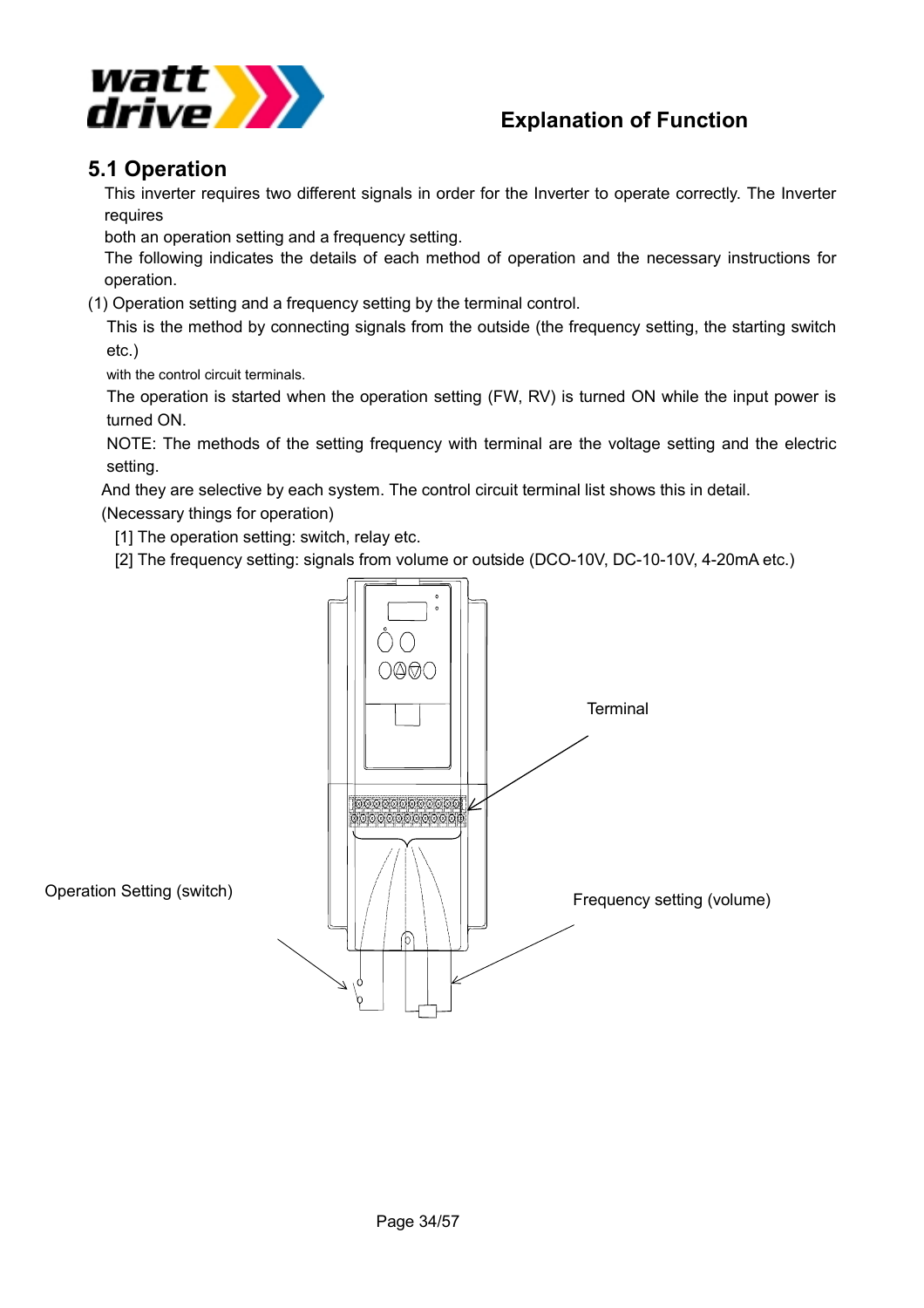

(2) Operation setting and frequency setting with the digital operator.

This is the method for operation from the digital operator, which comes equipped with the inverter as standard, or the remote operator keypad.

When the digital operator sets the operation, the terminals (FW, RV) don't need to be linked. And it is possible to select frequency from the digital operator as a method of the frequency setting too.

(Necessary things for operation)

[1] Remote Operator (It's unnecessary in case of digital operator operation)



(3) Operation setting and frequency setting from both digital operator and terminal operator This is the method of inverter operating from both of the above two operating methods It is possible that the operation setting and the frequency setting can be selected for both the digital operator and the terminal operator each separately.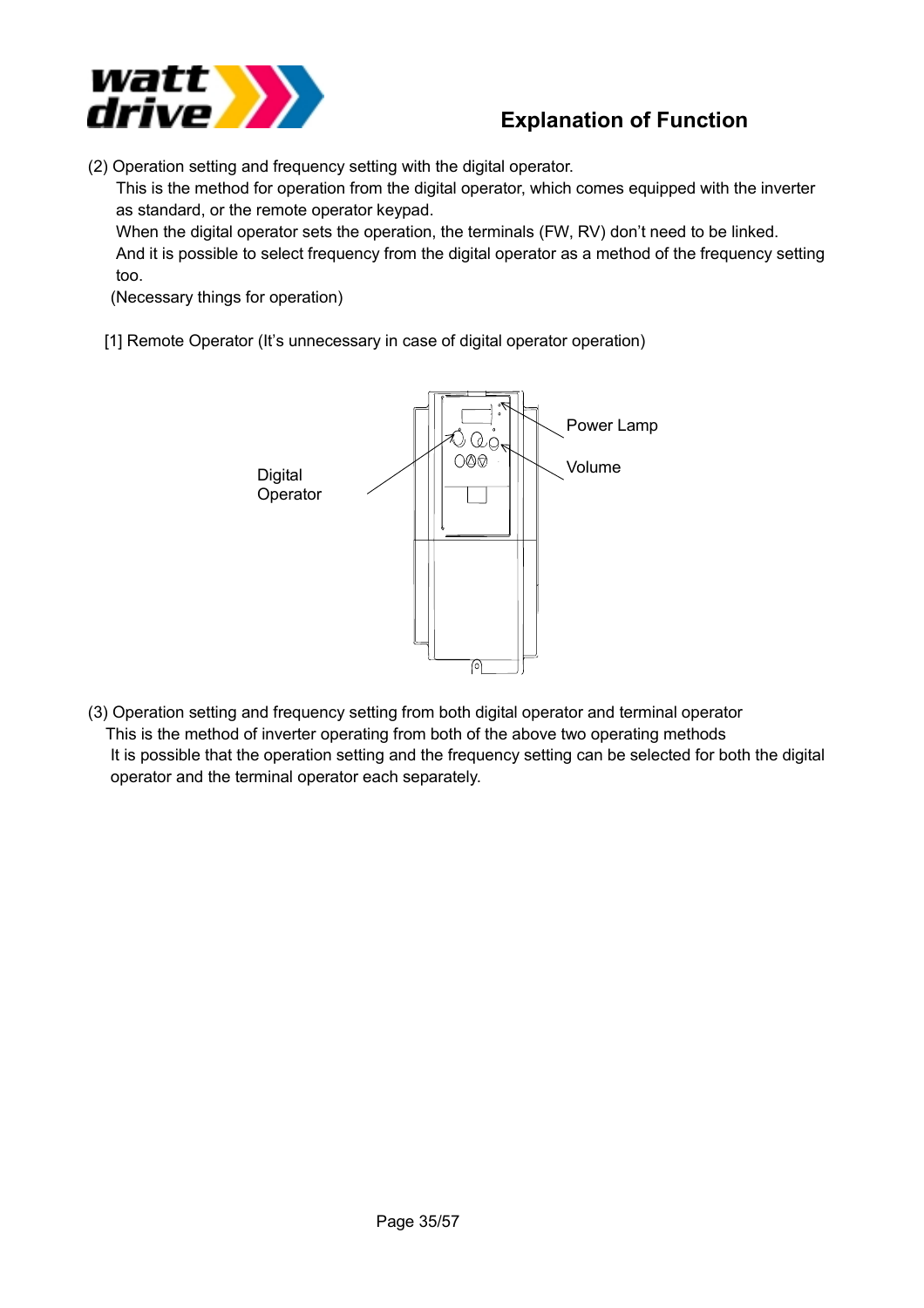

#### **5.2 Test Run**

This is the common connection example. Please refer to 4.1 Digital Operator, for the detailed use of the digital operator (OPE-SR).

(1) To input the operation setting and the frequency setting from terminal control.

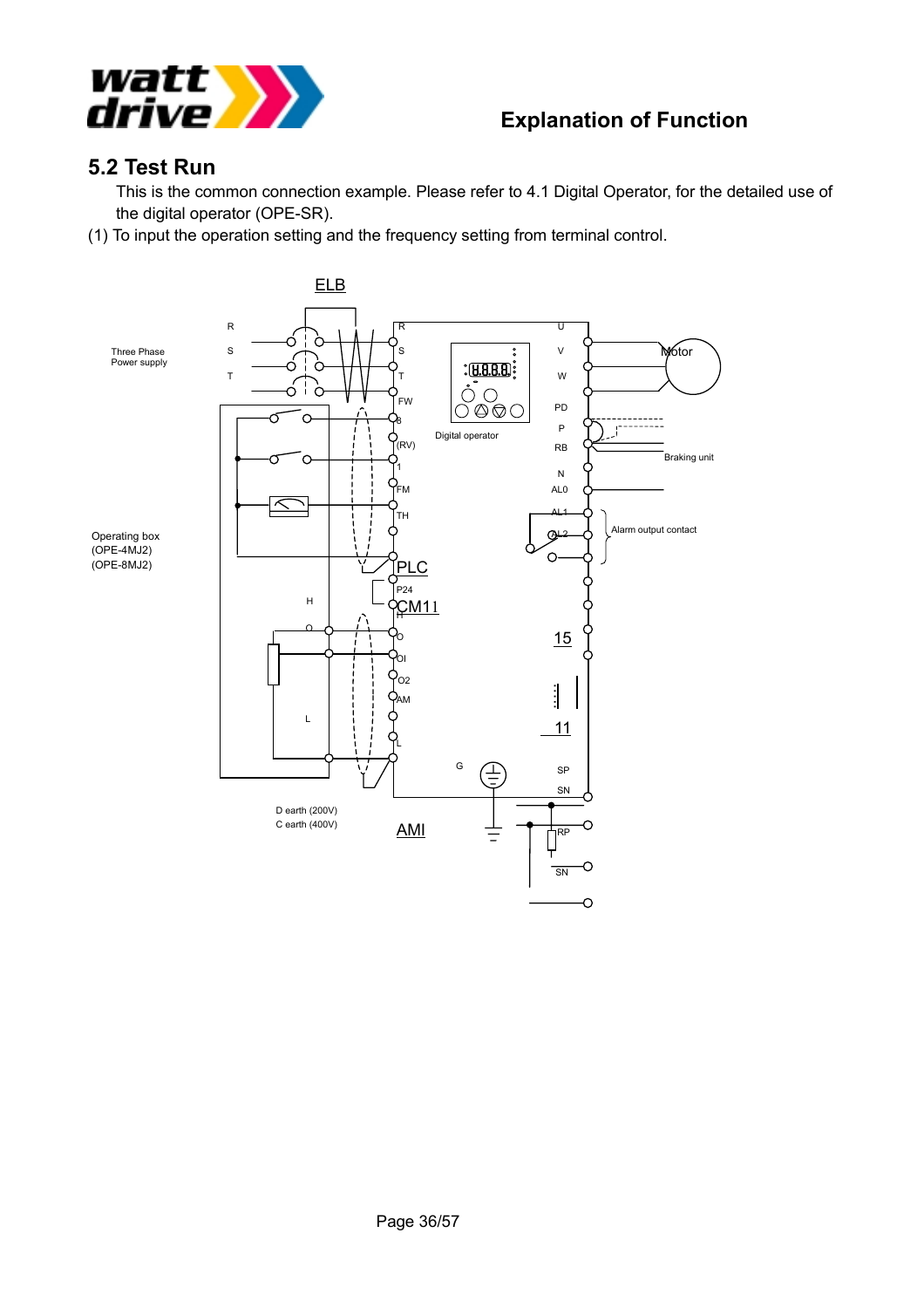

(Arrangements)

[1] Please make sure that the connections are correctly secure.

[2] Turn the ELB ON to supply power to the inverter.

(The red LED "POWER" on the digital operator should illuminate.)

[3] Set terminal with the frequency setting selection.

Set A001 as indication code, press the  $\ell^{\text{EMO}}$  key once. (Two figures are shown.)

Set 01 with the  $\oslash$  key or the  $\oslash$  key, press the  $\left(\sin$  key once to set the frequency setting for terminal. (Indication code turns back to A001.)

[4] Set terminal with the operation setting selection.

Set A002 as indication code, press the  $\binom{r_{\text{UMC}}}{r_{\text{UMC}}}$  key once. (Two figures are shown.)

Set 01 with the  $\otimes$  key or the  $\otimes$  key; press the  $\otimes$  key once to set the operation setting for terminal. Set 01 with the  $\oslash$  key or the  $\oslash$ 

(Indication code turns back to A002.)

[5] Set monitor mode.

When monitoring the output frequency, set indication code to d001, and press the  $\ell_{\text{max}}$  key once. Or when monitoring the operating direction, set indication code to d003, press the  $\chi^{\text{max}}$  key once. [6] Input starting operation setting. FUNC

Turn ON between [FW] and [CM1] of terminal.

Impress voltage between [ O ] and [ L ] of terminal to start operation.

[7] Input ending operation setting.

Turn OFF between [ FW ] and [ CM ] to stop slowly down.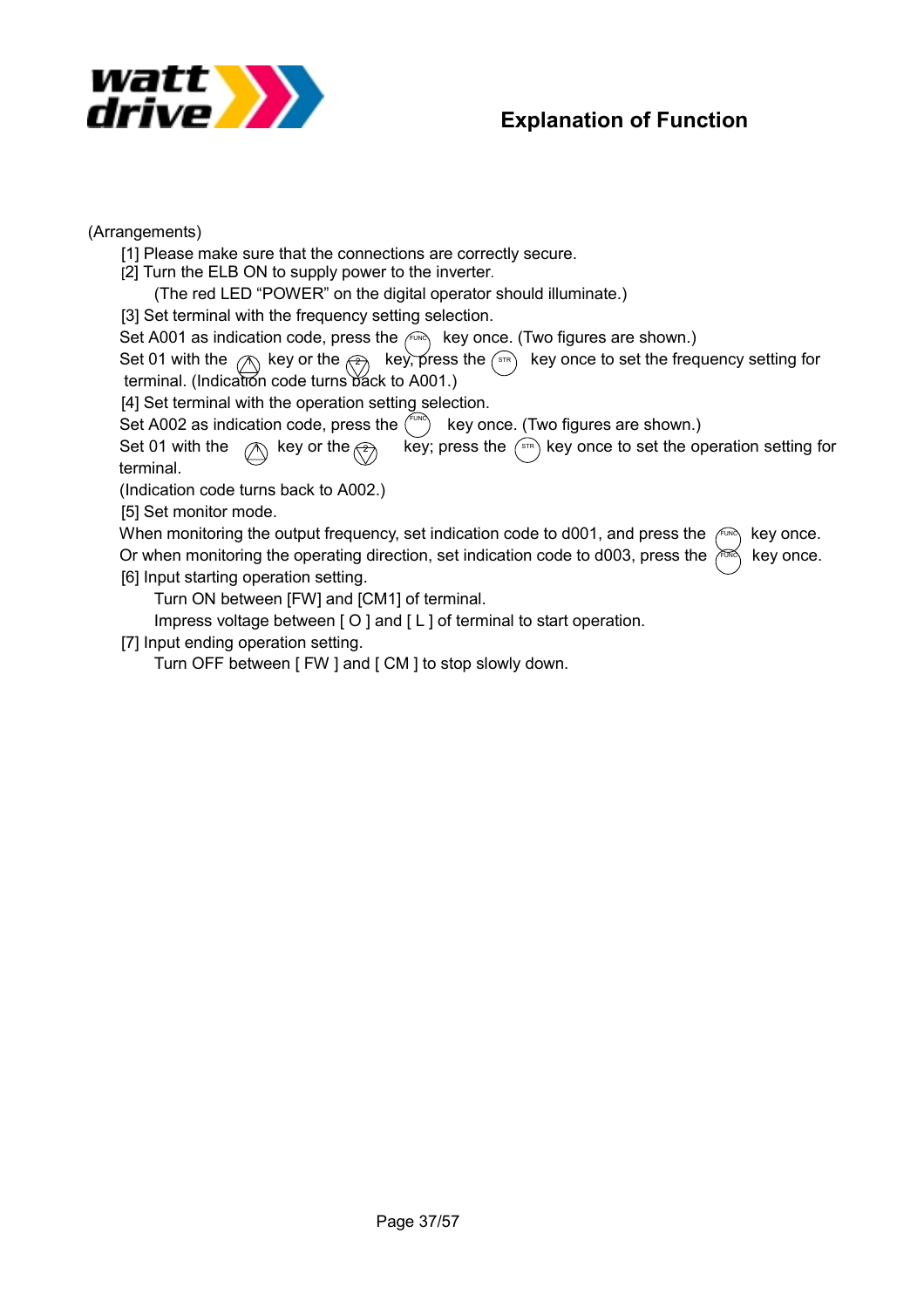

(2) Operation setting and the frequency setting from the digital operator (Copy unit (SRW) is also same use.)



#### (Arrangements)

[1] Please make sure that there isn't matter about the connection.

- [2] Turn the ELB on to supply power to the inverter. (The red LED "POWER" on the digital operator should illuminate.)
- [3] Set operator with the frequency setting selection.

Set A001 as indication code, press the  $\binom{true}{true}$  key once.

(Two figures are shown.)

Set 02 with the  $\langle\!\!\!\langle\Delta\rangle\!\!\!\rangle$  key or the  $\langle\langle\vec{\zeta}\rangle\!\rangle$  key, press the  $\langle\!\!\!\langle\;\;\rangle^{\text{str}}$  key once to set the frequency setting for the operator.  $\left( \sqrt[s]{s} \right)$  key once to set the frequency setting for

(Indication code turns back to A001.)

- [4] Set operator with the operation setting selection.
	- Set A002 as indication code, press the  $f^{\text{true}}$  key once. (Two figures are shown.)

Set 02 with the  $\bigoplus$  key or the  $\, \bigotimes^{\!\!\!\!\!\!\!\!\!\!\!}$  key, press the  $\, \bigoplus^{\!\!\!\!\!\!\!\!\!\!\!\!\!\!}$  key once to set the operation setting for the operator. (Indication code turns back to A002.)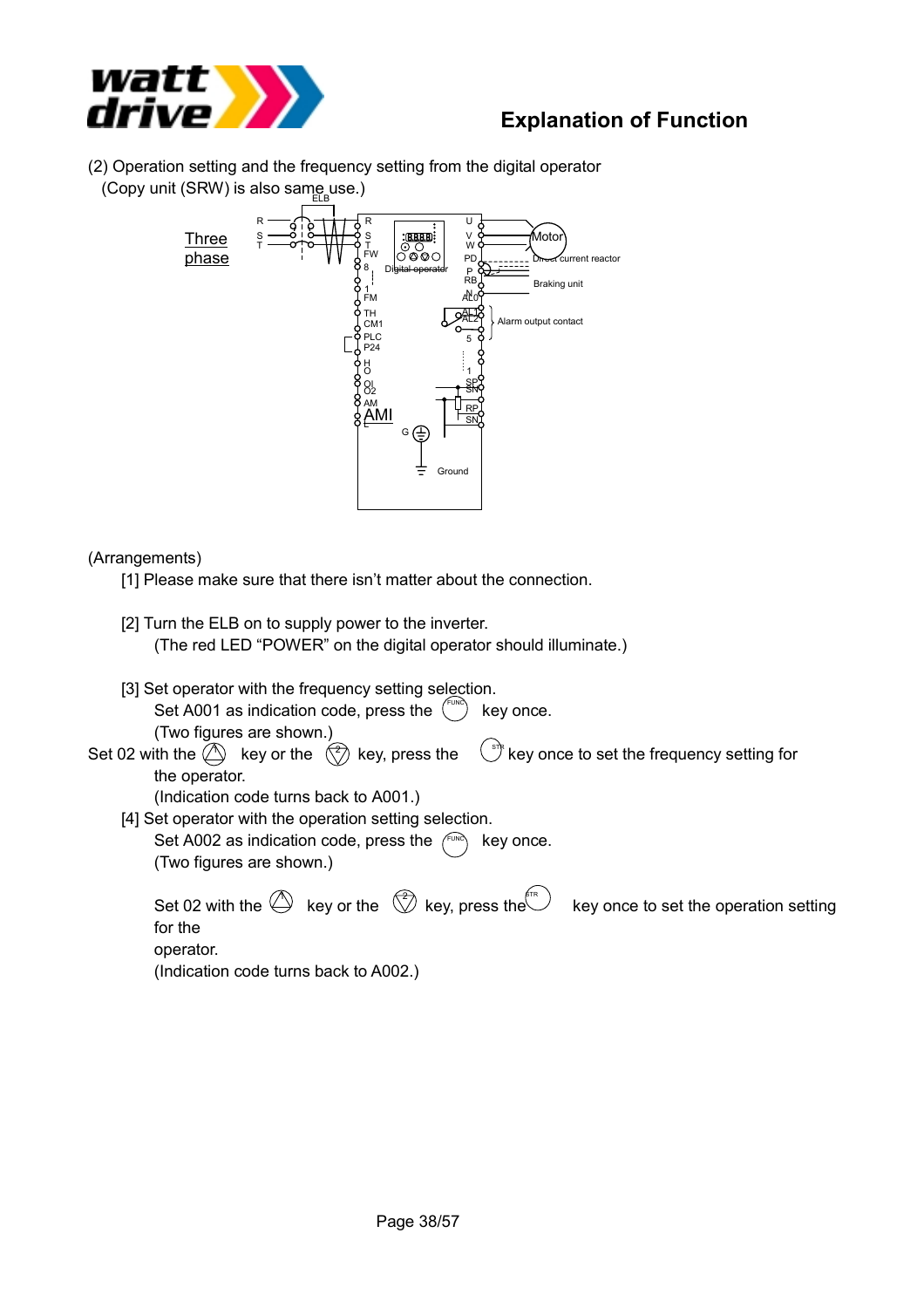

| [5] Set the output frequency<br>Set F001 as indication code, as press the<br>key once.<br>(Indication code of four figures is shown.)                                                                                                             |  |  |  |  |  |  |
|---------------------------------------------------------------------------------------------------------------------------------------------------------------------------------------------------------------------------------------------------|--|--|--|--|--|--|
| key or the $\binom{2}{2}$ key, press the<br>Set to the desired output frequency with the $\bigcirc$<br>kev<br>once to<br>store it.<br>(Indication code turns back to F001.)                                                                       |  |  |  |  |  |  |
| [6] Set the operation direction.<br>Set F004 as indication code, press the<br>key once.<br>(00 or 01 is shown.)                                                                                                                                   |  |  |  |  |  |  |
| Set operation direction to 00 in case of forward, or to 01 in case of reverse with the<br>key or the $\left(\sqrt[2]{2}\right)$ key. Press the $\left(\sqrt[312]{2}\right)$<br>key once to establish it.<br>(Indication code turns back to F004.) |  |  |  |  |  |  |
| [7] Set monitor mode.<br>When monitoring the output frequency, set indication code to d001, and press the<br>key<br>once.<br>Or when monitoring the operation direction, set indication code to d003, press the<br>key<br>once.                   |  |  |  |  |  |  |
| $\mathbb{R}$ forward, $\mathbb{R}$ reverse or $\mathbb{R}$<br>(Indication code are<br>stop.)                                                                                                                                                      |  |  |  |  |  |  |
| [8] Press the $(^{RUN})$<br>key to start operating.<br>(The green LED "RUN" turns on a light, and the indication changes in response to the monitor<br>mode set.                                                                                  |  |  |  |  |  |  |
| [9] Press the $\left(\begin{array}{cc} \text{STOP} \\ \text{RESE} \end{array}\right)$ key to decelerate to a stop.<br>(When the frequency turn back to 0, the green LED "RUN" light will switch off.)                                             |  |  |  |  |  |  |
| <b>CAUTION</b>                                                                                                                                                                                                                                    |  |  |  |  |  |  |
| Make sure that the direction of the motor is correct. It is in danger of injury or machine damage.<br>Make sure there is no abnormal noise and vibration. It is in danger of injury or machine damage.                                            |  |  |  |  |  |  |

 Make sure that there is no tripping during the acceleration and deceleration and check that the revolution per minute and the frequency meter are correct.

 When overcurrent tripping or overvoltage tripping occurs during the test run, increase the acceleration time

or the deceleration time.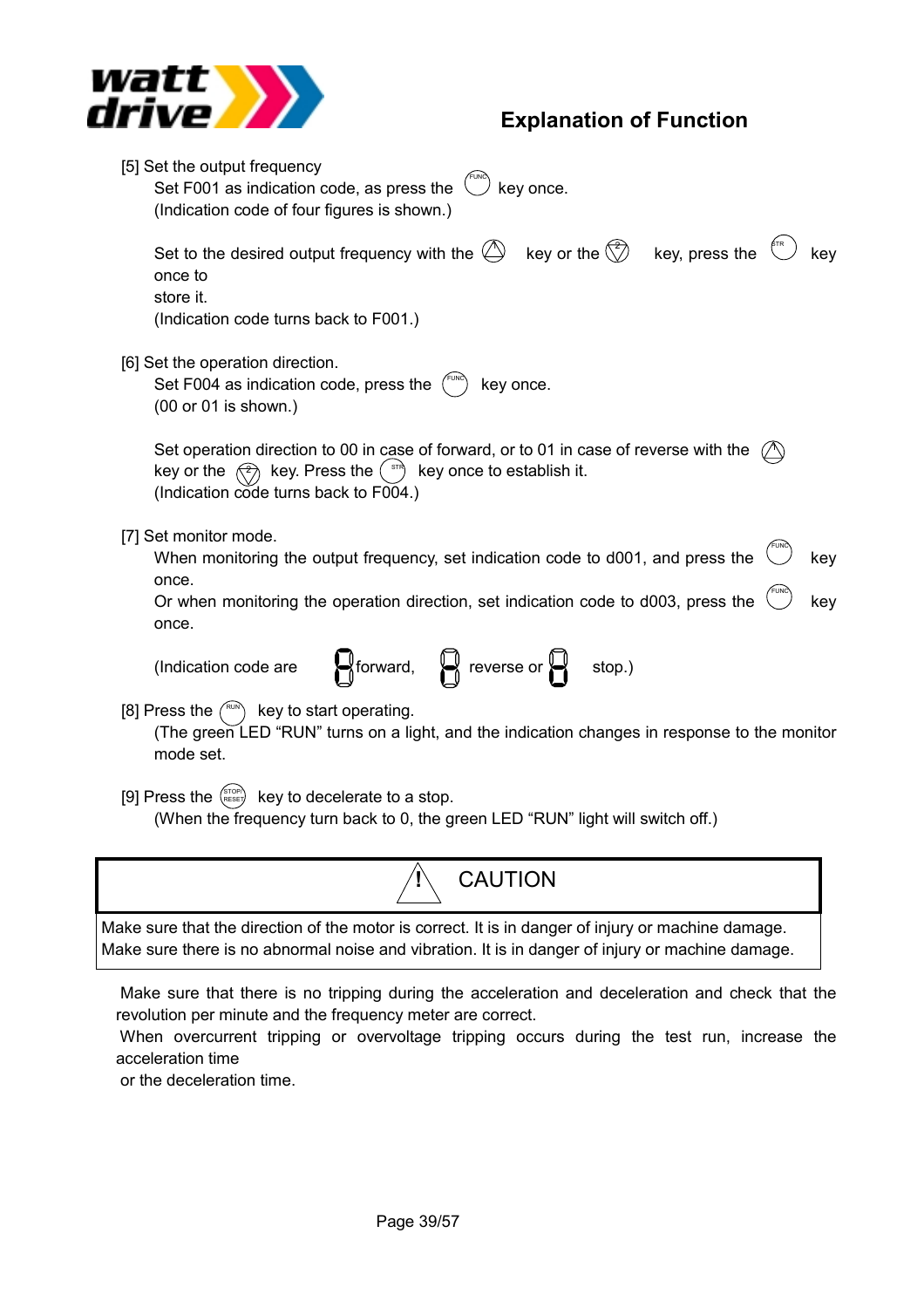

# **6.1 About Digital Operator (OPE-S)**

 Explanation of operating the digital operator (OPE-S) V3000 series operates by using the digital operator, which is fitted as standard.

1. Name and contents of each part of the digital operator



| Name                              | Contents                                                                                                                                                                    |  |  |  |  |  |
|-----------------------------------|-----------------------------------------------------------------------------------------------------------------------------------------------------------------------------|--|--|--|--|--|
| Monitor                           | Display of frequency, output current and set value                                                                                                                          |  |  |  |  |  |
| Lamp on RUN<br>(Operation)        | Light on when the inverter is running                                                                                                                                       |  |  |  |  |  |
| Program lamp                      | Light on when displaying set value of each function in monitor section<br>Light will flash On and Off as a warning (when set value is incorrect)                            |  |  |  |  |  |
| POWER lamp                        | Power lamp of control circuit                                                                                                                                               |  |  |  |  |  |
| <b>ALARM lamp</b>                 | Light on when the Inverter trips                                                                                                                                            |  |  |  |  |  |
| Monitor lamp                      | Lamp display state of monitor section.<br>Hz: Frequency V: Voltage A: Current<br>kW: Electric power %: Rate                                                                 |  |  |  |  |  |
| Operation command<br>Display lamp | Light on only when operating command (RUN/STOP) is set in operator                                                                                                          |  |  |  |  |  |
| Run key                           | Run command to start the motor. But this is only valid when operation<br>command is from the operator. (Be sure that the operation command display<br>lamp is illuminated.) |  |  |  |  |  |
| Stop (stop/reset) key             | This key is used to stop motor, or reset an alarm.                                                                                                                          |  |  |  |  |  |
| FUNC (Function) key               | The key containing monitor mode, basic setting mode, extension functions<br>mode.                                                                                           |  |  |  |  |  |
| STR (Store) key                   | The key to store the data set. (On changing set value, must be pushed or<br>value is lost.)                                                                                 |  |  |  |  |  |
| <b>UP/DOWN key</b>                | The keys to change extension function mode, function mode and set value.                                                                                                    |  |  |  |  |  |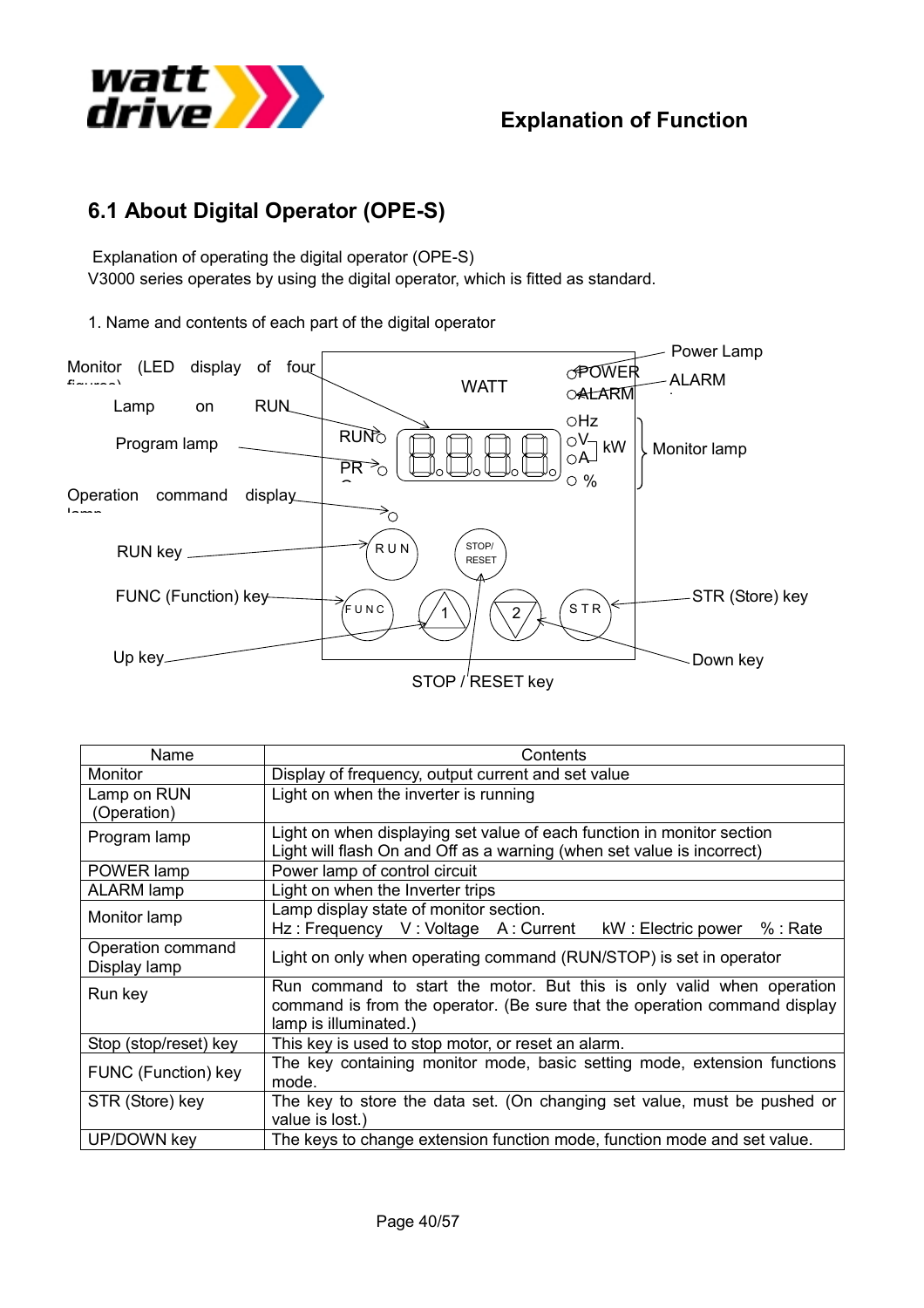

#### **2. Operating method**

(1) Method to display monitor mode, basic setting mode, extension function mode

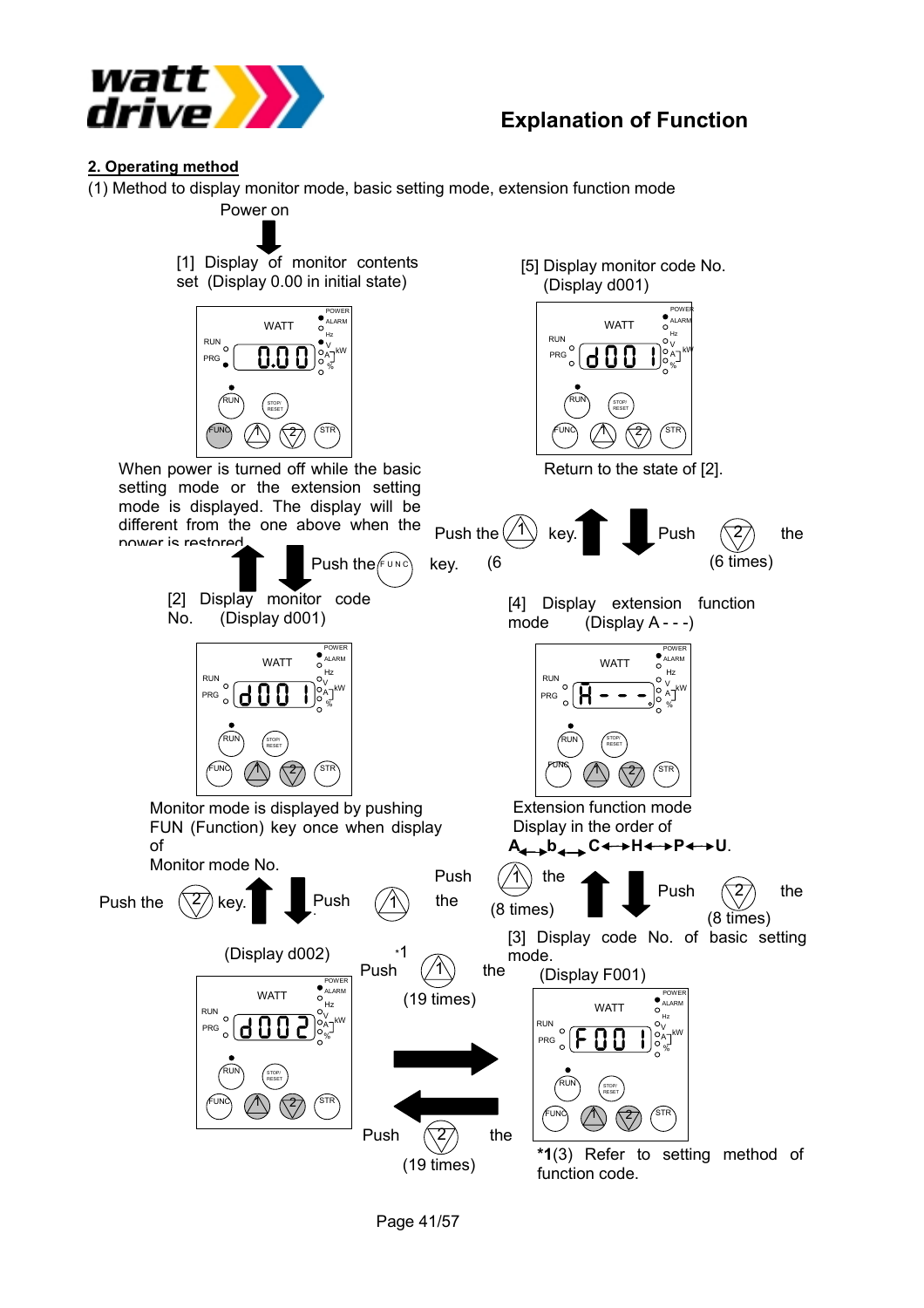

(2) Setting method of function Change operation command part. (Operator<sup>></sup> Control terminal)





Make monitor display "A - - - " by referring to (1) displaying method.

Now operating command part is by the operator, so operating command display lamp should illuminate.

Push the  $\binom{F^{\cup N C}}{F^{\cup N}}$  key.

[2] Display code No. of function mode.



**Explanation of Function**





It is possible to shift to other extension function modes, monitor modes and basic modes in this state.



[4] Display code No. of monitor mode. (Display A002)



pushing the STR key.

Operation command display lamp light will switch off so that operation command is now changed to the control terminal.

It is possible to change to other function

Push  $\binom{s}{r}$  the

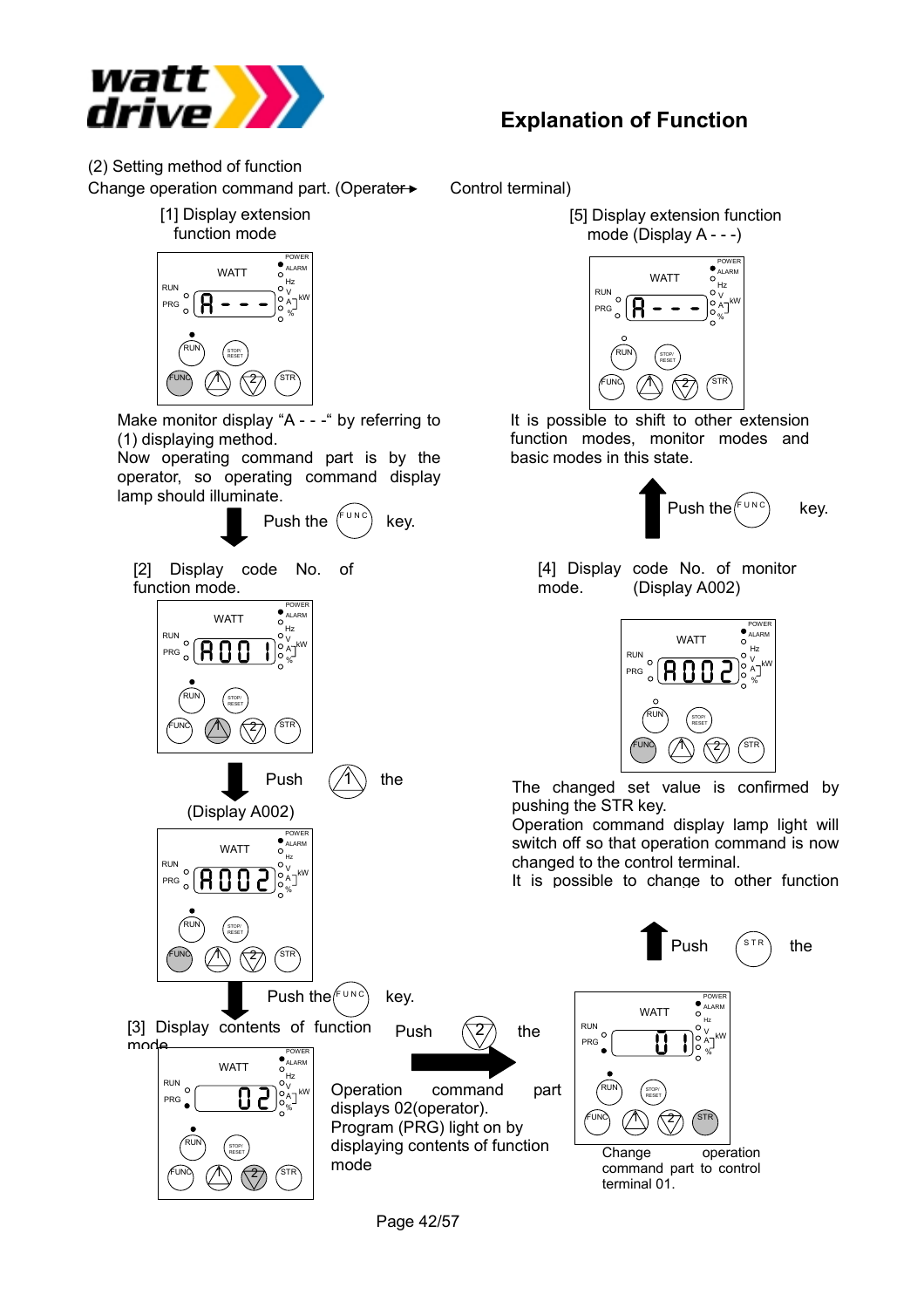

(3) Setting method of function code

Code No. of monitor modes, basic setting modes and extension function codes can be set easily. Indicate the method to change code No.d001 of monitor mode to function code No. A029 simply.

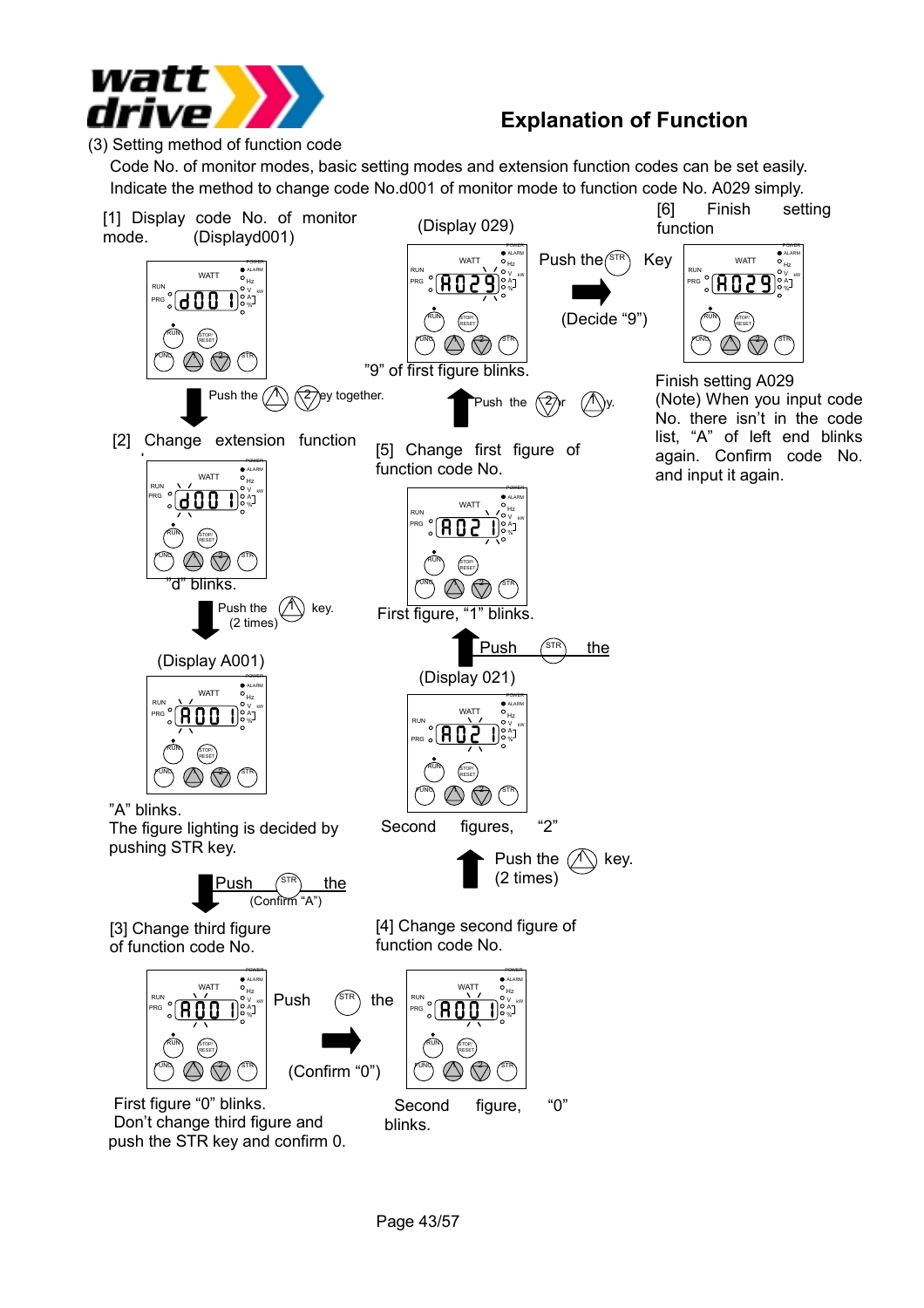

| Monitor code<br>(Note1) |                                                        |                                                                                                           |                          |                                     |                                                          |          |  |
|-------------------------|--------------------------------------------------------|-----------------------------------------------------------------------------------------------------------|--------------------------|-------------------------------------|----------------------------------------------------------|----------|--|
| Dis-<br>play<br>code    | Function name                                          | L3000 plus monitor or data range<br>(new type digital operator)                                           | Initial<br>data          | <b>Settin</b><br>g<br>On<br>Running | Chang<br>e<br>mode<br>during<br>runnin<br>$\overline{g}$ | Pag<br>e |  |
| d001                    | Output frequency<br>Monitor                            | $0.00 - 99.99/100.0 - 400.0$ (Hz)                                                                         | $\overline{\phantom{0}}$ | $\overline{a}$                      |                                                          | $4 - 10$ |  |
| d002                    | Output current<br>Monitor                              | $0.0 - 999.9(A)$                                                                                          |                          |                                     |                                                          | $4 - 10$ |  |
| d003                    | Operation<br>direction<br>Monitor                      | F(forward)/o(stop)/r(reverse)                                                                             |                          |                                     |                                                          | $4 - 10$ |  |
| d004                    | <b>PID</b> feedback<br>Monitor                         | 0.00-99.99/100.0-999.9/1000. -9999. /<br>1000-9999/{100-{999 (10000-99900)                                |                          |                                     |                                                          | $4 - 10$ |  |
| d005                    | Intelligent input<br>terminal monitor                  | <b>FW</b><br>Terminal 5 4 3<br>$\bigcirc$ FF<br>ON<br>OFF<br>$\frac{1}{3}$ 2<br>(Example) Terminal2, 1:ON |                          |                                     |                                                          | $4 - 11$ |  |
| d006                    | Intelligent output<br>terminal monitor                 | <b>AL</b><br>ON<br>loff<br>AL<br>2 <sub>1</sub>                                                           | :OFF                     |                                     |                                                          | $4 - 11$ |  |
| d007                    | Frequency<br>conversion<br>monitor                     | 0.00-99.99/100.0-999.9/1000. -9999./<br>1000-3996                                                         |                          |                                     |                                                          | $4 - 12$ |  |
| d013                    | Output voltage<br>monitor                              | $0.0 - 600.0$ V                                                                                           |                          |                                     |                                                          | $4 - 12$ |  |
| d014                    | Electric power<br>monitor                              | 0.0-999.9 kW                                                                                              |                          |                                     |                                                          | $4 - 12$ |  |
| d016                    | Accumulated<br>time<br>monitor<br>during<br><b>RUN</b> | 0.-9999./1000-9999/{100-{999<br>hr                                                                        |                          |                                     |                                                          | $4 - 13$ |  |
| d017                    | Power ON time<br>monitor                               | 0.-9999./1000-9999/{100-{999 hr                                                                           |                          |                                     |                                                          | $4 - 13$ |  |
| d080                    | Number of trip<br>time monitor                         | 0.-9999./1000-6553(10000-65530) (time)                                                                    |                          |                                     |                                                          | $4 - 13$ |  |
| d081                    | Trip monitor 1                                         | Trip Code,<br>$frequency(Hz)$ , $current(A)$ ,<br>voltage(V)<br>RUN time(hr) power ON time(hr)            |                          |                                     |                                                          | $4 - 13$ |  |
| d082                    | Trip monitor 2                                         | Trip Code,<br>$frequency(Hz)$ , $current(A)$ ,<br>voltage(V)<br>RUN time(hr) power ON time(hr)            |                          |                                     |                                                          | $4 - 13$ |  |
| d083                    | Trip monitor 3                                         | Code,<br>$frequency(Hz)$ , $current(A)$ ,<br><b>Trip</b><br>voltage(V)<br>RUN time(hr) power ON time(hr)  |                          |                                     |                                                          | $4 - 13$ |  |
| d084                    | Trip monitor 4                                         | $frequency(Hz)$ , $current(A)$ ,<br>Trip<br>Code,<br>voltage(V)<br>RUN time(hr) power ON time(hr)         |                          |                                     |                                                          | $4 - 13$ |  |
| d085                    | Trip monitor 5                                         | Trip Code,<br>frequency(Hz), current(A),<br>voltage(V)                                                    |                          |                                     |                                                          | $4 - 13$ |  |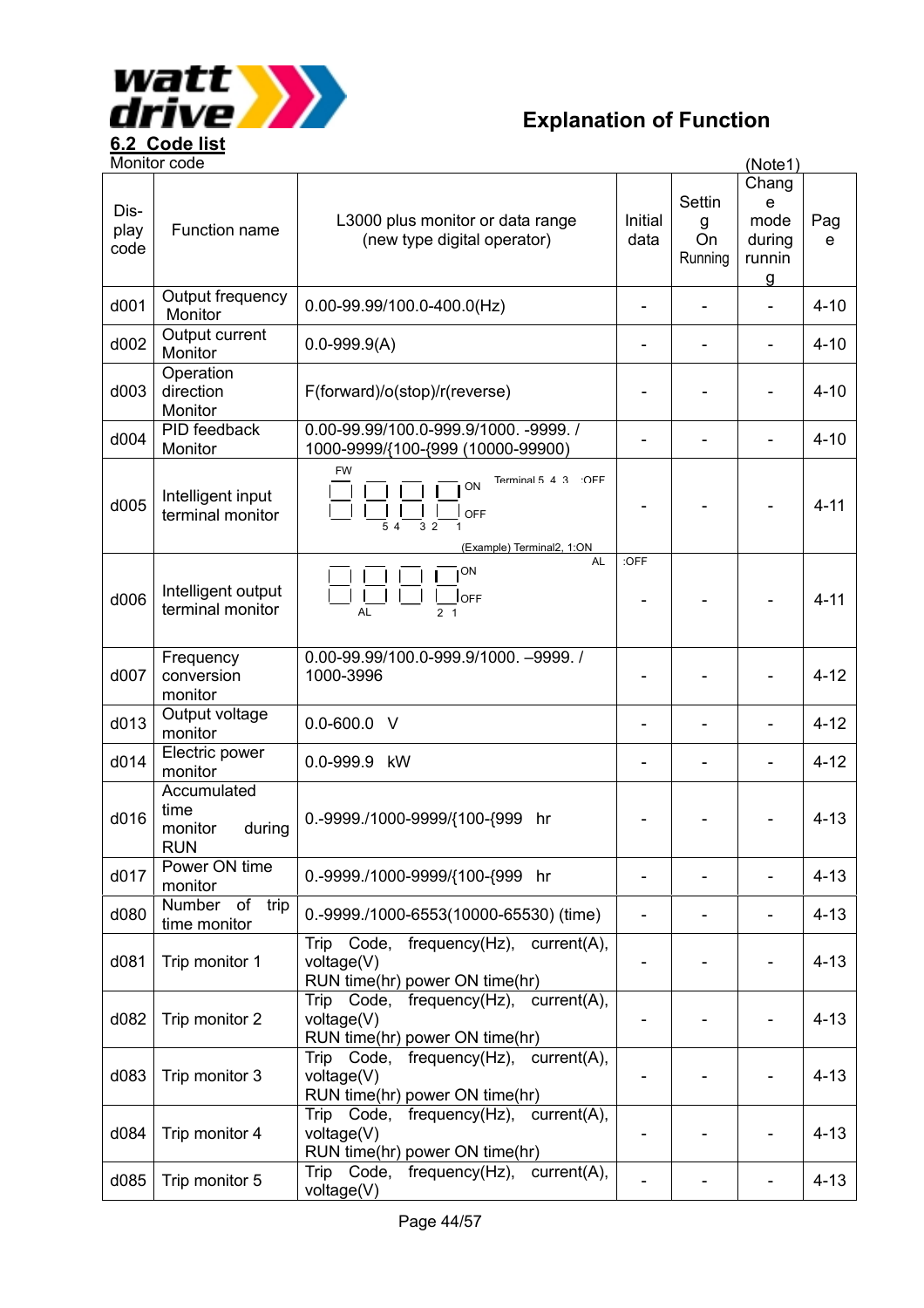

|                       |                                         | RUN time(hr) power ON time(hr)                                                        |           |  |          |
|-----------------------|-----------------------------------------|---------------------------------------------------------------------------------------|-----------|--|----------|
| d086                  | Trip monitor 6                          | Trip Code, frequency(Hz), current(A),<br>voltage(V)<br>RUN time(hr) power ON time(hr) |           |  | $4 - 13$ |
| d090                  | Warning monitor                         | Warning code                                                                          |           |  | $4 - 76$ |
| F00                   | Output frequency                        | 0.0, starting frequency-Max. frequency<br>$(2nd$ max. frequency)(Hz)                  | 0.00      |  | $4 - 14$ |
| F00<br>$\overline{2}$ | 1 <sup>st</sup><br>acceleration<br>time | $0.01 - 99.99/100.0 - 999.9/1000. - 3600. (s)$                                        | 30.0<br>0 |  | $4 - 16$ |
| F20<br>2              | $2^{nd}$<br>acceleration<br>time        | $0.01 - 99.99/100.0 - 999.9/1000. - 3600.$ (s)                                        | 30.0<br>0 |  | $4 - 16$ |
| F00<br>3              | deceleration<br>1 <sup>st</sup><br>time | $0.01 - 99.99/100.0 - 999.9/1000. -3600.$ (s)                                         | 30.0<br>0 |  | $4 - 16$ |
| F <sub>20</sub><br>3  | 2 <sup>nd</sup><br>deceleration<br>time | $0.01 - 99.99/100.0 - 999.9/1000. -3600.$ (s)                                         | 30.0<br>0 |  | $4 - 16$ |
| F00<br>4              | Operation<br>direction<br>selection     | 00(forward)/01(reverse)                                                               | 00        |  | $4 - 16$ |

(Note1) Change mode during run by selection of b031 (software lock selection).

(Note2) Do not forget to press "STR" key when you change the display.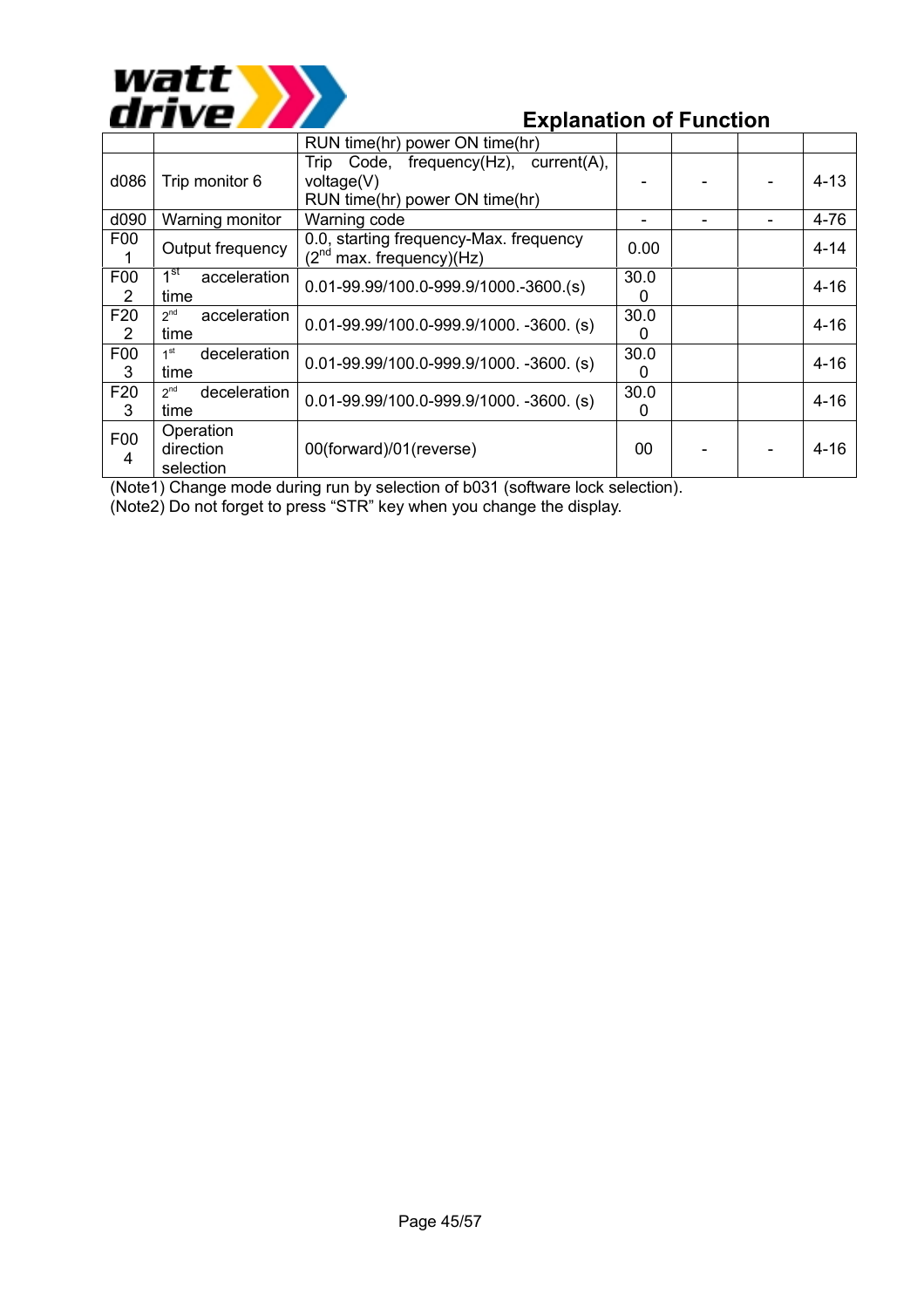

#### Function Code

|                                        | Code         | Function name                                                     | Setting range                                                                                                                                                                                                                                                                                                                            | Initial<br>data | Setting<br>on run            | Change<br>mode on<br>run | Page                 |
|----------------------------------------|--------------|-------------------------------------------------------------------|------------------------------------------------------------------------------------------------------------------------------------------------------------------------------------------------------------------------------------------------------------------------------------------------------------------------------------------|-----------------|------------------------------|--------------------------|----------------------|
|                                        | A001         | Frequency setting selection                                       | 00(VR)/01(terminal)/02(operator)/03(RS485)/04<br>(option1)/05(option2)                                                                                                                                                                                                                                                                   | 00              |                              |                          | $4 - 14$             |
| Base setting                           | A002         | Operation setting selection                                       | 01(terminal)/02(operator)/03(RS485)/04(option1)/05(option2)                                                                                                                                                                                                                                                                              | 02              | $\overline{\phantom{a}}$     | $\overline{\phantom{a}}$ | $4 - 15$             |
|                                        | A003         | Base frequency                                                    | 30. - Maximum. frequency(Hz)                                                                                                                                                                                                                                                                                                             | 60.             | $\overline{\phantom{a}}$     |                          | $4 - 17$             |
|                                        | A203         | Base frequency, 2nd motor                                         | 30. - 2 <sup>nd</sup> Maximum. frequency (Hz)                                                                                                                                                                                                                                                                                            | 60.             | $\overline{a}$               | ÷                        | $4 - 17$             |
|                                        | A004         | Maximum frequency                                                 | 30. - 400. (Hz)                                                                                                                                                                                                                                                                                                                          | 60.             | $\overline{a}$               | ÷                        | $4 - 18$             |
|                                        | A204         | Maximum frequency, 2nd<br>motor                                   | 30. - 400. (Hz)                                                                                                                                                                                                                                                                                                                          | 60.             | $\overline{a}$               |                          | $4 - 18$             |
|                                        | A005         | AT terminal selection                                             | 00( Changing of O and OI with AT terminal)/01(Changing of O and O2 with AT<br>terminal)                                                                                                                                                                                                                                                  | 00              | $\overline{\phantom{a}}$     | $\overline{\phantom{a}}$ | $4 - 19$             |
| Analog input setting                   | A006         | 02 selection                                                      | 00(single)/01(auxiliary speed of O, OI) [no reversible]<br>/02(auxiliary speed of O, OI [reversible]                                                                                                                                                                                                                                     | 00              | $\overline{\phantom{a}}$     |                          | $4 - 19$             |
|                                        | A011         | 0 start                                                           | 0.00-99.99/100.0-400.0 (Hz)                                                                                                                                                                                                                                                                                                              | 0.00            | $\overline{\phantom{a}}$     |                          | $4 - 20$             |
|                                        | A012         | 0 end                                                             | 0.00-99.99/100.0-400.0 (Hz)                                                                                                                                                                                                                                                                                                              | 0.00            | $\overline{a}$               |                          | $4 - 20$             |
|                                        | A013         | 0 start rate                                                      | $0.-100.0$ (%)                                                                                                                                                                                                                                                                                                                           | 0.              | $\overline{\phantom{a}}$     |                          | $4 - 20$             |
|                                        | A014         | 0 end rate                                                        | $0.-100.0(%)$                                                                                                                                                                                                                                                                                                                            | 100             |                              |                          | $4 - 20$             |
|                                        | A015         | 0 start selection                                                 | 00 (external starting frequency)/01(OHz)                                                                                                                                                                                                                                                                                                 | 01              | $\overline{\phantom{a}}$     |                          | $4 - 20$             |
|                                        | A016         | O, OI, O2 sampling                                                | 1.-30.(times)<br>00(binary: range is to 16 stage speed with 4 terminals)/01(bit: range is to 6                                                                                                                                                                                                                                           | 8.              | $\overline{\phantom{a}}$     |                          | $4 - 21$             |
|                                        | A019         | Multi-speed selection                                             | 00                                                                                                                                                                                                                                                                                                                                       |                 |                              | $4 - 43$                 |                      |
|                                        | A020         | Multi-speed 0                                                     | 0.00, starting frequency-maximum. frequency(Hz)                                                                                                                                                                                                                                                                                          | 0.00            |                              |                          | $4 - 43$             |
|                                        | A220         | Multi-speed 0, 2 <sup>nd</sup> motor                              | 0.00, starting frequency-2 <sup>nd</sup> maximum frequency(Hz)                                                                                                                                                                                                                                                                           | 0.00            |                              |                          | $4 - 43$             |
|                                        | A021         | Multi-speed1                                                      | 0.00, starting frequency-maximum frequency(Hz)                                                                                                                                                                                                                                                                                           | 0.00            |                              |                          | $4 - 43$             |
|                                        | A022         | Multi-speed2                                                      | 0.00, starting frequency-maximum frequency(Hz)                                                                                                                                                                                                                                                                                           | 0.00            |                              |                          | $4 - 43$             |
|                                        | A023         | Multi-speed3                                                      | 0.00, starting frequency-maximum frequency(Hz)                                                                                                                                                                                                                                                                                           | 0.00            |                              |                          | $4 - 43$             |
|                                        | A024         | Multi-speed4                                                      | 0.00, starting frequency-maximum frequency(Hz)                                                                                                                                                                                                                                                                                           | 0.00            |                              |                          | $4 - 43$             |
|                                        | A025<br>A026 | Multi-speed5                                                      | 0.00, starting frequency-maximum frequency(Hz)                                                                                                                                                                                                                                                                                           | 0.00<br>0.00    |                              |                          | $4 - 43$<br>$4 - 43$ |
|                                        | A027         | Multi-speed6<br>Multi-speed7                                      | 0.00, starting frequency-maximum frequency(Hz)<br>0.00, starting frequency-maximum frequency(Hz)                                                                                                                                                                                                                                         | 0.00            |                              |                          | $4 - 43$             |
|                                        | A028         | Multi-speed8                                                      | 0.00, starting frequency-maximum frequency(Hz)                                                                                                                                                                                                                                                                                           | 0.00            |                              |                          | $4 - 43$             |
|                                        | A029         | Multi-speed9                                                      | 0.00, starting frequency-maximum frequency(Hz)                                                                                                                                                                                                                                                                                           | 0.00            |                              |                          | $4 - 43$             |
| foumes Aouenbeu Buibbol peeds ebepsiun | A030         | Multi-speed10                                                     | 0.00, starting frequency-maximum frequency(Hz)                                                                                                                                                                                                                                                                                           | 0.00            |                              |                          | $4 - 43$             |
|                                        | A031         | Multi-speed11<br>0.00, starting frequency-maximum frequency(Hz)   |                                                                                                                                                                                                                                                                                                                                          | 0.00            |                              |                          | $4 - 43$             |
|                                        | A032         | Multi-speed12                                                     | 0.00, starting frequency-maximum frequency(Hz)                                                                                                                                                                                                                                                                                           | 0.00            |                              |                          | $4 - 43$             |
|                                        | A033         | Multi-speed13                                                     | 0.00, starting frequency-maximum frequency(Hz)                                                                                                                                                                                                                                                                                           | 0.00            |                              |                          | $4 - 43$             |
|                                        | A034         | Multi-speed14                                                     | 0.00, starting frequency-maximum frequency(Hz)                                                                                                                                                                                                                                                                                           | 0.00            |                              |                          | $4 - 43$             |
|                                        | A035         | Multi-speed15                                                     | 0.00, starting frequency-maximum frequency(Hz)                                                                                                                                                                                                                                                                                           | 0.00            |                              |                          | $4 - 43$             |
|                                        | A038         | Jogging frequency                                                 | 0.00, starting frequency-9.99(Hz)                                                                                                                                                                                                                                                                                                        | 1.00            |                              |                          | $4 - 44$             |
|                                        | A039         | Jogging selection                                                 | 00(free-run on JG stop / invalid on running) / 01(stop decelerating on JG stop /<br>invalid on running) / 02(DC braking on JG stop/invalid on running) / 03(free-run<br>on JG stop/valid on running[JG after stop decelerating]) / 04 (stop decelerating<br>on JG stop/valid on running) / 05 (DC braking on JG stop/valid on operating) | 00              |                              |                          | $4 - 44$             |
|                                        | A041         | Torque boost selection                                            | 00 (manual torque boost) / 01 (automatic torque boost)                                                                                                                                                                                                                                                                                   | 00              | $\overline{\phantom{a}}$     |                          | $4 - 24$             |
| <u>ي</u>                               | A241         | Torque boost selection, 2 <sup>nd</sup> motor                     | 00 (manual torque boost) / 01 (automatic torque boost)                                                                                                                                                                                                                                                                                   | 00              | $\overline{a}$               |                          | $4 - 24$             |
|                                        | A042         | Manual torque boost<br>Manual torque boost, 2 <sup>nd</sup> motor | $0.0 - 20.0(%$<br>$0.0 - 20.0(%)$                                                                                                                                                                                                                                                                                                        | 1.0             |                              |                          | $4 - 24$             |
|                                        | A242<br>A043 | Manual torque boost point                                         | $0.0 - 50.0(%)$                                                                                                                                                                                                                                                                                                                          | 1.0<br>5.0      |                              |                          | $4 - 24$<br>$4 - 24$ |
| V/f characterist                       | A243         | Manual torque boost point, 2 <sup>nd</sup>                        | $0.0 - 50.0(%)$                                                                                                                                                                                                                                                                                                                          | 5.0             |                              |                          | $4 - 24$             |
|                                        | A044         | motor<br>1 <sup>st</sup> control                                  | 00/(VC)/01(VP1.7power)/02(free V/f setting)                                                                                                                                                                                                                                                                                              | 00              | $\qquad \qquad \blacksquare$ |                          | $4 - 22$             |
|                                        | A244         | $2nd$ control                                                     | 00/(VC)/01(VP1.7power)/02(free V/f setting)                                                                                                                                                                                                                                                                                              | 00              |                              |                          | $4 - 22$             |
|                                        | A045         | Output voltage gain                                               | $20. - 100.$                                                                                                                                                                                                                                                                                                                             | 100             |                              |                          | $4 - 21$             |
|                                        | A051         | DC braking selection                                              | 00(invalid)/01(valid)                                                                                                                                                                                                                                                                                                                    | 00              | $\overline{\phantom{a}}$     |                          | $4 - 25$             |
|                                        | A052         | DC braking frequency                                              | $0.00 - 60.00$ (Hz)                                                                                                                                                                                                                                                                                                                      | 0.50            | ÷,                           |                          | $4 - 25$             |
|                                        | A053         | DC braking wait time                                              | $0.0 - 5.0(s)$                                                                                                                                                                                                                                                                                                                           | 0.0             | $\qquad \qquad \blacksquare$ |                          | $4 - 25$             |
|                                        | A054         | DC braking power                                                  | $0. - 70.$ (%)                                                                                                                                                                                                                                                                                                                           | 0.              |                              |                          | $4 - 25$             |
|                                        | A055         | DC braking time                                                   | $0.0 - 60.0(s)$                                                                                                                                                                                                                                                                                                                          | 0.0             | $\qquad \qquad \blacksquare$ |                          | $4 - 25$             |
| Direct current braking                 | A056         | DC braking edge/level<br>selection                                | 00(edge action)/01(level action)                                                                                                                                                                                                                                                                                                         | 01              | $\qquad \qquad \blacksquare$ |                          | $4 - 25$             |
|                                        | A057         | DC braking power<br>(starting time)                               | $0. - 70.$ (%)                                                                                                                                                                                                                                                                                                                           | 0.              | $\qquad \qquad \blacksquare$ |                          | $4 - 25$             |
|                                        | A058         | DC braking time<br>(starting time)                                | $0.00 - 60.0(s)$                                                                                                                                                                                                                                                                                                                         | 0.0             | $\overline{a}$               |                          | $4 - 25$             |
|                                        | A059         | DC carrier frequency                                              | 0.5-12(kHz) Derating                                                                                                                                                                                                                                                                                                                     | 3.0             | $\overline{\phantom{a}}$     |                          | $4 - 25$             |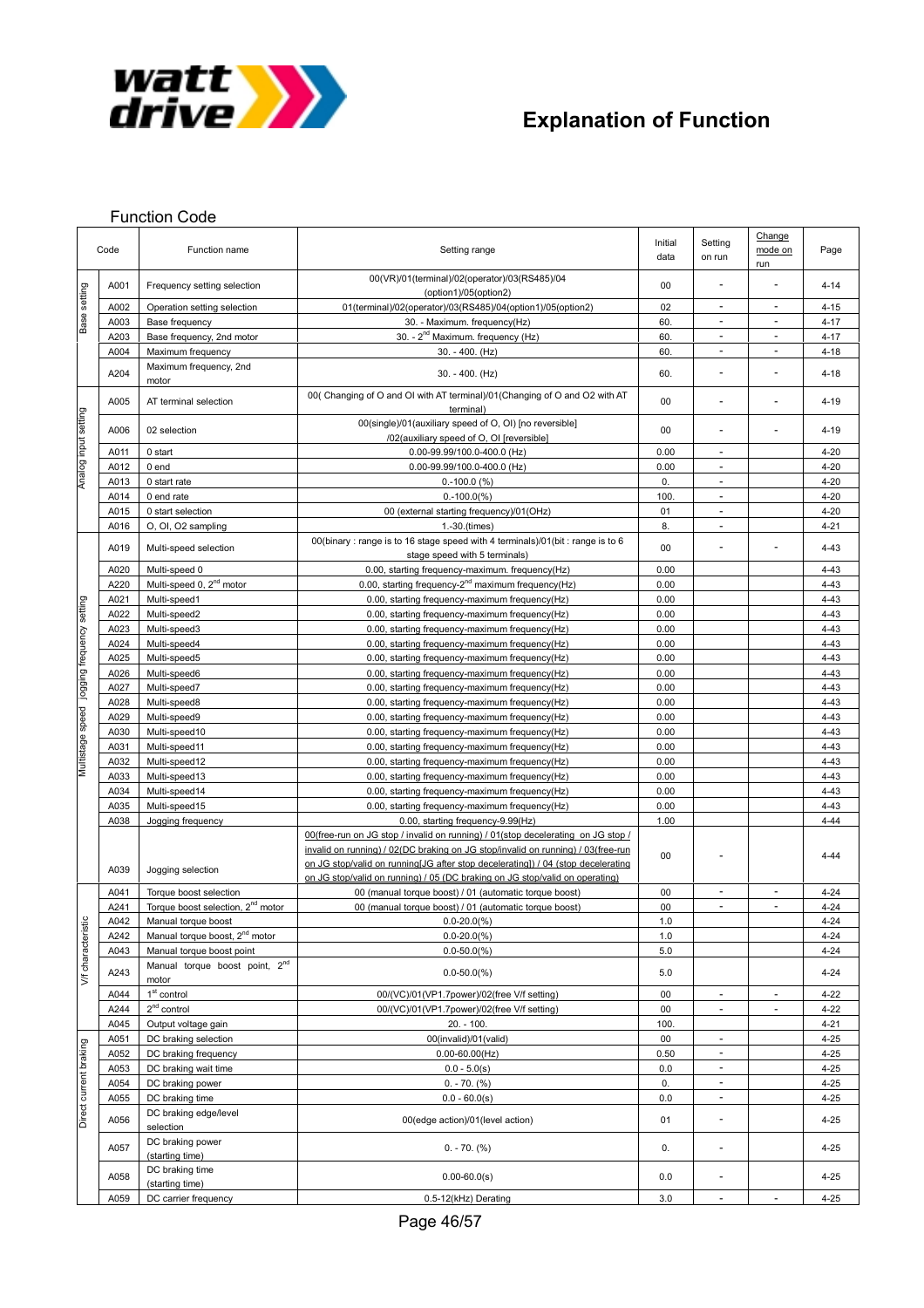

Function Code

## **Explanation of Function**

#### Change Setting on<br>run Code Function name Initial data Setting range Initial data Setting on Setting on Setting range Initial data Super mode on Page run A061 1<sup>st</sup> frequency upper limiter 0.00, 1st frequency lower limiter-maximum frequency(Hz) 0.00 - 4-28 duml A261 2<sup>nd</sup> frequency upper limiter 0.00, 2<sup>nd</sup> frequency lower limiter-2<sup>nd</sup> setting maximum frequency(Hz) 0.00 - 4-28 Upper and lower limiter / jump A262 2<sup>nd</sup> frequency lower limiter 0.00, start frequency-2<sup>nd</sup> setting maximum frequency(Hz) 0.00<br>A262 2<sup>nd</sup> frequency lower limiter 0.00, start frequency-2<sup>nd</sup> setting maximum frequency(Hz) 0.00 - 4-28<br>A063 Jump frequenc A062 1<sup>st</sup> frequency lower limiter 1.000, start frequency-maximum frequency(Hz) 0.00 - 4-28 imiter A063 Jump frequency1 0.00-99.99/100.0-400.0(Hz) 0.00 - 10.00 - 4-29<br>A064 Jump frequency Width 1 0.00-10.00(Hz) 0.50 - 4-29 A064 Jump frequency Width 1 0.00-10.00 (Hz) 0.50 - 4-29<br>A065 Jump frequency 2 0.00-99.99/100.0-400.00 Hz 0.00 - 4-29 ower A065 Jump frequency2 0.00-99.99/100.0-400.0(Hz) 0.00 - 10.00 - 4-29<br>A066 Jump frequency Width 2 0.00-10.00(Hz) 0.00 - 0.50 - 4-29 l pue Amp frequency Width 2 0.00-10.00(Hz) 0.00-0.000 0.000 - 0.000 - 0.000 - 4-29 A067 Jump frequency3 1 0.00-99.99/100.0-400.0(Hz) 0.00 - 4-29 Upper<br>freque A068 Jump frequency Width 3 0.00-10.000 (Hz) 0.50 - 0.50 - 4-29 A069 Acceleration stop frequency 0.00-99.99/100.0-400.0(Hz) 0.00 - 4-29<br>A070 Acceleration stop time 0.00-60.0(s) 0.00-60.0(s) 0.00 - 4-29 A070 | Acceleration stop time | 0.00-60.0(s) | 0.0 | 4-29 control A071 PID selection 00(invalid)/01(valid) 00 - 4-30 PID control A072 PID-P gain 0.2-5.0 1.0 4-30 A073 PID-I gain 0.0-3600.(s) 1.0 4-30  $\frac{d}{dt}$ A074 PID-D gain 0.00-100.0(s) 0.00 4-30 A075 PID scale 0.01-99.99(%) 1 .00 4-30 A076 PID feedback selection 00(feedback : OI)/01(feedback : O) 00 - 4-30 A081 | AVR selection 00(ON always)/01(OFF always)/02(OFF on decelerating) 02 4-17<br>A082 Motor voltage selection 200/215/220/230/240, 380/400/415/440/460/480, 575/600(V) 200/400  $\widetilde{\mathcal{R}}$ A082 Motor voltage selection 200/215/220/230/240, 380/400/415/440/460/480, 575/600(V) 200/400 - - - - - - - - 4-17<br>A085 Operation mode selection 00(normal operation)/01(energy-saving operation) 00 - - - 4-31 A086 Energy-saving response-<br>accuracy adjustment accuracy adjustment the control of the control of the control of the control of the control of the control of t<br>accuracy adjustment the control of the control of the control of the control of the control of the control of A092 Acceleration time2<br>
A292 Acceleration time2 ( $\frac{0.01-99.99/100.0-999.9/1000.0-3600.(\text{s})}{0.01-99.99/100.0-999.9/1000.0-3600.(\text{s})}$  15.00 4-32 function Operation mode/ adjustable function  $\frac{1}{200}$  and  $\frac{1}{200}$  and  $\frac{1}{200}$  and  $\frac{1}{200}$ . 1000.0-999.9/1000.-3600.(s) A093 Deceleration time2 0.01-99.99/100.0-999.9/1000.-3600.(s) 15.00 16.00 4-32  $A293$  Deceleration time2( $2^{nd}$  motor) 0.01-99.99/100.0-999.9/1000.-3600.(s) 15.00 15.00 4-32<br> $A094$   $2^{nd}$  stage adjustable selection 00(change with 2CH terminal)/01(change with setting) 00 - 4-32 adjustable 00(change with 2CH terminal)/01(change with se A294  $2^{n\alpha}$  stage adjustable<br>selection( $2^{n\alpha}$  motor) selection(2<sup>nd</sup> motor) 00(change with 2CH terminal)/01(change with setting) 00 - - 4-32<br>election(2<sup>nd</sup> motor) 0.00 - - 4-32<br>acceleration frequency 0.00 - 99.99/100.0-400.0(Hz) 0.00 - - 4-32  $\overline{A095}$   $\overline{2}^{\text{nd}}$  acceleration frequency  $\overline{0.00-99.99/100.0-400.0}$  Hz mode/  $A295 \left[ \begin{array}{ccc} 2^{nd} \text{ acceleration} \\ \text{frequency} (2^{nd} \text{ motor}) \end{array} \right]$  0.00-99.99/100.0-400.0(Hz) 0.00 -  $\left[ \begin{array}{ccc} 0.00 \\ - & \end{array} \right]$  4-32 A096 2<sup>nd</sup> deceleration frequency **2006** 2nd deceleration frequency **0.00-99.99/100.0-400.0(Hz)** 0.00 - 0.00 - 4-32 Operation  $\frac{2^{nd}}{2^{nd}}$  deceleration frequency 2<sup>nd</sup> deceleration frequency **can be absoluted** the deceleration frequency of the deceleration frequency and the deceleration of the deceleration of the deceleration of the deceleration of the deceleration of the decelerat A097 Acceleration pattern selection 00(straight line)/01(S-curve)/02(U-curve)/03(reverse U-curve) 00 0 - 4-33<br>A098 Deceleration pattern selection 00(straight line)/01(S-curve)/02(U-curve)/03(reverse U-curve) 00 - 4-33 A098 Deceleration pattern selection 00(straight line)/01(S-curve)/02(U-curve)/03(reverse U-curve) A101 OI start 0.00-99.99/100.0-400.0(Hz) 0.00 - 4-20<br>A102 OI end 0.00-99.99/100.0-400.0(Hz) 0.00 - 4-20 0.00-99.99/100.0-400.0(Hz) External frequency A103 | OI start rate 0.-100. (%) 20. 4-20 External frequency A104 | OI end rate 0.-100. (%) 100. 4-20 A105 OI start selection 00(external start frequency)/01(0Hz) 01 01 - 4-20 adjustment A111 O2 start -400.--100./-99.9-0.00-99.9/100.-400.(Hz) 4-20 A112 O2 end -402 -400.--100./-99.9-0.00-99.9/100.-400.(Hz) 0.00 - 400<br>A113 O2 start rate -4.20 -100 -100 -100 -100 -100 -100 -400. A113 O2 start rate -100. - 100. (%) -100. - 4-20 A114 | O2 end rate -100. - 100. (%) 100. | - | | 4-20 A131 Acceleration curve constant 01(small swelling)-10(large swelling) 02 - 4-33 Adjustable A132 Deceleration curve constant <br>  $01$ (small swelling-10(large swelling) 02 - 1 - 1 4-33 speed b001 Retry selection 00(trip)/01(Ohz start)/02(start after equal frequency) 00(trip)/01(Ohz start)/02(start after equal frequency)/<br>03(trip after equaling frequency and deceleration stop) 00 0 0 - 4-34 b002 Allowable under-voltage power failure Instantaneous power failure failure time 0.3-1.0(s) 1.0 - 4-34 b003 | Retry wait time | 0.3-100.(s) 1.0 | - | | 4-34 power b004 Instantaneous power failure Instantaneous power failure/<br>under-voltage trip during stop discussion of the control of the control of the control of the control of the c<br>and discussion of the control of the control of the control of the control of the **SUO** Instantaneous power failure/ b005 00/16 times)/01(free) 00 00 - 4-34 under-voltage retry time selection restart b006 Open-phase selection 00(invalid)/01(valid) 00(invalid)/01(valid) 00 - 4-35<br>b007 Frequency setting to match 0.00-99.99/100.0-400.0(Hz) 0.00 - 4-34 b007 Frequency setting to match | 0.00-99.99/100.0-400.0(Hz) | 0.00 | - | 4-34 Electronic thermal level Rated b012 0.2\*constant current-1.20\*constant current(A) Current of  $-$  4-36 inverte Electronic thermal level<br> $(2<sup>nd</sup> motor)$ Rated b212 0.2\*constant current-1.20\*constant current(A) Current of  $4-36$ inverter b013 Electronic thermal<br>characteristic selection 00/(reduced characteristic)01(constant characteristic)/02(free setting) 00 - 4-36 Electronic thermal 00/(reduced characteristic)01(constant torque characteristic)/ b213 characteristic selection stic)U1(constant torque characteristic)/<br>02(free setting) 02(free setting) 4-36 Electronic thermal Electronic thermal $(2^{nd}$  motor) b015 Free electronic thermal<br>frequency 1 1.000 coconomic memmer and the control of the coconomic memory of the coconomic memory of the 4-37<br>frequency 1 4-37 b016 Free electronic thermal<br>current 1 1 cucutum unchinen de la de la de la de la de la de la de la de la de la de la de la de la de la de la de la d<br>current 1 de la de la de la de la de la de la de la de la de la de la de la de la de la de la de la de la de l b017 Free electronic thermal<br>frequency 2 Frequency 2 0.-400. (Hz) 0.-400. (Hz) 0. 400. (Hz) 0. 400. (Hz) 4-37 b018 Free electronic thermal 1. cucurent 2 0.0 − 4-37<br>current 2 0.0 - 4-37 b019 Free electronic thermal<br>frequency 3 ricus customerinement in the control of the control of the control of the control of the control of the control of the definition of the definition of the definition of the definition of the definition of the definition o b020 Free electronic thermal ricu cucum unchinen de la de la de la de la de la de la de la de la de la de la de la de la de la de la de la<br>current 3 de la de la de la de la de la de la de la de la de la de la de la de la de la de la de la de la de l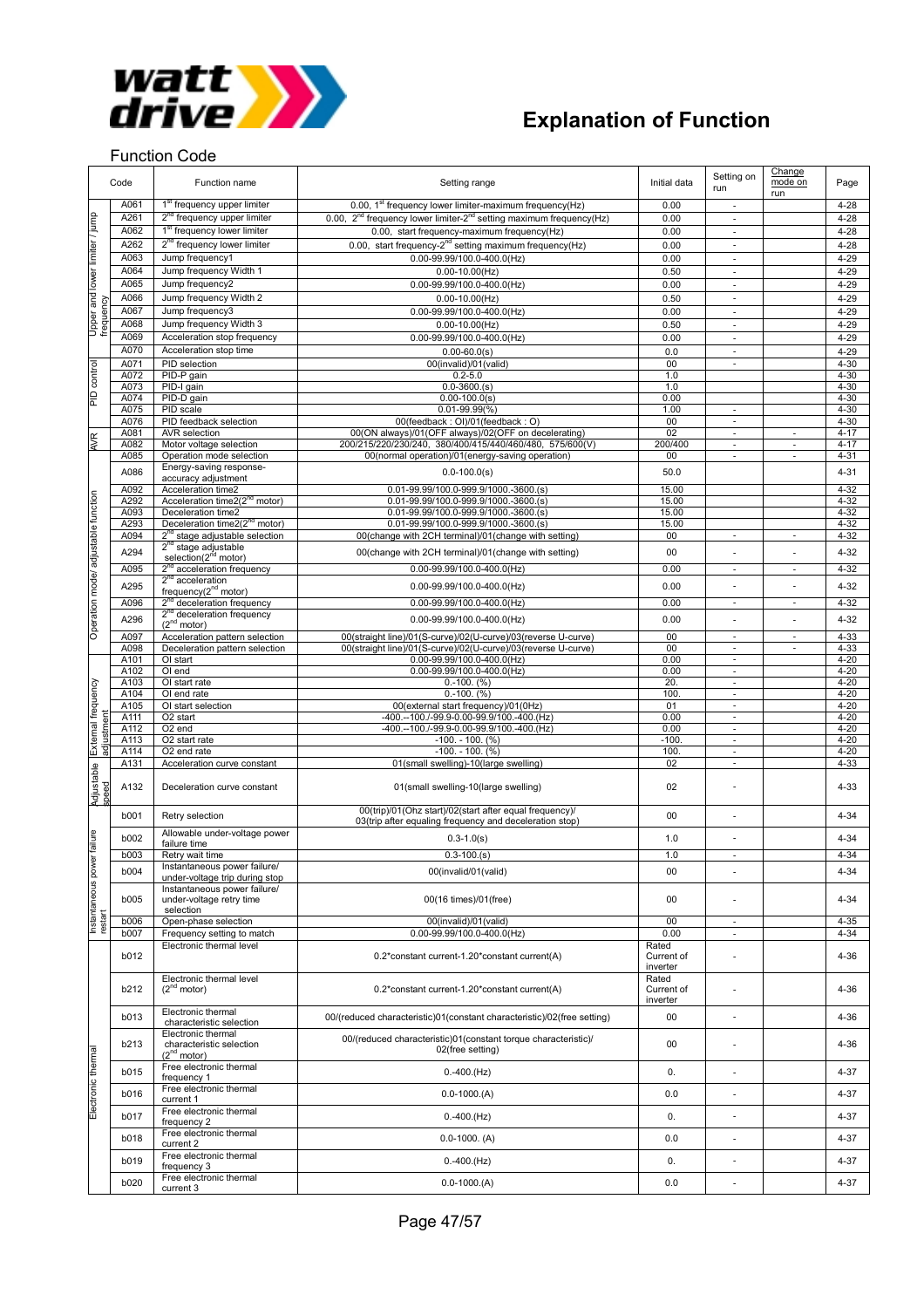

|                                     |             |                                                |                                                                               | Initial    | Setting on               | Change on                |          |
|-------------------------------------|-------------|------------------------------------------------|-------------------------------------------------------------------------------|------------|--------------------------|--------------------------|----------|
|                                     | Code        | Function name                                  | Setting range                                                                 | data       | run                      | run mode                 | Page     |
|                                     |             |                                                |                                                                               |            |                          |                          |          |
|                                     | b021        | Overload restriction selection                 | 00(invalid)/01(enabled on acceleration / constant speed)/02(enabled on        | 01         |                          |                          | $4 - 38$ |
|                                     |             |                                                | constant speed)                                                               |            |                          |                          |          |
|                                     |             |                                                |                                                                               | Rated      |                          |                          |          |
|                                     |             |                                                |                                                                               | current    |                          |                          |          |
|                                     | b022        | Overload restriction level                     | 0.50* rated current-1.50* rated current(A)                                    | of         |                          |                          | $4 - 38$ |
|                                     |             |                                                |                                                                               | inverter   |                          |                          |          |
|                                     |             |                                                |                                                                               | x 1.20     |                          |                          |          |
|                                     |             |                                                |                                                                               |            |                          |                          |          |
|                                     | b023        | Overload restriction limit                     | $0.10 - 30.00(s)$                                                             | 1.00       |                          |                          | 4-38     |
|                                     |             | constant                                       |                                                                               |            |                          |                          |          |
| Overload limit                      | b024        | Overload restriction 2                         | 00(invalid)/01(valid on acceleration / constant speed)/02(valid on constant   | 01         |                          |                          | $4 - 38$ |
|                                     |             | selection                                      | speed)                                                                        |            |                          |                          |          |
|                                     |             |                                                |                                                                               | Rated      |                          |                          |          |
|                                     |             |                                                |                                                                               | current of |                          |                          |          |
|                                     | b025        | Overload restriction level 2                   | 0.50*rated current-1.50*rated current(A)                                      | inverter   |                          |                          | $4 - 38$ |
|                                     |             |                                                |                                                                               | x1.20      |                          |                          |          |
|                                     |             | Overload restriction constant 2                |                                                                               | 1.00       |                          |                          | $4 - 38$ |
|                                     | <b>b026</b> |                                                | $0.10 - 30.00(s)$                                                             |            | ٠                        |                          |          |
|                                     |             |                                                | 00(impossible to change the data except this item when SFT terminal is ON)/   |            |                          |                          |          |
|                                     |             |                                                | 01(impossible to change the data except setting frequency item when SFT       |            |                          |                          |          |
|                                     | b031        | Software lock mode selection                   | terminal is ON)/02(impossible to change the data except this item)/           | 01         |                          |                          | $4 - 45$ |
|                                     |             |                                                | 03(impossible to change the data except setting frequency item)/              |            |                          |                          |          |
| Lock                                |             |                                                | 10(possible to change data on operating)                                      |            |                          |                          |          |
|                                     | b100        | Free V/f frequency 1                           | 0.- Free V/f frequency2(Hz)                                                   | 0.         | $\overline{\phantom{a}}$ | $\overline{\phantom{a}}$ | $4 - 23$ |
|                                     | b101        | Free V/f voltage 1                             | $0.-800.0($ V)                                                                | 0.0        | $\omega$                 | $\omega$                 | $4 - 23$ |
|                                     |             |                                                |                                                                               |            |                          |                          |          |
|                                     | b102        | Free V/f frequency 2                           | 0.- Free V/f frequency3(Hz)                                                   | 0.         | $\overline{\phantom{a}}$ | $\overline{\phantom{a}}$ | $4 - 23$ |
|                                     | b103        | Free V/f voltage 2                             | $0.-800.0($ V)                                                                | 0.0        | ÷,                       | $\overline{\phantom{a}}$ | $4 - 23$ |
|                                     | b104        | Free V/f frequency 3                           | 0.- Free V/f frequency4(Hz)                                                   | 0.         | $\overline{\phantom{a}}$ | $\overline{\phantom{a}}$ | $4 - 23$ |
|                                     | b105        | Free V/f voltage 3                             | $0.-800.0(V)$                                                                 | 0.0        | $\omega$                 | $\omega$                 | $4 - 23$ |
|                                     | b106        | Free V/f frequency 4                           | 0.- Free V/f frequency5(Hz)                                                   | 0.         | $\overline{\phantom{a}}$ | $\overline{\phantom{a}}$ | $4 - 23$ |
|                                     | b107        | Free V/f voltage 4                             | $0.-800.0($ V)                                                                | 0.0        | $\sim$                   | $\omega$                 |          |
|                                     |             |                                                |                                                                               |            |                          |                          | $4 - 23$ |
|                                     | b108        | Free V/f frequency 5                           | 0.- Free V/f frequency6(Hz)                                                   | 0.         | $\overline{\phantom{a}}$ | $\overline{\phantom{a}}$ | $4 - 23$ |
| Free V/f setting                    | b109        | Free V/f voltage 5                             | $0.-800.0($ V)                                                                | 0.0        | $\overline{\phantom{a}}$ | ×.                       | $4 - 23$ |
|                                     | b110        | Free V/f frequency 6                           | 0.- Free V/f frequency7(Hz)                                                   | 0.         | $\sim$                   | $\blacksquare$           | $4 - 23$ |
|                                     | b111        | Free V/f voltage 6                             | $0.-800.0(V)$                                                                 | 0.0        | $\sim$                   | $\sim$                   | $4 - 23$ |
|                                     | b112        | Free V/f frequency 7                           | $0.-400.(Hz)$                                                                 | 0.         | $\overline{\phantom{a}}$ | $\overline{\phantom{a}}$ | $4 - 23$ |
|                                     |             | Free V/f voltage 7                             | $0.-800.0($ V)                                                                | 0.0        |                          |                          | $4 - 23$ |
|                                     | b113        |                                                |                                                                               |            | $\overline{\phantom{a}}$ | $\overline{\phantom{a}}$ |          |
|                                     |             |                                                |                                                                               |            |                          |                          |          |
|                                     | C001        | Intelligent input 1 setting                    | 01/(RV:Reverse is valid)/02(CF1:Multi-speed1)/ 03(CF2:Multi-speed2)/          | 18         |                          |                          | $4 - 42$ |
|                                     |             |                                                | 04(CF3:Multi-speed3)/ 05(CF4:Multi-speed4)/ 06(JG:Jogging)/                   |            |                          |                          |          |
|                                     |             |                                                | 07(DB:External DC braking)/ 08(SET:2 <sup>nd</sup> control)/                  |            |                          |                          |          |
|                                     | C002        | Intelligent input 2 setting                    | 09(2CH:two-stage adjustable speed)/ 11(FRS:Free-run)/ 12(EXT:External trip)/  | 16         |                          |                          | 4-42     |
|                                     |             |                                                | 13(USP:Unattended start protection)/ 14(CS:commercial change)/                |            |                          |                          |          |
|                                     |             |                                                | 15(SFT:software lock)/ 16(AT:Analog input voltage/current select)/            |            |                          |                          |          |
|                                     | C003        |                                                | 18(RS:Reset inverter)/ 20(STA:3wire run)/ 21(STP:3wire keep)/                 |            |                          |                          |          |
|                                     |             | Intelligent input 3 setting                    | 22(F/R:3wire forward/reverse)/ 23(PID:PID selection valid/invalid)/           | 03         |                          |                          | $4 - 42$ |
|                                     |             |                                                | 24(PIDC:PID integrating reset)/                                               |            |                          |                          |          |
|                                     |             |                                                | 27(UP:Remote control UP function)/ 28(DWN:Remote control DOWN function)/      |            |                          |                          |          |
|                                     | C004        | Intelligent input 4 setting                    | 29(UDC:Remote control data clear)/ 32(SF1:Multi-speed bit1)/                  | 02         |                          |                          | $4 - 42$ |
|                                     |             |                                                | 33(SF2:Multi-speed bit2)/ 34(SF3:Multi-speed bit3)/ 35(SF4:Multi-speed bit4)/ |            |                          |                          |          |
|                                     |             |                                                | 36(SF5:Multi speed bit5)/ 37(SF6:Multi-speed bit6)/ 38(SF7:Multi-speed bit7)/ |            |                          |                          |          |
|                                     |             |                                                | 39(OLR:Overload restriction change)/no(NO:No assign)                          |            |                          |                          |          |
| Intelligent input terminal setting  | C005        | Intelligent input 5 setting                    |                                                                               | 01         |                          |                          | 4-42     |
|                                     |             |                                                |                                                                               |            |                          |                          |          |
|                                     |             | Intelligent input1 a/b (NO/NC)                 |                                                                               |            |                          |                          |          |
|                                     | C011        | selection                                      | 00(NO)/01(NC)                                                                 | 00         |                          |                          | 4-42     |
|                                     |             | Intelligent input2 a/b (NO/NC)                 |                                                                               |            |                          |                          |          |
|                                     | C012        |                                                | 00(NO)/01(NC)                                                                 | 00         | ä,                       |                          | $4 - 42$ |
| Input terminal setting              |             | selection                                      |                                                                               |            |                          |                          |          |
|                                     | C013        | Intelligent input3 a/b (NO/NC)                 | 00(NO)/01(NC)                                                                 | $00\,$     |                          |                          | $4 - 42$ |
| intelligen                          |             | selection                                      |                                                                               |            |                          |                          |          |
|                                     |             | Intelligent input4 a/b (NO/NC)                 |                                                                               |            |                          |                          |          |
|                                     | C014        | selection                                      | 00(NO)/01(NC)                                                                 | 00         | ÷,                       |                          | 4-42     |
|                                     |             | Intelligent input5 a/b (NO/NC)                 |                                                                               |            |                          |                          |          |
|                                     | C015        | selection                                      | 00(NO)/01(NC)                                                                 | 00         |                          |                          | 4-42     |
|                                     |             |                                                |                                                                               |            |                          |                          |          |
|                                     | C019        | Input FW a/b (NO/NC)                           | 00(NO)/01(NC)                                                                 | $00\,$     |                          |                          | $4 - 42$ |
|                                     |             | Selection                                      |                                                                               |            |                          |                          |          |
|                                     | C021        | Intelligent output 11 setting                  | 00(RUN:running)/01(FA1:Frequency arrivaltype1<br>signal)/02(FA2:frequency     | 01         |                          |                          | $4 - 51$ |
|                                     |             |                                                | arrival type2 signal)/03(OL:Overload advance notice signal)/04(OD:Output      |            |                          |                          |          |
|                                     | C022        | Intelligent output 12 setting                  | deviation for PID control)/05(AL:Alarm signal)/                               | 00         |                          |                          | 4-51     |
|                                     |             |                                                | 06(FA3:Only setting frequency)/08(IP:On instantaneous stop/09(UV:Under        |            |                          |                          |          |
| Intelligent output terminal setting |             |                                                | voltage/11(RNT:RUN time over/12(ONT:ON time over)/13(THM:thermal              |            |                          |                          |          |
|                                     | C026        | Alarm relay output                             | caution)                                                                      | 05         |                          |                          | $4 - 51$ |
|                                     |             |                                                |                                                                               |            |                          |                          |          |
|                                     |             |                                                | 00(Output frequency)/01(Output current) /                                     |            |                          |                          |          |
|                                     | C027        | FM selection                                   | 03(Digital output frequency)/04(Output voltage)/                              | 00         |                          |                          | 4-56     |
|                                     |             |                                                | 05(Output electric power)/06(thermal load rate)/07(LAD frequency)             |            |                          |                          |          |
|                                     |             |                                                | 00(Output frequency)/01(Output current)/04(Output voltage)/                   |            |                          |                          |          |
|                                     | C028        | AM selection                                   |                                                                               | 00         | ä,                       |                          | $4 - 57$ |
|                                     |             |                                                | 05(Output electric power)/06(thermal load rate)/07(LAD frequency)             |            |                          |                          |          |
|                                     |             |                                                | 00(Output frequency)/01(Output current)/04(Output voltage)/                   | 00         |                          |                          | $4 - 57$ |
|                                     |             |                                                |                                                                               |            |                          |                          |          |
|                                     | C029        | AMI selection                                  | 05(Output electric power)/06(Thermal load rate)/07(LAD frequency)             |            |                          |                          |          |
|                                     | C031        | Intelligent output 11 a/b                      | 00(NO)/01(NC)                                                                 | 00         | ä,                       |                          | $4 - 52$ |
|                                     |             |                                                |                                                                               | 00         | $\overline{\phantom{a}}$ |                          | $4 - 52$ |
|                                     | C032        | Intelligent output 12 a/b                      | 00(NO)/01(NC)                                                                 |            |                          |                          |          |
|                                     | C036        | Alarm relay output a/b                         | 00(NO)/01(NC)                                                                 | 01         | $\blacksquare$           |                          | $4 - 52$ |
|                                     | C040        | Overload advance notice                        | 00(On accel. And decel, constant speed)/01(Only constant speed)               | 01         |                          |                          | 4-39     |
|                                     |             | signal output mode                             |                                                                               |            |                          |                          |          |
|                                     |             |                                                |                                                                               | Inverter   |                          |                          |          |
|                                     | C041        | Overload advance notice level                  | 0.0-2.0*rated current(A)                                                      | rated      |                          |                          | $4 - 38$ |
|                                     |             |                                                |                                                                               | current    |                          |                          |          |
|                                     |             | Frequency arrival setting for                  |                                                                               |            |                          |                          |          |
| Output terminal state               | C042        | acceleration.                                  | $0.00 - 99.99/100.0 - 400.0$ (Hz)                                             | 0.00       |                          |                          | $4 - 53$ |
|                                     |             |                                                |                                                                               |            |                          |                          |          |
|                                     | C043        | Arrival frequency setting for<br>deceleration. | $0.00 - 99.99/100.0 - 400.0$ (Hz)                                             | 0.00       | ÷,                       |                          | $4 - 53$ |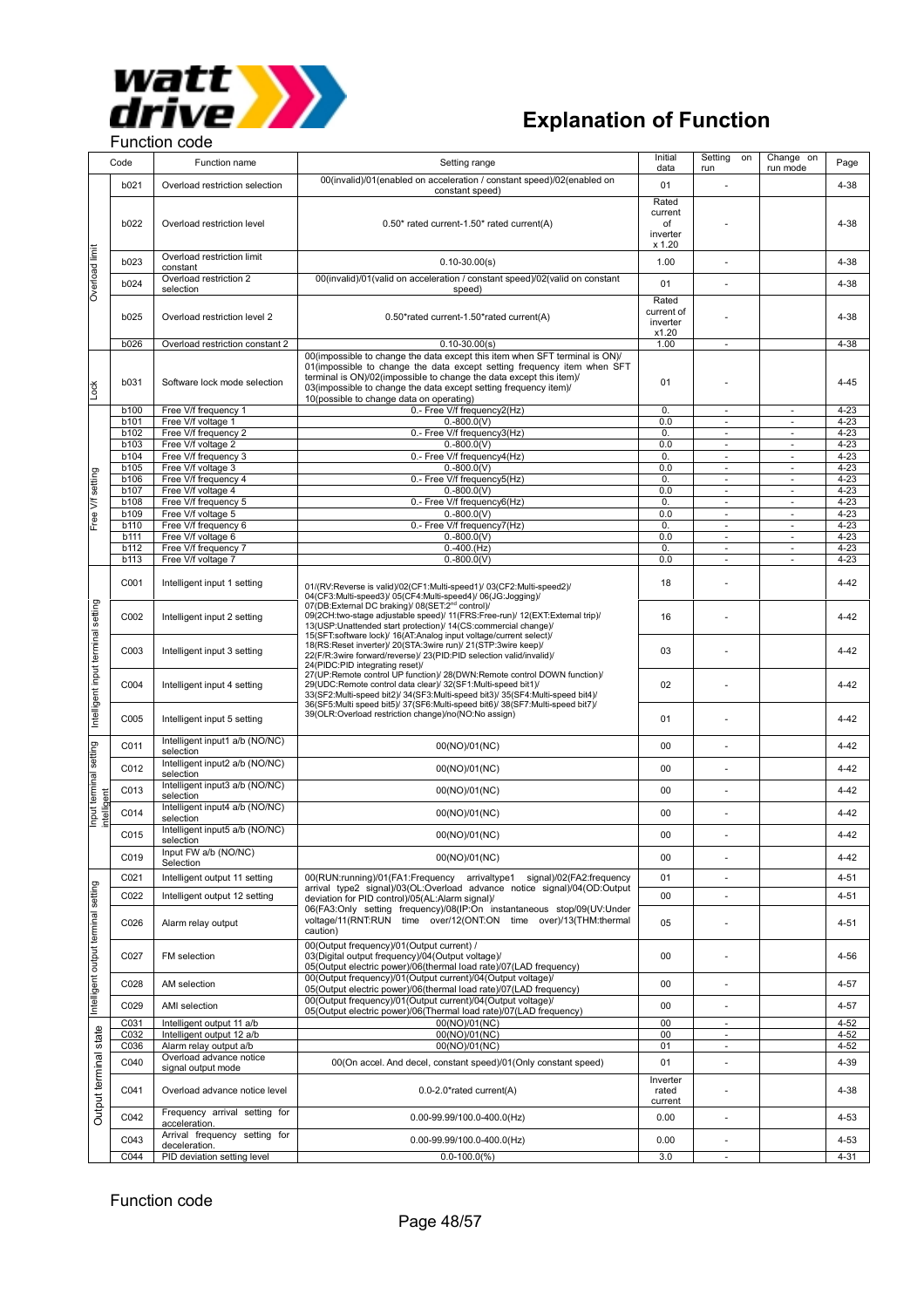

|                          | Code                | Function name                                                | Setting range                                                                                                                 | Initial data             | Setting on<br>run                                    | Change<br>mode on<br>run | Page                 |
|--------------------------|---------------------|--------------------------------------------------------------|-------------------------------------------------------------------------------------------------------------------------------|--------------------------|------------------------------------------------------|--------------------------|----------------------|
|                          | C070                | Data command                                                 | 02(operator)/03(RS485)/04(option1)/05(option2)                                                                                | 02                       |                                                      |                          | $4 - 61$             |
| function adjustment<br>ξ | C071                | Communicating transmission<br>speed                          | 03(2400bps)/04(4800bps)/05(9600bps)/06(19200bps)                                                                              | 04                       |                                                      |                          | 4-61                 |
| შ<br>⊟                   | C072                | Communication code                                           | $1. -32.$                                                                                                                     | $\mathbf{1}$             | ÷,                                                   |                          | $4 - 61$             |
| ≣                        | C073<br>C074        | Communication bit<br>Communication parity                    | 7(7bit)/8(8bit)<br>00(no parity name)/01(even parity)/02(odd parity)                                                          | 7<br>00                  | $\overline{\phantom{a}}$<br>$\overline{\phantom{a}}$ |                          | $4 - 61$<br>$4 - 61$ |
| s<br>S                   | C075                | Communication stop bit                                       | 1(bit)/2(bit)                                                                                                                 | $\mathbf{1}$             | $\overline{\phantom{a}}$                             |                          | $4 - 61$             |
|                          | C078                | Communication waiting time                                   | $0.-1000.(ms)$                                                                                                                | 0.<br>Setting on         | ä,                                                   |                          | $4 - 61$             |
|                          | C081                | O adjustment                                                 | 0.-9999./1000-6553(10000-65530)                                                                                               | forwarding               |                                                      |                          | ÷,                   |
|                          | C082                | OI adjustment                                                | 0.-9999./1000-6553(10000-65530)                                                                                               | Setting on<br>forwarding |                                                      |                          | ÷,                   |
|                          | C083                | O2 adjustment                                                | 0.-9999./1000-6553(10000-65530)                                                                                               | Setting on<br>forwarding |                                                      |                          | ÷,                   |
|                          | C085                | Thermistor adjustment                                        | $0.0 - 1000.$                                                                                                                 | 105.0                    |                                                      |                          | $4 - 57$             |
|                          | C086                | AM offset adjustment                                         | $0.0 - 10.0(V)$                                                                                                               | 0.0                      |                                                      |                          | $4 - 57$             |
| Analog meter setting     | C087                | AMI adjustment                                               | $0. - 255.$                                                                                                                   | 50<br>Setting on         |                                                      |                          | $4 - 57$             |
|                          | C088                | AMI offset adjustment                                        | $0. - 20.0$ (mA)                                                                                                              | forwarding               |                                                      |                          | 4-57                 |
|                          | b034<br><b>b035</b> | RUN time/Power ON time level<br>Operation direction restrict | 0.-9999./1000-6553(10000-65530)hr<br>00(Reverse is valid)/01(Only forward)/02(Only reverse)                                   | 0.<br>00                 | ×.<br>$\overline{\phantom{a}}$                       | $\times$                 | $4 - 55$<br>$4 - 14$ |
|                          | <b>b036</b>         | Start reduced voltage                                        | 00(Start reduced voltage time small)-06(Start reduced voltage time large)                                                     | 06                       | ×.                                                   |                          | $4 - 40$             |
|                          | b037                | Display selection                                            | 00(all display)/01(each function display)/02(User setting / main setting)                                                     | 00                       | $\overline{\phantom{a}}$                             |                          | $4 - 59$             |
|                          | b080<br>b081        | AM adjustment<br>FM adjustment                               | $0. - 255$<br>$0. - 255$                                                                                                      | 150<br>60                |                                                      |                          | $4 - 57$<br>$4 - 56$ |
|                          | b082                | Start frequency adjustment                                   | $0.10 - 9.99$ (Hz)                                                                                                            | 0.50                     | ×.                                                   |                          | $4 - 40$             |
|                          | b083                | Carrier frequency setting                                    | 0.5-15.0(kHz) Derating enable                                                                                                 | 3.0                      | $\overline{\phantom{a}}$                             |                          | $4 - 18$             |
|                          | b084                | Initialize mode                                              | 00(Trip history clear)/01(Data initialization)/02(Trip history clear + data<br>initialization)                                | 00                       | ä,                                                   |                          | $4 - 58$             |
|                          | b085                | Country code for initialization                              | 00(Interior)/01(EC)/02(USA)                                                                                                   | 00                       | ÷,                                                   | ä,                       | 4-58                 |
|                          | b086                | Frequency scalar conversion                                  | $0.1 - 99.9$                                                                                                                  | 1.0                      |                                                      |                          | $4 - 12$             |
|                          | <b>b087</b>         | factor<br>STOP key enable                                    | 00(valid)/01(invalid)                                                                                                         | 00                       | ×                                                    |                          | $4 - 15$             |
|                          |                     | Resume on FRS cancellation                                   |                                                                                                                               |                          |                                                      |                          |                      |
|                          | b088                | mode                                                         | 00(Ohz start)/01(Start f-equaling)                                                                                            | 00                       | ä,                                                   |                          | $4 - 46$             |
|                          | b090<br>b091        | BRD usage ratio<br>Stop mode selection                       | $0.0 - 100.0(%)$<br>00(deceleration stop)/01(Free-run stop)                                                                   | 0.0<br>00                | ä,<br>÷,                                             | $\overline{\phantom{a}}$ | $4 - 41$<br>$4 - 15$ |
|                          |                     |                                                              | 00(Always ON)/01(ON during run, After power ON, then for 5 minutes on stop                                                    |                          |                                                      |                          |                      |
|                          | b092                | Cooling fan control                                          | is implied.)                                                                                                                  | 00                       | ٠                                                    |                          | $4 - 41$             |
|                          | <b>b095</b><br>b096 | <b>BRD</b> selection<br><b>BRD ON level</b>                  | 00(invalid)/01(valid <invalid during="" stop="">)/02(valid<valid during="" stop="">)<br/>330-380/660-760(V)</valid></invalid> | 00<br>360/720            | $\overline{\phantom{a}}$<br>÷,                       |                          | $4 - 41$<br>$4 - 41$ |
|                          | <b>b098</b>         | Thermistor selection                                         | 00(invalid)/01(Positive temperature coefficient enable)/02 (NTC enable)                                                       | 00                       | $\overline{\phantom{a}}$                             |                          | $4 - 57$             |
|                          | b099                | Thermistor error level                                       | $0. - 9999.$ (ohm)                                                                                                            | 3000                     | $\sim$                                               |                          | $4 - 57$             |
|                          | C061                | Thermal warning level                                        | $0. - 100.$ (%)                                                                                                               | 80<br>00                 | $\overline{\phantom{a}}$<br>×.                       |                          | $4 - 36$             |
|                          | C091<br>C101        | Debug mode selection<br>UP/DWN selection                     | 00(No display)/01(Display)<br>00(No frequency data)/01(Keep frequency data)                                                   | 00                       | ÷.                                                   |                          | $\sim$<br>$4 - 49$   |
|                          | C102                | Reset selection                                              | 00(Trip cancel during ON)/01(Trip cancel during OFF)/                                                                         | 00                       |                                                      |                          | $4 - 48$             |
|                          |                     |                                                              | 02(Valid only during trip <cancel during="" on="">)</cancel>                                                                  |                          |                                                      |                          |                      |
| The others               | C <sub>103</sub>    | Reset f frequency matching<br>selection                      | 00(0Hz start)/01(Start f-equaling)                                                                                            | 00                       | ÷,                                                   |                          | $4 - 48$             |
|                          | C121                | O zero adjustment                                            | 0.-9999./1000-6553(10000-65530)                                                                                               | Set on                   |                                                      |                          |                      |
|                          | C122                | OI zero adjustment                                           | 0.-9999./1000-6553(10000-65530)                                                                                               | forwarding<br>Set on     |                                                      |                          |                      |
|                          |                     |                                                              |                                                                                                                               | forwarding<br>Set on     |                                                      |                          |                      |
|                          | C123                | O2 zero adjustment                                           | 0.-9999./1000-6553(10000-65530)                                                                                               | forwarding               |                                                      |                          |                      |
|                          | H003                | 1 <sup>st</sup> allowable motor selection                    | $0.20 - 75.0$ (kW)                                                                                                            | Set on<br>forwarding     |                                                      |                          | 4-60                 |
|                          | H203                | 2 <sup>nd</sup> allowable motor selection                    | $0.20 - 75.0$ (kW)                                                                                                            | Set on<br>forwarding     |                                                      | ä,                       | 4-60                 |
|                          | H004                | 1 <sup>st</sup> motor pole selection                         | 2/4/6/8(pole)                                                                                                                 | 4                        | ٠                                                    | ÷.                       | 4-60                 |
|                          | H204                | 2 <sup>nd</sup> motor pole selection                         | 2/4/6/8(pole)                                                                                                                 | 4                        |                                                      |                          | 4-60                 |
|                          | H006<br>H206        | 1 <sup>st</sup> stabilized factor<br>$2nd$ stabilized factor | $0. - 255.$<br>$0. - 255.$                                                                                                    | 100.<br>100.             |                                                      |                          | $4 - 60$<br>$4 - 60$ |
|                          | P001                | Option1 operation selection on                               | 00(TRP)/01(RUN)                                                                                                               | $00\,$                   | $\sim$                                               |                          | $4 - 60$             |
|                          |                     | error                                                        |                                                                                                                               |                          |                                                      |                          |                      |
|                          | P002                | Option2 operation selection on<br>error                      | 00(TRP)/01(RUN)                                                                                                               | $00\,$                   | $\overline{\phantom{a}}$                             |                          | 4-60                 |
|                          | P011                | Encoder pulse setting                                        | 128.-9999.1 1000-8500 (10000-65000) Pulse                                                                                     | 1024.                    |                                                      |                          |                      |
|                          |                     |                                                              |                                                                                                                               |                          |                                                      |                          |                      |
|                          | P012                | Control mode selection<br>Pulse line<br>Input<br>mode        | OOIASR Model / 01 (APR Mode)                                                                                                  | 00                       |                                                      |                          |                      |
|                          | P013                | selection                                                    | 00 (Mode 0) / OIIMode 1) / 02 (Mode 2)                                                                                        | $00\,$                   |                                                      |                          |                      |
|                          | P014                | Stop position setting<br>for                                 | $0. - 4095$                                                                                                                   | $\mathbf 0$              |                                                      |                          |                      |
|                          |                     | Orientation<br>Frequency<br>setting<br>fot                   |                                                                                                                               |                          |                                                      |                          |                      |
|                          | P015                | orientation                                                  | $0.00 - 99.99 / 100.0 - 120.0$ (1*)                                                                                           | 5.00                     |                                                      |                          |                      |
|                          | P016                | Direction<br>setting<br>for                                  | 00 #8Forward) / 0t (Reverse)                                                                                                  | 00                       |                                                      |                          |                      |
|                          |                     | Orientation<br>Completion range setting for                  | $\sim$ -9999./ $\sim$                                                                                                         |                          |                                                      |                          |                      |
|                          | P017                | orientation                                                  |                                                                                                                               | 5                        |                                                      | $\mathbf{1}$             |                      |
|                          | P018                | Completion delay time setting                                | $0.00 - 9.99$ (s)                                                                                                             | 0.00                     |                                                      |                          |                      |
|                          |                     | for orientation                                              | 00 (Position teed back side)                                                                                                  |                          |                                                      |                          |                      |
|                          | P019                | Position<br>selection<br>for<br>electronic gear              | I Ot (Position command side)                                                                                                  | 00                       |                                                      |                          |                      |
|                          |                     | Numerator of ratio setting for                               | $0. - 9999.$                                                                                                                  |                          |                                                      |                          |                      |
|                          | P020                | etec. Tronic_gear                                            |                                                                                                                               |                          |                                                      |                          |                      |
|                          | P021                | Denominator of ratio setting<br>for elec-tronic gear         |                                                                                                                               | $\mathbf{1}$             |                                                      |                          |                      |
|                          |                     | Feed forward gain setting for                                |                                                                                                                               |                          |                                                      |                          |                      |
|                          | P022                | position con rot                                             | 0.00-99.99 lt 00.0~655.3                                                                                                      | 0,00                     |                                                      |                          |                      |
|                          | P023                | Loop gain selling for position<br>control                    | 0,00-99.99 / 100.0                                                                                                            | 0,50                     |                                                      |                          |                      |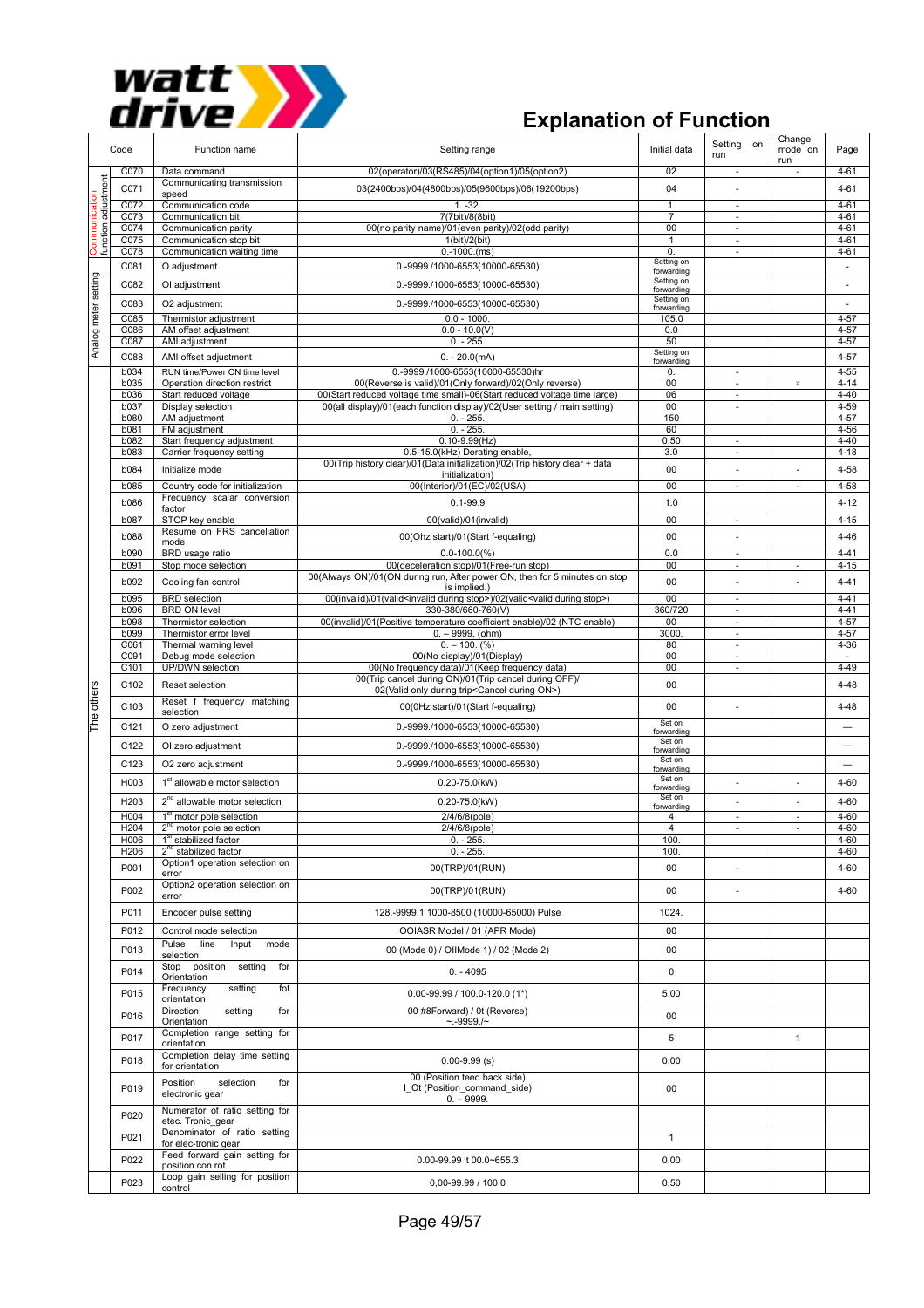

| P025 | Tt.e 2 nest resistance revision<br>presence selection | 00 (Diaabie) / 01 (Enabis)           | 00    |  |  |
|------|-------------------------------------------------------|--------------------------------------|-------|--|--|
| P026 | abnormal<br>speed<br>Over<br>detection level          | $0.00 - 99.99 / 100.0 - f 50.0$ ) %) | 135.0 |  |  |
| P027 | detection<br>Speed<br>error over<br>evel              | $0.00 - 99.99 / 100.0 - 120.0$ (1*)  | 7.50  |  |  |

#### PID feedback monitor

 When you select PID function (01) in A071, the inverter displays the feedback value changed by A075 (PID scale).

" Display of monitor part " = " Feedback quantity " x " PID scale "

(Frequency command value) (A075)

#### (Setting)

A071 : 0.1(PID is effective)

A075 : 0.01-99.99(Display is 0.01-99.99(Set with the 0.01 unit)

#### (Display)

- 0.00 99.99 : Display is in 0.01 unit.
- 100.0 999.9: Display is in 0.1 unit.
- 1000 9999 : Display is in 1 unit.
- {100 {999 : Display is in 10 unit.

#### Relation

d004: PID feedback monitor A071:PID selection A075: PID scale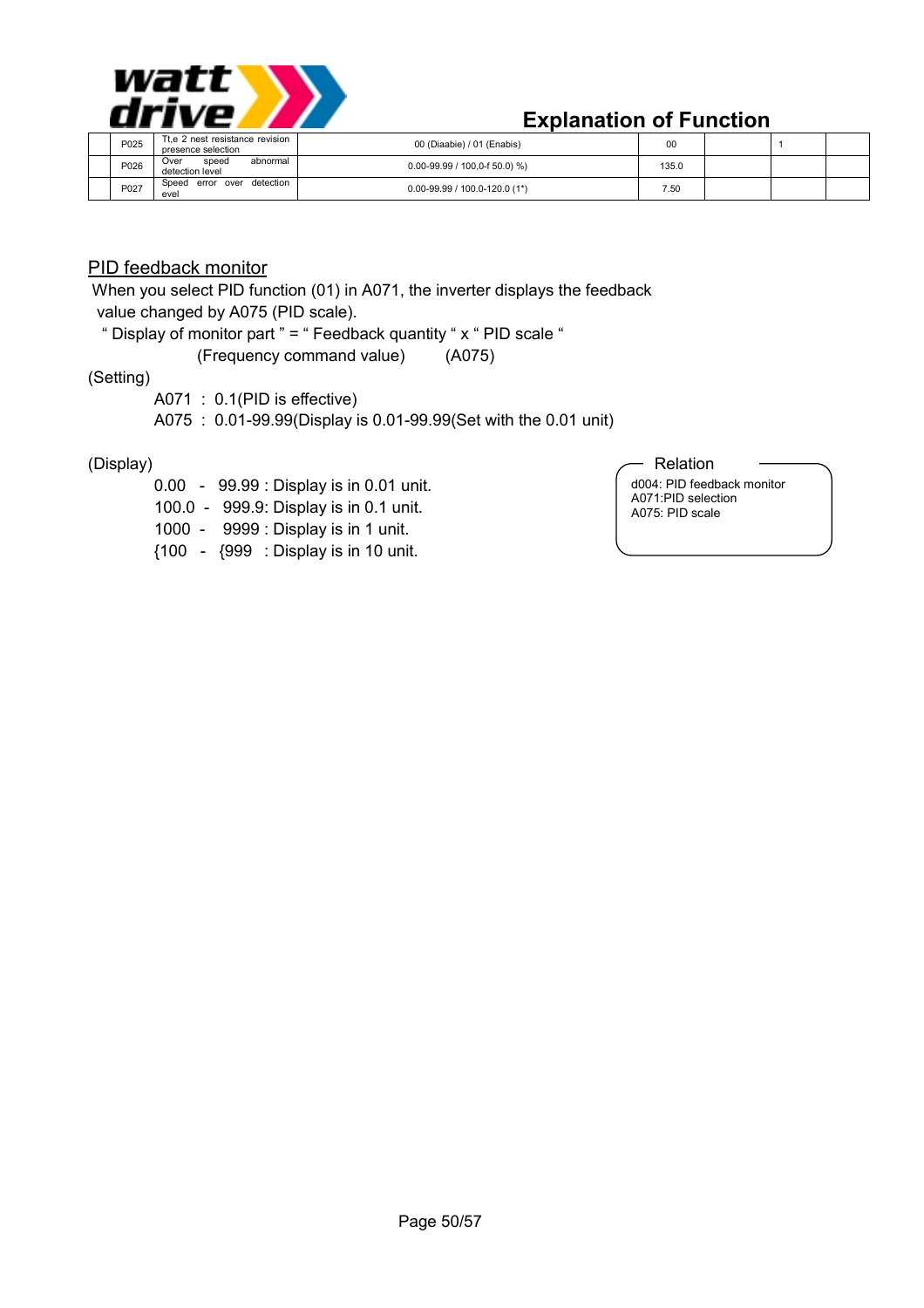



(OFF) terminal

Output intelligent

AL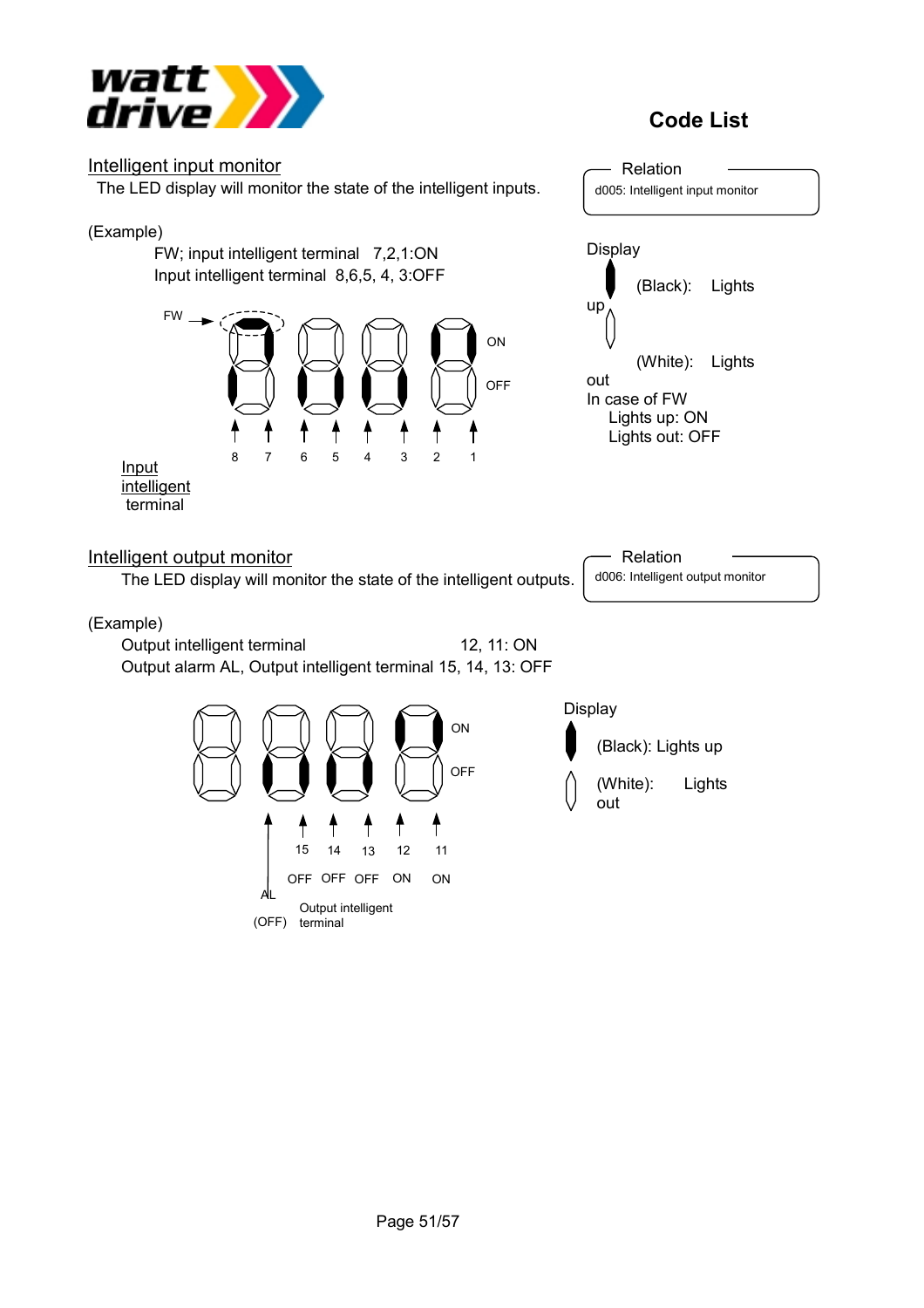

# **8.1 Protection function list**

8.1.1 Protection function

| Name                                    | Description                                                                                                                                                                                                                                                                                                                                                                                       |                          | Display of<br>digital<br>panel<br>digital<br>operator | of<br><b>Display</b><br>remote<br>operator/<br>unit<br>Copy<br><b>ERR1***</b> |  |
|-----------------------------------------|---------------------------------------------------------------------------------------------------------------------------------------------------------------------------------------------------------------------------------------------------------------------------------------------------------------------------------------------------------------------------------------------------|--------------------------|-------------------------------------------------------|-------------------------------------------------------------------------------|--|
|                                         |                                                                                                                                                                                                                                                                                                                                                                                                   | At constant<br>Speed     | E<br>0                                                | OC. Drive                                                                     |  |
| Over-current protection                 | Motor is restricted and decelerates<br>rapidly, excessive current is drawn<br>through the inverter and there is a risk                                                                                                                                                                                                                                                                            | On decelertion<br>speed  | E 0<br>2                                              | OC. Decel                                                                     |  |
|                                         | of damage. Current protection circuit<br>operates and the inverter output is<br>switched off.                                                                                                                                                                                                                                                                                                     | On acceleration<br>speed | $\bf{C}$<br>$\exists$<br>と                            | OC. Accel                                                                     |  |
|                                         |                                                                                                                                                                                                                                                                                                                                                                                                   | Other                    | 04<br>E                                               | Over. C                                                                       |  |
| Overload<br>protection<br>(note1)       | When the Inverter detects an overload in the motor, the<br>internal electronic thermal overload operates and the<br>inverter output is switched off.                                                                                                                                                                                                                                              |                          | <b>EOS</b>                                            | Over. L                                                                       |  |
| Braking resistor overload<br>protection | When BRD exceeds the usage ratio of the regenerative<br>braking resistor, the over-voltage circuit operates and the<br>inverter output is switched off.                                                                                                                                                                                                                                           |                          | E 0 5                                                 | OL. BRD                                                                       |  |
| Over-voltage protection                 | When regenerative energy from the motor exceeds the<br>maximum level, the over-voltage circuit operates and the<br>inverter output is switched off.                                                                                                                                                                                                                                               |                          | E 0 7                                                 | Over. V                                                                       |  |
| EEPROM error (note2)                    | When EEPROM in the inverter is subject to radiated noise<br>or unusual temperature rises, the inverter output is<br>switched off.                                                                                                                                                                                                                                                                 | E 0 8 I                  | <b>EEPROM</b>                                         |                                                                               |  |
| Under-voltage                           | When the incoming voltage of inverter is low, the control<br>circuit can't operate correctly. The under-voltage circuit<br>operates and the inverter output is switched off.                                                                                                                                                                                                                      | E09                      | Under. V                                              |                                                                               |  |
| CT error                                | When an abnormality occurs to a CT (current detector) in<br>the inverter, the inverter output is switched off.                                                                                                                                                                                                                                                                                    |                          | E<br>10                                               | $C\overline{T}$                                                               |  |
| CPU error                               | When a mistaken action causes an error to the inbuilt<br>CPU, the inverter output is switched off.                                                                                                                                                                                                                                                                                                |                          | E                                                     | CPU <sub>1</sub>                                                              |  |
| <b>External trip</b>                    | When a signal is given to the EXT intelligent input<br>terminal, the inverter output is switched off.<br>(on external trip function select)                                                                                                                                                                                                                                                       |                          | E<br>5                                                | <b>EXTERNAL</b>                                                               |  |
| USP error                               | This is the error displayed when the inverter power is<br>restored while still in the RUN mode.<br>(Valid when the USP function is selected)                                                                                                                                                                                                                                                      |                          | ヨ<br>ᡰ                                                | <b>USP</b>                                                                    |  |
| Ground fault protection                 | When power is turned ON, this detects ground faults<br>between the inverter output and the motor.                                                                                                                                                                                                                                                                                                 |                          | E<br>Ч                                                | <b>GND. Flt</b>                                                               |  |
| Incoming over-voltage<br>protection     | When the incoming voltage is higher than the specification<br>value, this detects it for 60 seconds then the over-voltage<br>circuit operates and the inverter output is switched off.                                                                                                                                                                                                            |                          | 15<br>E                                               | OV. SRC                                                                       |  |
| Temporary power loss<br>protection      | When an instantaneous power failure occurs for more<br>than 15ms, the inverter output is switched off. Once the<br>instantaneous power failure wait time has elapsed and the<br>power has not been restored it is regarded as a normal<br>power failure.<br>However, when the operation command is still ON with<br>restart selection the inverter will restart. So please be<br>careful of this. |                          | $\blacksquare$<br>$\cdot$ $\sim$<br>ib.<br>と          | Inst. P-F                                                                     |  |
| Abnormal temperature                    | When main circuit temperature raises by stopping of<br>cooling fan, the inverter output is switched off.                                                                                                                                                                                                                                                                                          |                          | <b>ES 11</b>                                          | OH. FIN                                                                       |  |
| Gate Allay error                        | Communication error between CPU and gate allay<br>indicate                                                                                                                                                                                                                                                                                                                                        |                          | E 2 3                                                 | <b>GA</b>                                                                     |  |
| Open-phase protection                   | When an open-phase on the input supply occurs the<br>inverter output is switched off.                                                                                                                                                                                                                                                                                                             |                          | E 5 41                                                | PH. Fail                                                                      |  |
| <b>IGBT</b> error                       | When an instantaneous over-current is detected on the<br>output the inverter output is switched off to protect the<br>main devices.                                                                                                                                                                                                                                                               |                          | 30                                                    | <b>IGBT</b>                                                                   |  |
| Thermistor error                        | When the Inverter detects a high resistance on the<br>thermistor input from the motor the inverter output is<br>switched off.                                                                                                                                                                                                                                                                     |                          | <u>E 351</u>                                          | ļТН                                                                           |  |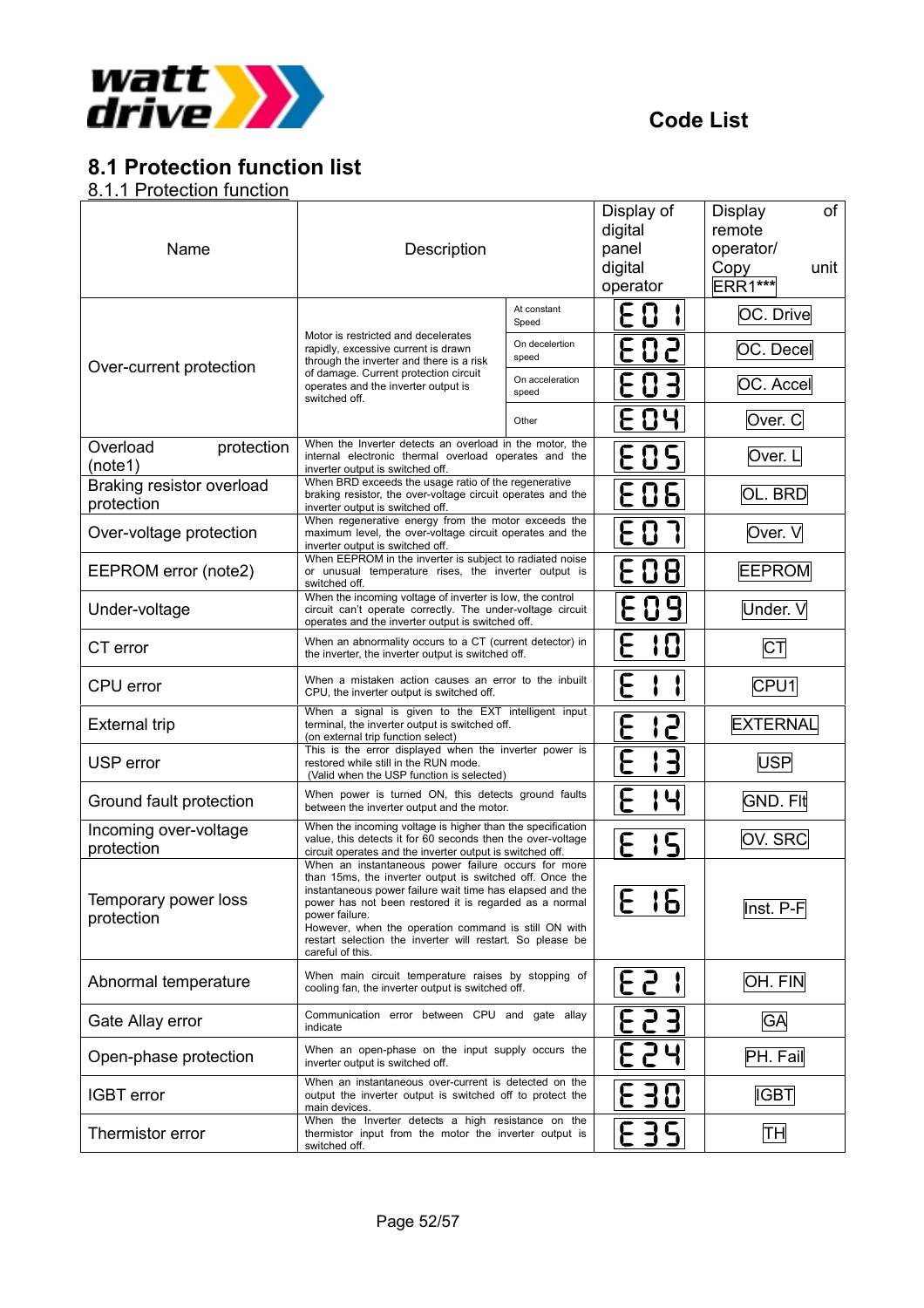

| Name                               | Description                                                                                                                                                                                                       | Display of<br>digital<br>panel | of<br>Display<br>remote<br>operator/ |
|------------------------------------|-------------------------------------------------------------------------------------------------------------------------------------------------------------------------------------------------------------------|--------------------------------|--------------------------------------|
|                                    |                                                                                                                                                                                                                   | digital<br>operator            | unit<br>Copy<br><b>ERR1***</b>       |
| Abnormal brake                     | When<br>detect<br>the<br>inverter<br>switching<br>οf<br>cannot<br>brake(ON/FF) after releasing the brake , and for waiting for<br>signal condition(b124) (When the braking control<br>selection(b120) is enable.) | E 36                           | <b>BRAKE</b>                         |
| Option 1 error 0-9                 | These indicate the error of option 1. You can realize the<br>details each instruction manual.                                                                                                                     | <b>E60</b><br>E69              | OP1 0-9                              |
| Option 2 error 0-9                 | These indicate the error of option 2. You can realize the<br>details by each instruction manual.                                                                                                                  | E79<br> E 70<br>-              | OP2 0-9                              |
| During<br>under-voltage<br>waiting | When the incoming voltage of the inverter has dropped,<br>the inverter output is switched off and the inverter waits.                                                                                             |                                | UV. WAIT                             |
| . . <i>.</i><br>$\sim$             |                                                                                                                                                                                                                   | $\cdot$ .                      |                                      |

Note1: After a trip occurs and 10 minutes pass, restart with reset operation.

Note2: When EEPROM error  $|\mathsf{F} \cap \mathsf{P}|$  occurs, confirm the setting data i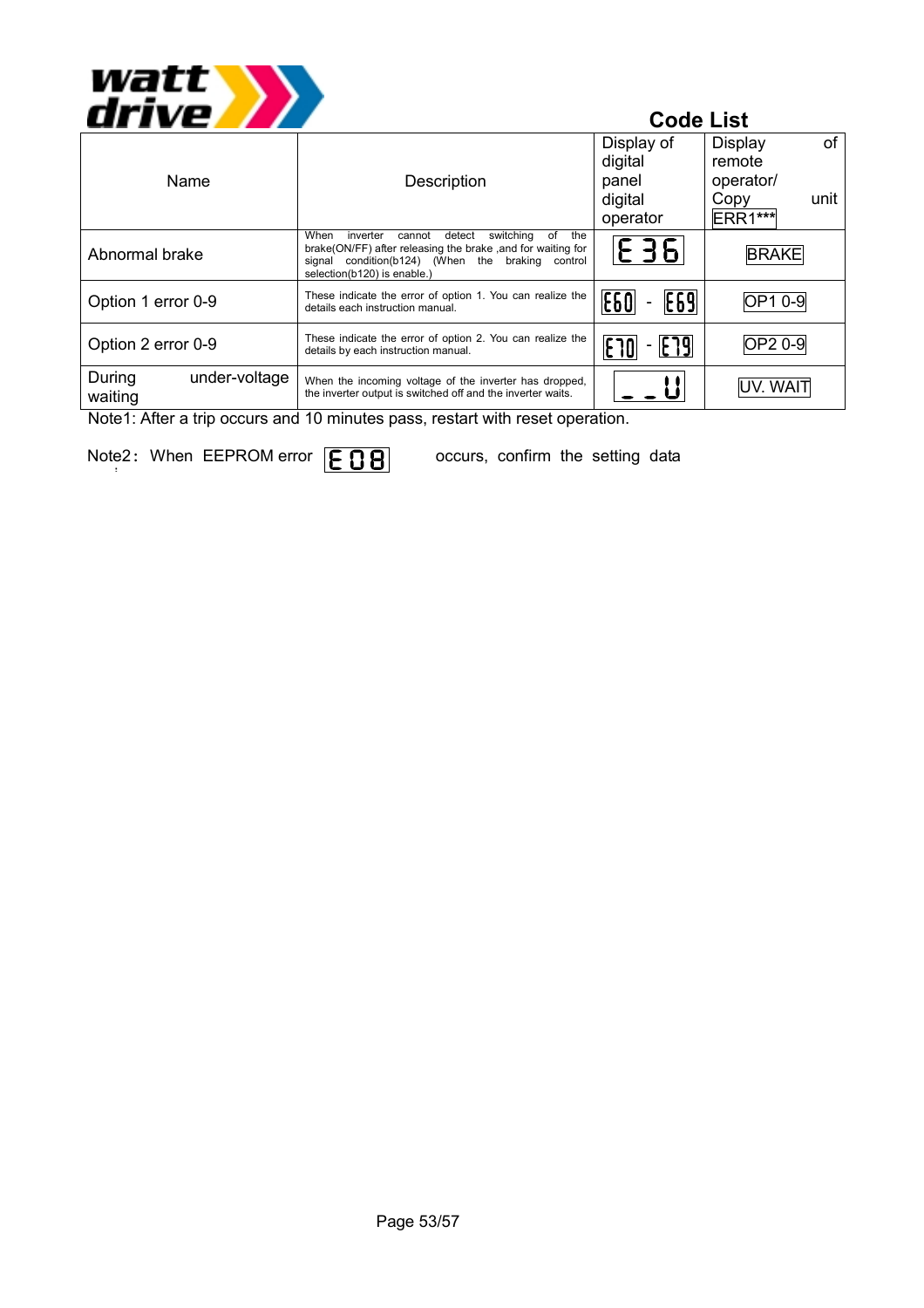

8.1.2 Trip monitor display

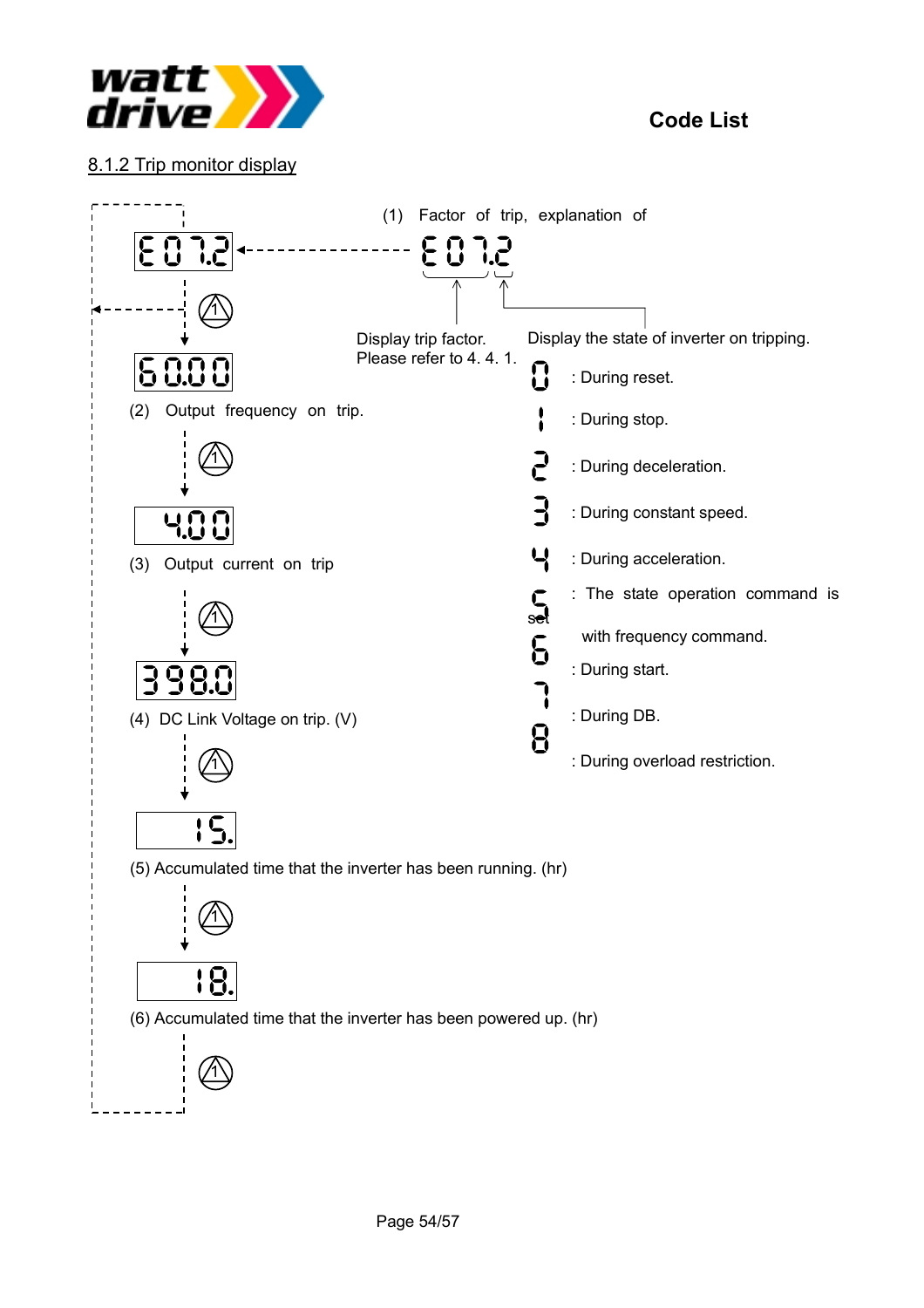

Relation

d090 : Warning Monitor

8.1.4 Warning Monitor display

Warning messages will appear when the data set is contradicting to others. Program lamp (PRG) turns ON during the warning (until the data is changed). Below is the description of the warnings.

| Warning                                | Codes                                                                              | $\lt$ , $>$                      | Basic code                                          |  |  |  |
|----------------------------------------|------------------------------------------------------------------------------------|----------------------------------|-----------------------------------------------------|--|--|--|
| 001/ -201                              | frequency upper limiter A061/A261                                                  | >                                |                                                     |  |  |  |
| $002/ \big  \in 202$                   | frequency lower limiter A062/A262                                                  | >                                |                                                     |  |  |  |
| $004/  $ - 204                         | Base frequency A003/A203                                                           | $\geq$                           | Maximum frequency<br>A004/A204                      |  |  |  |
| $\frac{1}{12}$ 005/ $\frac{1}{12}$ 205 | Output frequency F001, Multi stage speed<br>0<br>A020/A220                         | >                                |                                                     |  |  |  |
| $006/ -206$                            | Multi stage speed 1~15 A021~A035                                                   | >                                |                                                     |  |  |  |
| $012/ -212$                            | frequency upper limiter A062/A262                                                  | $\geq$                           |                                                     |  |  |  |
| $\frac{1}{2}$ 015/ $\frac{1}{2}$ 215   | Output frequency F001, Multi stage<br>speed<br>0<br>A020/A220                      | $\geq$                           | frequency upper limiter<br>A061/A261                |  |  |  |
| $\pm$ 016/ $\pm$ 216                   | Multi stage speed 1~15 A021~A035                                                   | >                                |                                                     |  |  |  |
| $\frac{1}{2}$ 021/ $\frac{1}{2}$ 221   | frequency upper limiter A061/A261                                                  | $\,<\,$                          | frequency lower limiter                             |  |  |  |
| 025/ $\sqrt{225}$                      | Output frequency F001, Multi stage<br>speed<br>0<br>A020/A220                      | $\,<\,$                          | A062/A262                                           |  |  |  |
| 231<br>$  -   031/$                    | frequency upper limiter A061/A261                                                  | $\,<\,$                          |                                                     |  |  |  |
| 032/<br>232                            | frequency lower limiter A062/A262                                                  | $\overline{\phantom{0}}$         |                                                     |  |  |  |
| $\lfloor \cdot \rfloor$ 035/<br>235    | Output frequency F001, Multi<br>stage<br>speed<br>- 0<br>A020/A220                 | Starting frequency b082<br>$\,<$ |                                                     |  |  |  |
| 님036                                   | Multi stage speed 1~15 A021~A035                                                   | $\,<\,$                          |                                                     |  |  |  |
| $\lfloor$ 037                          | Jogging frequency A038                                                             | $\overline{\phantom{0}}$         |                                                     |  |  |  |
| 님 085/ 난285                            | Output frequency F001, Multi stage speed<br>- 0<br>A020/A220                       | <>                               | Jump frequency 1/2/3<br>+- Jump width<br>A063+-A064 |  |  |  |
| $\mathsf{L}$ 086                       | Multi stage speed 1~15 A021~A035                                                   | <>                               | A065+-A066<br>A067+-A068 (note 1)                   |  |  |  |
| 091/ -291                              | frequency upper limiter A061/A261                                                  | >                                |                                                     |  |  |  |
| 092/ -292                              | frequency lower limiter A062/A262                                                  | $\geq$                           |                                                     |  |  |  |
| 님 095/ 닌295                            | Output frequency F001, Multi stage<br>speed<br>$\mathbf 0$<br>A020/A220            |                                  | Free v/f frequency 7 b112                           |  |  |  |
| $\vert$ - $\vert$ 096                  | Multi stage speed 1~15 A021~A035                                                   | >                                |                                                     |  |  |  |
|                                        | Free v/f frequency 1~6 b100, b102, b104, b106, b108,<br>b110                       | >                                |                                                     |  |  |  |
|                                        | Free v/f frequency 2~6 b102, b104, b106, b108, b110                                | $\,<$                            | Free v/f frequency 1 b100                           |  |  |  |
|                                        | Free v/f frequency 1 b100                                                          | $\geq$                           | Free v/f frequency 2 b102                           |  |  |  |
|                                        | Free v/f frequency 3~6 b104, b106, b108, b110                                      | $\overline{\phantom{0}}$         |                                                     |  |  |  |
| $\mathbb{H}_{110}$                     | Free v/f frequency 1, 2 b100, b102                                                 | ⋗                                | Free v/f frequency 3 b104                           |  |  |  |
|                                        | Free v/f frequency 4~6 b106, b108, b110                                            | $\,<$                            |                                                     |  |  |  |
|                                        | Free v/f frequency 1~3 b100, b102, b104                                            | $\geq$                           | Free v/f frequency 4 b106                           |  |  |  |
|                                        | Free v/f frequency 5, 6 b108~b110<br>Free v/f frequency 1~4 b100, b102, b104, b106 | $\,<$                            |                                                     |  |  |  |
|                                        | Free v/f frequency 6 b110                                                          | ><br>$\,<$                       | Free v/f frequency 5 b108                           |  |  |  |
|                                        | Free v/f frequency 1~5 b100, b102, b104, b106, b108                                | $\,>$                            | Free v/f frequency 6 b110                           |  |  |  |
|                                        | Free electronic thermal frequency 2, 3 b017, b019                                  | $\,<\,$                          | Free electronic thermal<br>frequency 1 b015         |  |  |  |
|                                        | Free electronic thermal frequency 1 b015                                           | >                                | Free electronic thermal                             |  |  |  |
| $\mathsf{L}$ 120                       | Free electronic thermal frequency 3 b019                                           | $\,<$                            | frequency 2 b017                                    |  |  |  |
|                                        | Free electronic thermal frequency 1, 2 b015, b017                                  | >                                | Free electronic thermal<br>frequency 3 b019         |  |  |  |

Warning is cleared when the setting fulfils the above condition.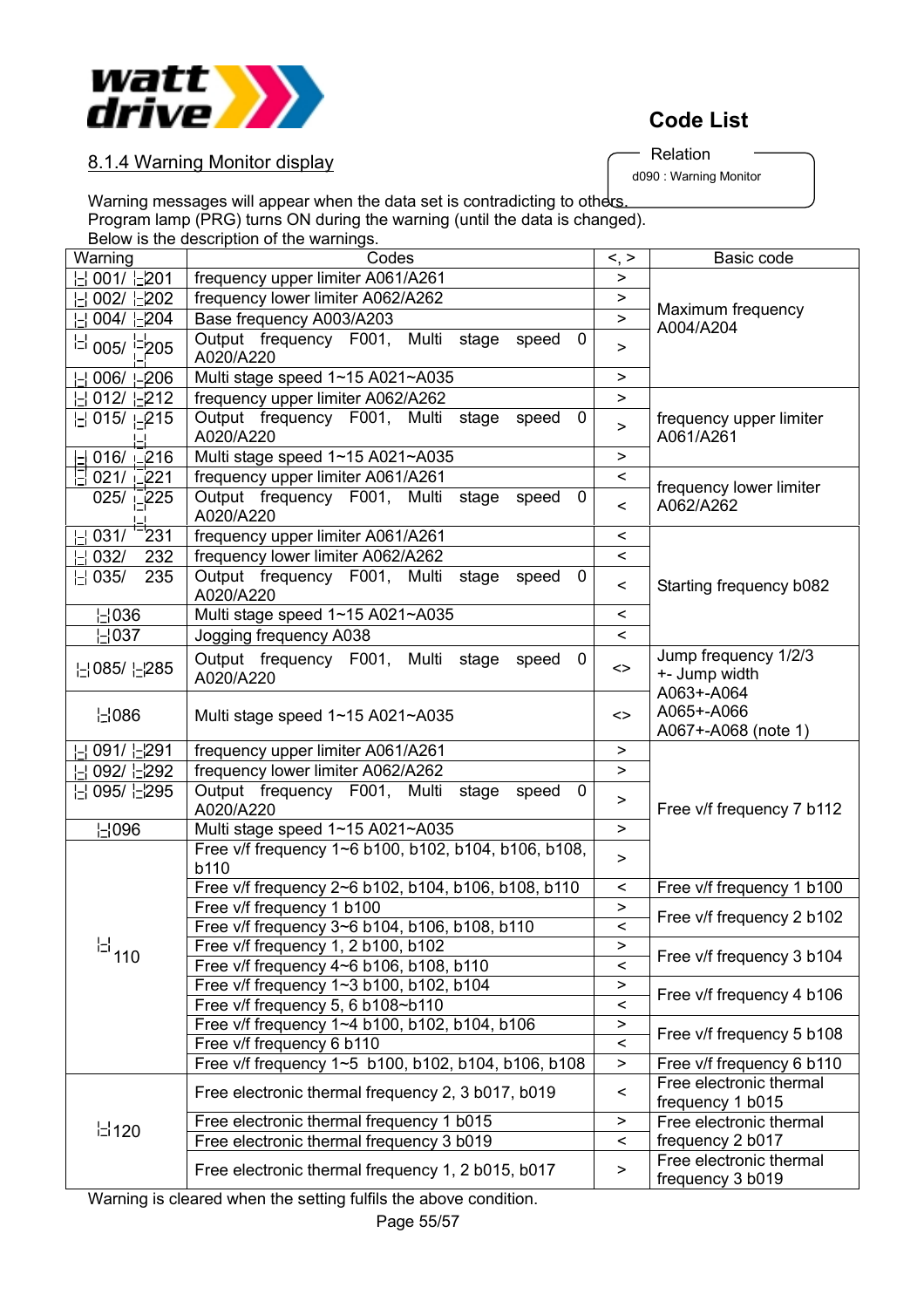

Data will be changed automatically to the basic code.

(Note 1) The jump frequency will be automatically re-written to the lowest jump frequency (= Jump frequency – jump width)

### **8.2 Precautions for Maintenance/Inspection**

#### 8.2.1 Daily inspection

Every day before operation check the following;

- [1] Does the motor operate according to the settings?
- [2] Is there any trouble with the surroundings of the installation?
- [3] Is there any trouble with the cooling or ventilation system?
- [4] Is there any abnormal vibration or sound?
- [5] Are their any signs of over-current or discoloration?
- [6] Is their any unusual odour present?

Check the input voltage to the inverter by using a meter during running

- [1] Is the supply voltage constant?
- [2] Are all the phases of the supply balanced?

#### 8.2.2 Cleaning

Make sure that the inverter is not dirty when operating. Wipe clean with a soft cloth and synthetic detergent or ethanol.

(Notes) Don't use solvents containing any of the following, acetone, benzene, toluene, alcohol etc. as they can cause melting of the inverter surface, peeling of paint. Never clean the display part of the digital operator with detergent or alcohol.

#### 8.2.3 Regular inspection

Inspections should be regularly carried out on the parts that can't be inspected while the inverter is running.

[1] Is there any trouble with the cooling system? - - - Cleaning of air filter etc.

- [2] Check that all screw terminals and fixings are tight as they may loosen due to vibration or temperature change etc.
- [3] Is there any corrosion, damage to insulators?
- [4] Measurement of insulation resistance.
- [5] Check of cooling fan, smoothing capacitor, relay and exchange if necessary.